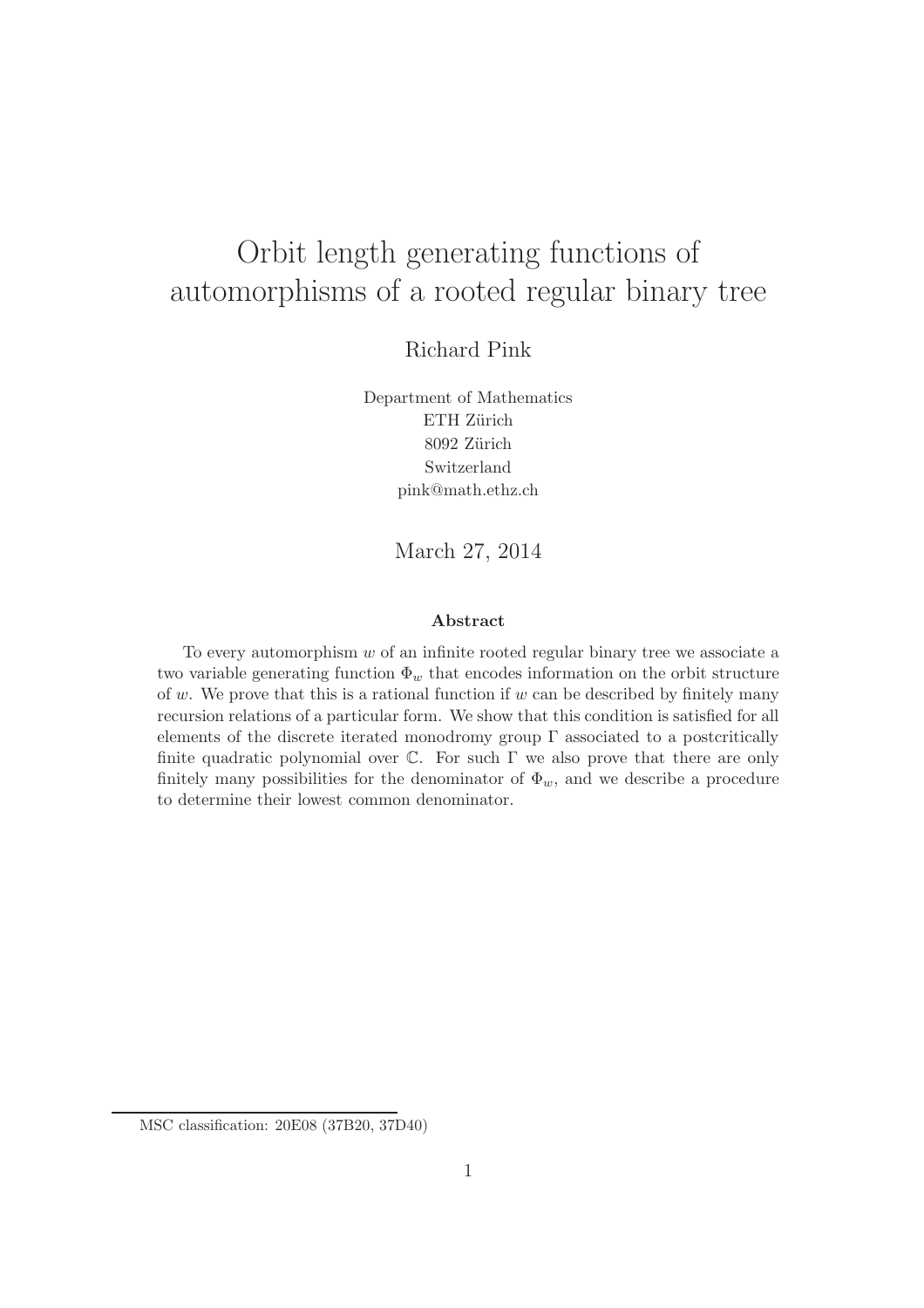## **Contents**

| $\mathbf{1}$   |                                                                             | Introduction                                                                            | 3                                                                            |  |  |  |
|----------------|-----------------------------------------------------------------------------|-----------------------------------------------------------------------------------------|------------------------------------------------------------------------------|--|--|--|
| $\overline{2}$ | 2.1<br>2.2<br>2.3<br>2.4<br>2.5<br>2.6                                      | General definitions and results                                                         | $\boldsymbol{6}$<br>6<br>6<br>$\overline{7}$<br>$\overline{7}$<br>$8\,$<br>9 |  |  |  |
| 3              | 10<br>A non-rational orbit length generating function                       |                                                                                         |                                                                              |  |  |  |
|                | 3.1                                                                         |                                                                                         | 10                                                                           |  |  |  |
|                | 3.2                                                                         | The orbit length generating function $\ldots \ldots \ldots \ldots \ldots \ldots \ldots$ | 11                                                                           |  |  |  |
|                | 3.3                                                                         |                                                                                         | 12                                                                           |  |  |  |
| 4              | Iterated monodromy groups of quadratic polynomials: Periodic case<br>13     |                                                                                         |                                                                              |  |  |  |
|                | 4.1                                                                         | The iterated monodromy group $\dots \dots \dots \dots \dots \dots \dots \dots \dots$    | 13                                                                           |  |  |  |
|                | 4.2                                                                         | <b>Finiteness</b>                                                                       | 14                                                                           |  |  |  |
|                | 4.3                                                                         |                                                                                         | 15                                                                           |  |  |  |
|                | 4.4                                                                         |                                                                                         | 16                                                                           |  |  |  |
|                | 4.5                                                                         |                                                                                         | 17                                                                           |  |  |  |
|                | 4.6                                                                         |                                                                                         | 19                                                                           |  |  |  |
|                | 4.7                                                                         | Some rational functions and their denominators $\dots \dots \dots \dots \dots$          | 24                                                                           |  |  |  |
|                | 4.8                                                                         | Denominators of orbit length generating functions $\ldots \ldots \ldots \ldots$         | 24                                                                           |  |  |  |
| $\overline{5}$ | Iterated monodromy groups of quadratic polynomials: Pre-periodic case<br>27 |                                                                                         |                                                                              |  |  |  |
|                | 5.1                                                                         | The iterated monodromy group $\ldots \ldots \ldots \ldots \ldots \ldots \ldots \ldots$  | 27                                                                           |  |  |  |
|                | 5.2                                                                         |                                                                                         | 28                                                                           |  |  |  |
|                | 5.3                                                                         |                                                                                         | 29                                                                           |  |  |  |
|                | 5.4                                                                         |                                                                                         | 30                                                                           |  |  |  |
|                | 5.5                                                                         |                                                                                         | 33                                                                           |  |  |  |
|                | 5.6                                                                         | Some rational functions and their denominators $\dots \dots \dots \dots \dots$          | 36                                                                           |  |  |  |
|                | 5.7                                                                         | Denominators of orbit length generating functions $\ldots \ldots \ldots \ldots$         | 40                                                                           |  |  |  |
|                | References                                                                  |                                                                                         | 43                                                                           |  |  |  |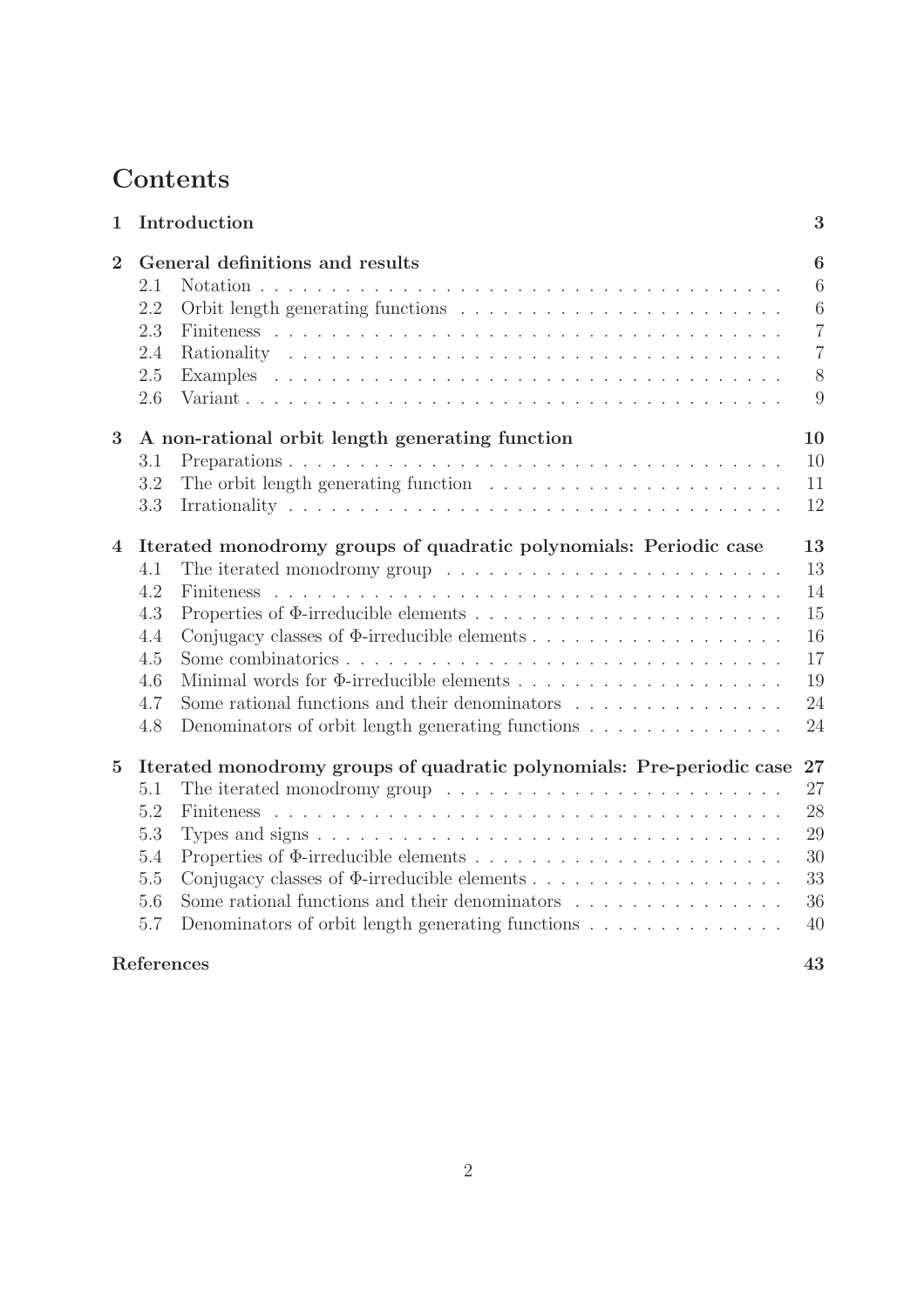### 1 Introduction

Let T be an infinite rooted regular binary tree. To any automorphism  $w$  of T we associate the power series

$$
\Phi_w = \sum_{n \geqslant m \geqslant 0} o_{m,n}(w) X^m Y^n \in 1 + Y \mathbb{Z}[[X, Y]]
$$

where  $o_{m,n}(w)$  is the number of orbits of w of length  $2^m$  on the set of vertices of level n of T. This orbit length generating function encodes some information, but in general not all, about the conjugacy class of w.

The use of this construction stems from its behavior with respect to recursion relations. Specifically, assume that we are given an isomorphism from  $T$  to each half subtree of  $T$ obtained after deleting the root. Then for any  $u, v \in Aut(T)$  there is a unique element  $(u, v) \in Aut(T)$  which acts on the two half subtrees by u and v, respectively. Also, let  $\sigma \in \text{Aut}(T)$  denote the involution which interchanges the two half subtrees. Then one easily shows that

(1.1) 
$$
\Phi_{(u,v)} = 1 + Y\Phi_u + Y\Phi_v \text{ and}
$$

$$
\Phi_{(u,v)\sigma} = 1 + XY\Phi_{uv}.
$$

These relations are particularly useful for automorphisms that are themselves described by recursion relations. Many such automorphisms can be described abstractly, but they arise most notably as elements of iterated monodromy groups of quadratic morphisms.

To apply the recursion relations we say that an element  $w \in Aut(T)$  is  $\Phi$ -finite if repeated application of the rules  $(u, v) \rightsquigarrow u, v$  and  $(u, v) \sigma \rightsquigarrow uv$  beginning with w leads to only finitely many elements of Aut(T). We say that w is  $\Phi$ -irreducible if, in addition, the rules eventually lead back to w. Using  $(1.1)$  it is not hard to prove that for any  $\Phi$ -finite element w the power series  $\Phi_w$  is the expansion of a rational function in X and Y, and that new factors in the denominator arise only for Φ-irreducible elements (Theorems 2.7 and 2.8).

Roughly speaking an element w is  $\Phi$ -finite if and only if it results from finitely many recursion relations of some particular form. This condition is probably quite restrictive. In fact, for the automorphism defined by the relatively easy looking recursion relation  $b = (b, b\sigma)\sigma$  we explicitly calculate  $\Phi_b$  and show that it is not a rational function (see Section 3).

By contrast, fix two integers  $r > s \geq 0$  and consider a tuple  $x = (x_2, \ldots, x_r)$  with entries in {0, 1}. To this data Bartholdi and Nekrashevych [1] have associated a certain subgroup  $\Gamma_{\underline{x}} \subset \text{Aut}(T)$  by explicit recursion relations for r generators. They have shown that the iterated monodromy group of any quadratic polynomial in one variable over C with a finite postcritical orbit of size r and eventual period  $r - s$  is conjugate to  $\Gamma_{\underline{x}}$  for some x.

From the recursion relations of the generators alone we deduce with modest effort that all elements of  $\Gamma_x$  are Φ-finite (Propositions 4.9 and 5.11). More surprisingly, and with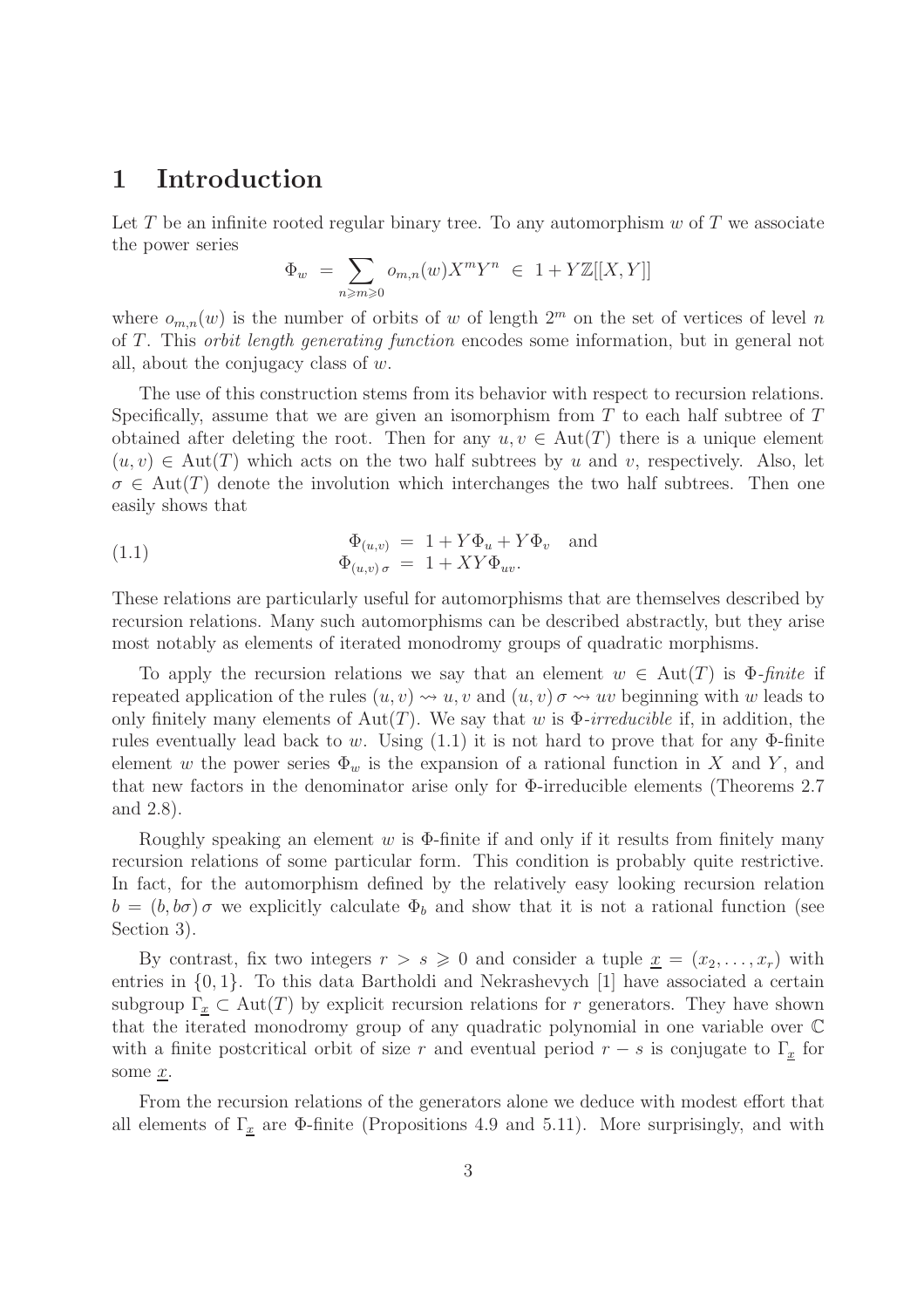much more work, we prove that the rational functions  $\Phi_w$  for all  $w \in \Gamma_x$  possess a common denominator that depends only on  $\Gamma_x$ . We describe a common denominator explicitly and characterize the unique lowest common denominator  $D_x$  in terms of a finite combinatorial problem concerning the data r, s, and  $\underline{x}$  (Theorems 4.46 and 5.50).

These results rely on a detailed analysis of the  $\Phi$ -irreducible elements in  $\Gamma_x$ . While there are infinitely many of them, we show that they lie in an explicit finite collection of conjugacy classes of Aut(T) (Propositions 4.15 and 5.30). As  $\Phi_w$  is invariant under conjugacy, this implies the existence of some common denominator of  $\Phi_w$  for all  $w \in \Gamma_x$ . The characterization of the lowest common denominator requires additional effort.

The results of this article lead to a number of interesting questions and open problems. Among these are:

- By Nekrashevych [4, Thm. 6.4.4] the iterated monodromy group of any postcritically finite rational function over  $\mathbb C$  is *contracting* in the sense of [4, Def. 2.11.1]. Our notion of Φ-finiteness is similar, but not equivalent. Are there deeper connections? Also, is there a relation with the notions of *finite state, bounded*, and/or *finitary* automorphisms from Bartholdi-Nekrashevych [1, §2.4]?
- When  $\Gamma_x$  is the iterated monodromy group of a postcritically finite quadratic polynomial over  $\mathbb{C}$ , what do  $\Phi$ -finiteness and the rationality of  $\Phi_w$  mean geometrically? What is the geometric meaning of the numerator and denominator of  $\Phi_w$ , and of the lowest common denominator of all  $\Phi_w$ ?
- Prove Φ-finiteness and rationality and describe the denominators directly for iterated monodromy groups, without using their classification à la Bartholdi-Nekrashevych [1], perhaps in a way similar to how the group theoretic contracting property is deduced from geometric facts.
- Based on the polynomial case, we conjecture that for the iterated monodromy group  $Γ$  of any postcritically finite quadratic morphism  $\mathbb{P}^1_\mathbb{C} \to \mathbb{P}^1_\mathbb{C}$ , the  $Φ_w$  for all  $w ∈ Γ$  are rational and possess a common denominator.
- Define orbit length generating functions for automorphisms of an infinite d-regular rooted tree for an arbitrary, possibly composite, integer  $d \geq 2$  and extend the present results accordingly.
- As part of our analysis we prove that any  $\Phi$ -irreducible element of  $\Gamma_x$  is conjugate under Aut(T) to some  $\Phi$ -irreducible element of  $\Gamma_{(0,\dots,0)}$  with the same pair  $(r, s)$ (Propositions 4.18 and 5.32). Is the analogue true for non-Φ-irreducible elements?
- The role of  $\Gamma_{(0,\ldots,0)}$  as a receptacle for conjugacy classes resembles the way that a quasi-split connected reductive group  $G$  over a field  $K$  possesses K-rational elements corresponding to the conjugacy classes of all  $K$ -rational elements of all inner forms of G. Is there a similar sense in which  $\Gamma_{(0,...,0)}$  is a 'quasi-split inner form of  $\Gamma_x$ '?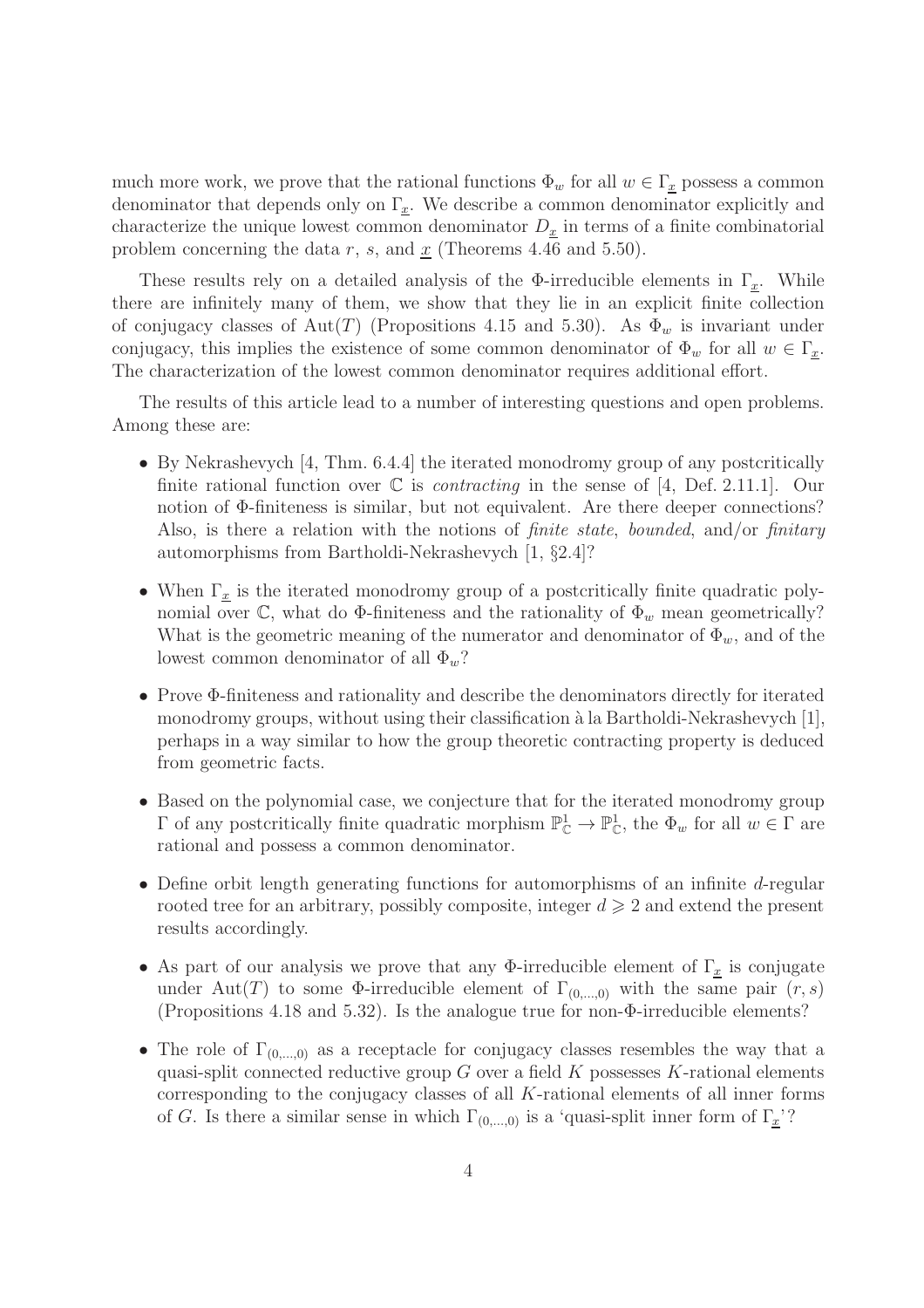- Our results show that the lowest common denominator  $D_x$  varies with  $\underline{x}$  and that it is largest when  $\underline{x} = (0, \ldots, 0)$  or  $(1, \ldots, 1)$ . Since  $D_{\underline{x}}$  depends only on the Aut $(T)$ conjugacy class of  $\Gamma_x$ , it can help distinguish some of these conjugacy classes, especially from the conjugacy class of  $\Gamma_{(0,\ldots,0)}$ . However, there are still many different tuples  $\underline{x}$  with the same  $D_x$ . Can these groups be distinguished using the precise form of  $\Phi_w$ , or using the conjugacy classes of non- $\Phi$ -irreducible elements?
- Do the orbit length generating functions also distinguish the Grigorchuk group from its 'twisted twin' of Bartholdi-Siegenthaler [2]?
- If the iterated monodromy groups associated to two postcritically finite quadratic polynomials over  $\mathbb C$  are conjugate in  $\mathrm{Aut}(T)$ , does it follow that the polynomials are equivalent under an affine linear transformation and/or complex conjugation?
- Determine all subsets  $J \subset \{1, \ldots, r\}$  satisfying Condition 4.16, respectively Conditions 5.25. Give a direct formula for the lowest common denominator  $D_x$  instead of a finite algorithm.
- Our original motivation was to understand the action of Frobenius elements associated to quadratic morphisms defined over finite or finitely generated fields of characteristic  $\neq 2$ . However, preliminary sample calculations suggest that their orbit length generating functions behave differently from those of the discrete groups studied in the present article. Nevertheless this question should be studied further, maybe in connection with the approach of Boston-Jones [3].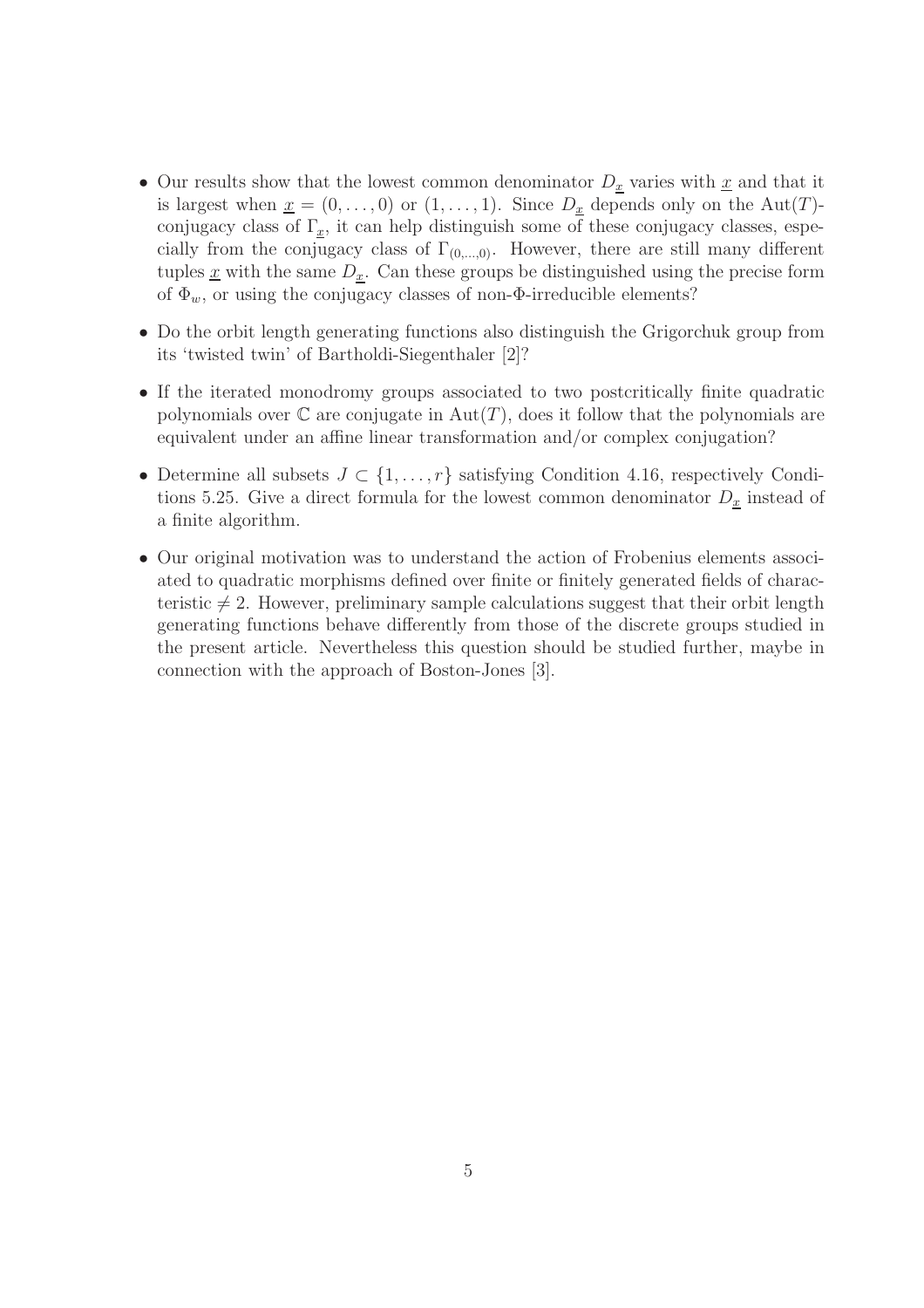### 2 General definitions and results

#### 2.1 Notation

Let T be the infinite tree whose vertices are the finite words over the alphabet  $\{0, 1\}$  and where each vertex t is connnected by an edge to the vertices to and t1. The empty word is called the *root of T*, making  $T$  an infinite rooted regular binary tree.

Let W denote the automorphism group of T. For any elements  $u, v \in W$  we let  $(u, v)$ denote the element of W defined by  $t0 \mapsto u(t)0$  and  $t1 \mapsto v(t)1$  for any word t. This defines an isomorphism from  $W \times W$  to the subgroup of W that fixes the vertices 0 and 1. We identify  $W \times W$  with its image. Let  $\sigma \in W$  denote the element of order 2 defined by  $t0 \mapsto t1 \mapsto t1$  for any word t, and let  $\langle \sigma \rangle$  be the subgroup of W generated by it. Then W is the semidirect product  $W = (W \times W) \rtimes \langle \sigma \rangle$ .

For any integer  $n \geq 0$ , the *level* n of T is the set of vertices at distance n from the root, i.e., the set of  $2^n$  words of length n. Any element  $w \in W$  fixes the root and thus permutes the level n. We let  $sgn_n(w)$  denote the sign of the induced permutation of the level *n*. Then  $sgn_1(\sigma) = -1$  and  $sgn_n(\sigma) = 1$  for all  $n \neq 1$ , and for any  $u, v \in W$  we have  $sgn_{n+1}((u, v)) = sgn_n(u) \cdot sgn_n(v).$ 

For any  $n \geq 0$  let  $T_n$  denote the finite subtree obtained by cutting off T at level n. The automorphism group of  $T_n$  is a certain iterated wreath product of the group of two elements with itself and therefore a finite 2-group. Thus for any  $w \in W$ , any orbit of w on level n has length  $2^m$  for some integer  $0 \leq m \leq n$ . The root of T is the unique vertex on level 0 and constitutes an orbit of length 1.

#### 2.2 Orbit length generating functions

**Definition 2.1** The orbit length generating function of  $w \in W$  is the power series

$$
\Phi_w \ = \sum_{n \geqslant m \geqslant 0} o_{m,n}(w) X^m Y^n \ \in \ 1 + Y \mathbb{Z}[[X,Y]]
$$

where  $o_{m,n}(w)$  is the number of orbits of w of length  $2^m$  on level n.

**Lemma 2.2** For any element  $w \in W$  we have:

- (a)  $\Phi_w$  depends only on the W-conjugacy class of w.
- (b)  $\Phi_{wk} = \Phi_w$  for any odd integer k.

$$
(c) \ \Phi_{w^2}(X, Y) = \Phi_w(0, Y) + 2 \cdot \frac{\Phi_w(X, Y) - \Phi_w(0, Y)}{X}
$$

Proof. Assertions (a) and (b) follow from the fact that the orbit lengths remain the same. Next, any fixed point of w remains a fixed point of  $w^2$ , and any orbit of length  $2^{m+1} > 1$ of w splits into two orbits of length  $2^m$  of  $w^2$ . Thus  $o_{0,n}(w^2) = o_{0,n}(w) + 2o_{1,n}(w)$ , and  $o_{m,n}(w^2) = 2o_{m+1,n}(w)$  whenever  $m > 0$ . This implies (c).

.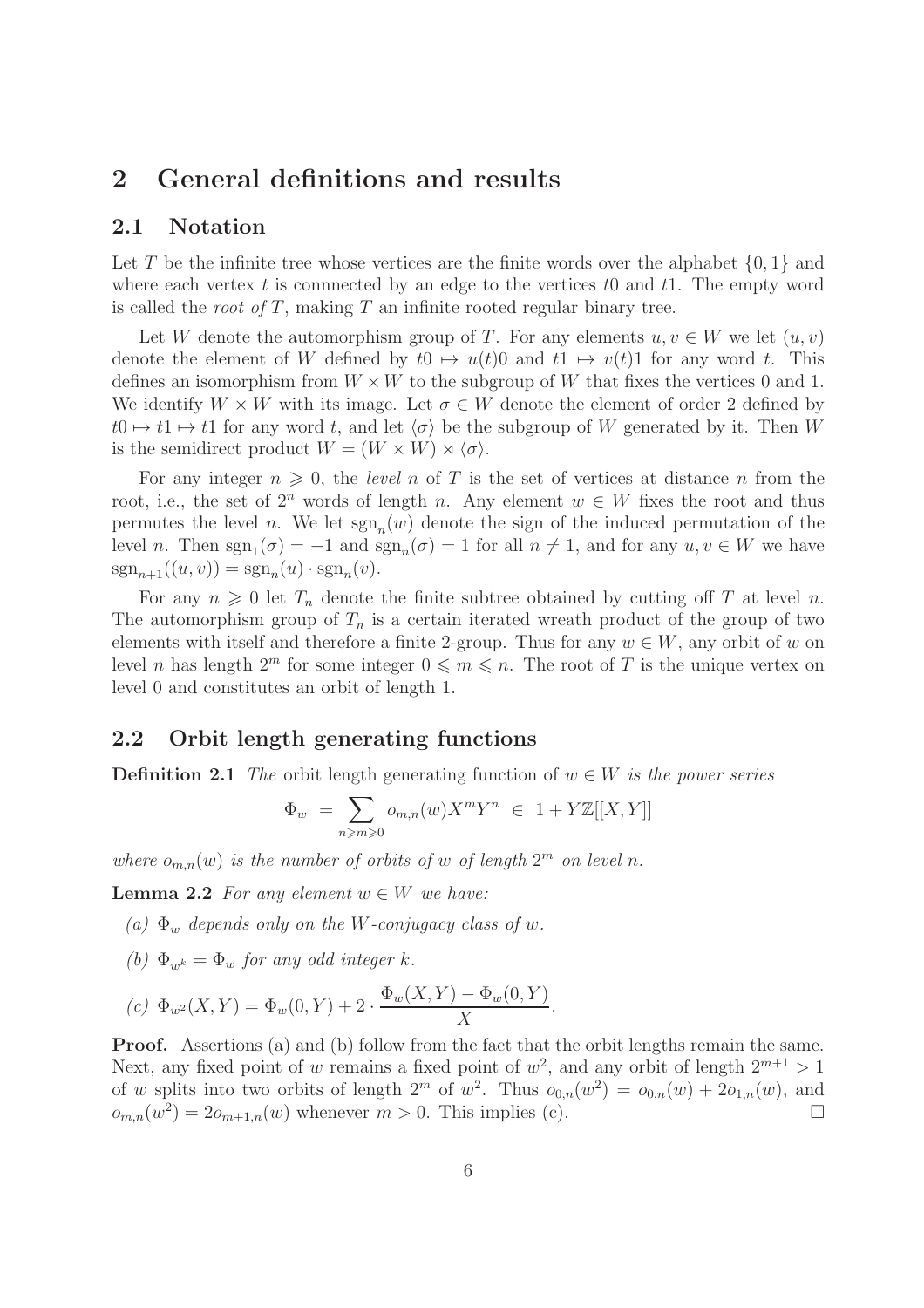**Proposition 2.3** For any elements  $u, v \in W$  we have

$$
\Phi_{(u,v)} = 1 + Y\Phi_u + Y\Phi_v,
$$
  

$$
\Phi_{(u,v)\sigma} = 1 + XY\Phi_{uv}.
$$

**Proof.** By the definition of  $(u, v)$ , its orbits on level  $n + 1$  are obtained from the orbits of u on level n by appending the letter 0 to each word and from the orbits of v on level n by appending the letter 1 each word. Thus  $o_{m,n+1}((u, v)) = o_{m,n}(u) + o_{m,n}(v)$ , which implies the first formula.

The other element  $(u, v)$   $\sigma$  fixes the root, but changes the last letter of every word of length > 0. Thus its orbits of length  $2^{m+1}$  are in bijection with the orbits of length  $2^m$  of  $(u, v) \sigma (u, v) = (uv, vu)$  on the set of words ending in 0. By the definition of  $(uv, vu)$  the latter are obtained from the orbits of uv of length  $2<sup>m</sup>$  by appending the letter 0 to each word. Thus  $o_{m+1,n+1}((u, v) \sigma) = o_{m,n}(uv)$ , which implies the second formula.

The recursion relations in Proposition 2.3 are the main tools for calculating  $\Phi_w$ . To formalize their use we introduce the following ad hoc terminology.

#### 2.3 Finiteness

**Definition 2.4** The first descendants of an element  $w \in W$  are the elements u and v if  $w = (u, v)$ , respectively uv alone if  $w = (u, v)$   $\sigma$ . For any  $n \ge 1$ , the first descendants of all  $n^{\text{th}}$  descendants of w are the  $(n+1)^{\text{st}}$  descendants of w. The  $n^{\text{th}}$  descendants of w for all  $n \geq 1$  are the descendants of w. The set of all descendants of w is denoted  $\text{Desc}(w)$ .

Thus  $Desc(w)$  is the set of elements of W encountered on repeatedly applying the recursion relations 2.3.

**Definition 2.5** (a) An element  $w \in W$  is called  $\Phi$ -finite if  $\text{Desc}(w)$  is finite.

(b) An element  $w \in W$  is called  $\Phi$ -irreducible if  $\text{Desc}(w)$  is finite and  $w \in \text{Desc}(w)$ .

As a direct consequence of the definition we have:

**Proposition 2.6** For any  $w' \in \text{Desc}(w)$  we have  $\text{Desc}(w') \subset \text{Desc}(w)$ . In particular, any descendant of a  $\Phi$ -finite element is  $\Phi$ -finite.

#### 2.4 Rationality

**Theorem 2.7** If  $w \in W$  is  $\Phi$ -finite, then  $\Phi_w$  is the power series expansion of a rational function in X and Y with denominator in  $1 + Y\mathbb{Z}[X, Y]$ .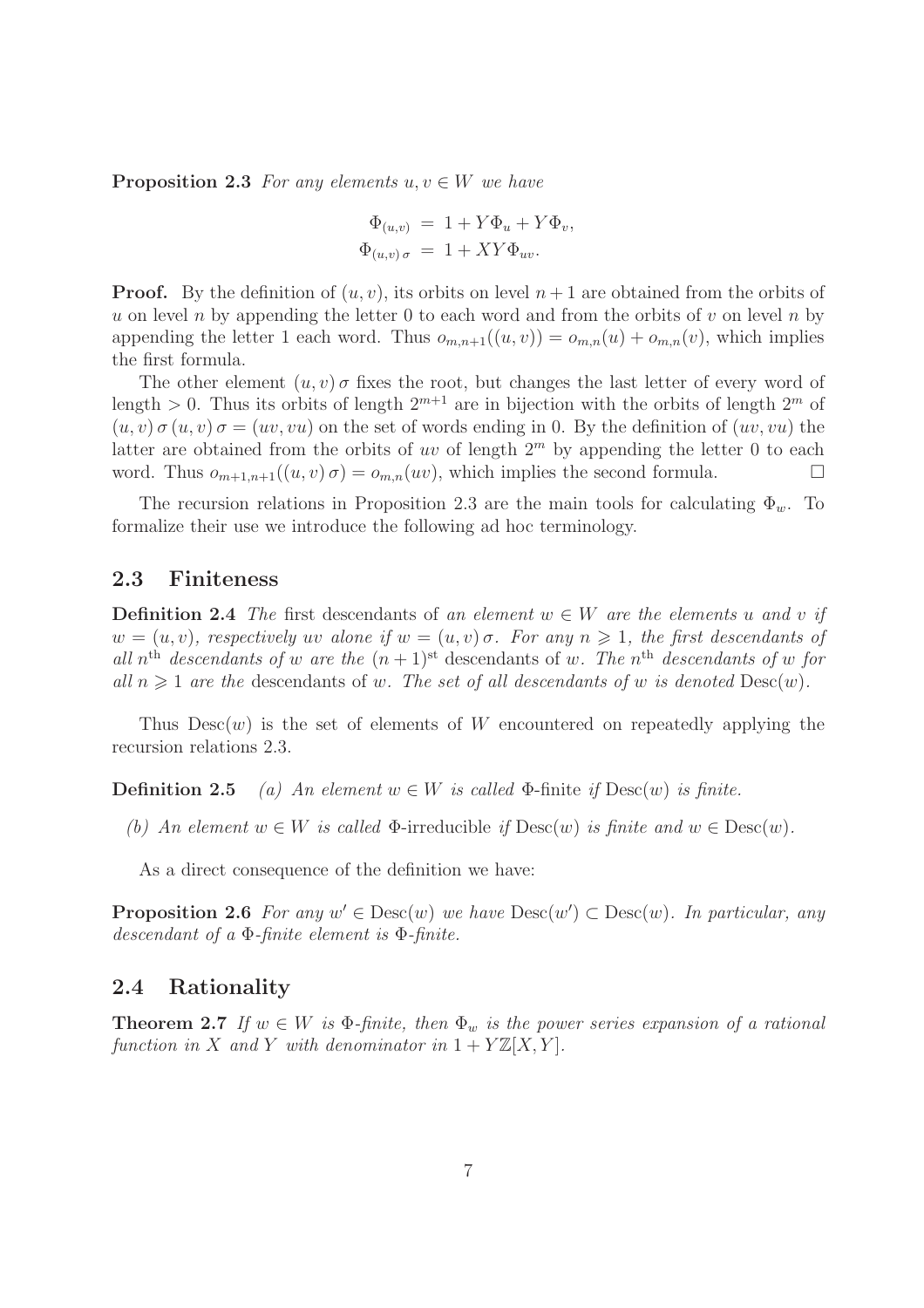**Proof.** Write  $\{w\} \cup \text{Desc}(w) = \{w_1, \ldots, w_r\}$ . Then Propositions 2.3 and 2.6 imply that for any  $1 \leq i \leq r$  there exist  $1 \leq j, k \leq r$  such that  $\Phi_{w_i} = 1 + Y \Phi_{w_i} + Y \Phi_{w_k}$ or  $\Phi_{w_i} = 1 + XY\Phi_{w_j}$ . In particular we can write  $\Phi_{w_i} = 1 + \sum_{j=1}^r Ya_{i,j}\Phi_{w_j}$  for certain  $a_{i,j} \in \mathbb{Z}[X]$ . In terms of the column vectors  $f := (\Phi_{w_i})_{i=1}^r$  and  $e := (1)_{i=1}^r$  and the matrix  $A := (a_{i,j})_{i,j=1}^r$  this means that  $f = e + YAf$ . This in turn is equivalent to  $(I - YA)f = e$ , where I denotes the identity matrix. The determinant  $D := det(I - YA)$  lies in  $1+Y\mathbb{Z}[X, Y]$ and is therefore invertible in  $\mathbb{Z}[[X, Y]],$  and the coefficients of  $(I - YA)^{-1}$  lie in  $D^{-1}\mathbb{Z}[X, Y].$ Thus the coefficients of  $f = (I - YA)^{-1}e$  lie in  $D^{-1}\mathbb{Z}[X, Y]$ , and hence so does  $\Phi_w$ , as desired.  $\Box$ 

**Theorem 2.8** If  $w \in W$  is  $\Phi$ -finite, then  $\Phi_w$  is a  $\mathbb{Z}[X, Y]$ -linear combination of the  $\Phi_{w'}$ for all  $\Phi$ -irreducible  $w' \in \text{Desc}(w)$ .

**Proof.** By induction on the cardinality of  $\{w\} \cup \text{Desc}(w)$  we may assume that the assertion holds for all  $\Phi$ -finite elements  $w' \in W$  with  $|\{w'\} \cup \text{Desc}(w')| < |\{w\} \cup \text{Desc}(w)|$ . If w is  $\Phi$ -irreducible, there is nothing to prove. So assume that w is not  $\Phi$ -irreducible. Then for any  $w' \in \text{Desc}(w)$  we have  $w \notin \text{Desc}(w') \subset \text{Desc}(w)$ . Thus  $\{w'\} \cup \text{Desc}(w')$  is a proper subset of  $\{w\} \cup \text{Desc}(w)$ , and so by the induction hypothesis the assertion already holds for w'. In particular, in the case  $w = (u, v)$  the assertion holds for u and v, and in the case  $w = (u, v)$  σ the assertion holds for uv. Thus with the recursion relations from Proposition 2.3 the assertion follows for w, as desired.

#### 2.5 Examples

Now we do some simple examples. First, the identity element  $1 \in W$  is equal to  $(1, 1)$  and therefore  $\Phi$ -irreducible. With Proposition 2.3 we find that  $\Phi_1 = 1 + 2Y\Phi_1$  and so

(2.9) 
$$
\Phi_1 = \frac{1}{1 - 2Y}.
$$

Next  $\sigma = (1, 1)$   $\sigma$  has the unique descendant 1. Thus it is  $\Phi$ -finite but not  $\Phi$ -irreducible, and from (2.9) and Proposition 2.3 we deduce that

$$
\Phi_{\sigma} = 1 + \frac{XY}{1 - 2Y}.
$$

Next the *standard odometer* is the element  $a \in W$  defined by the recursion relation  $a =$  $(a, 1)\sigma$ . Thus it is  $\Phi$ -irreducible, and from Proposition 2.3 we deduce that  $\Phi_a = 1 + XY\Phi_a$ and hence

$$
\Phi_a = \frac{1}{1 - XY}.
$$

Also, for any odd integer  $k = 2\ell + 1$  the element  $a^k = (a^{\ell+1}, a^{\ell})\sigma$  is again  $\Phi$ -irreducible and has  $\Phi_{a^k} = \Phi_a$  by Lemma 2.2 (b). In fact, one easily shows that any odd power of any Φ-irreducible element is Φ-irreducible.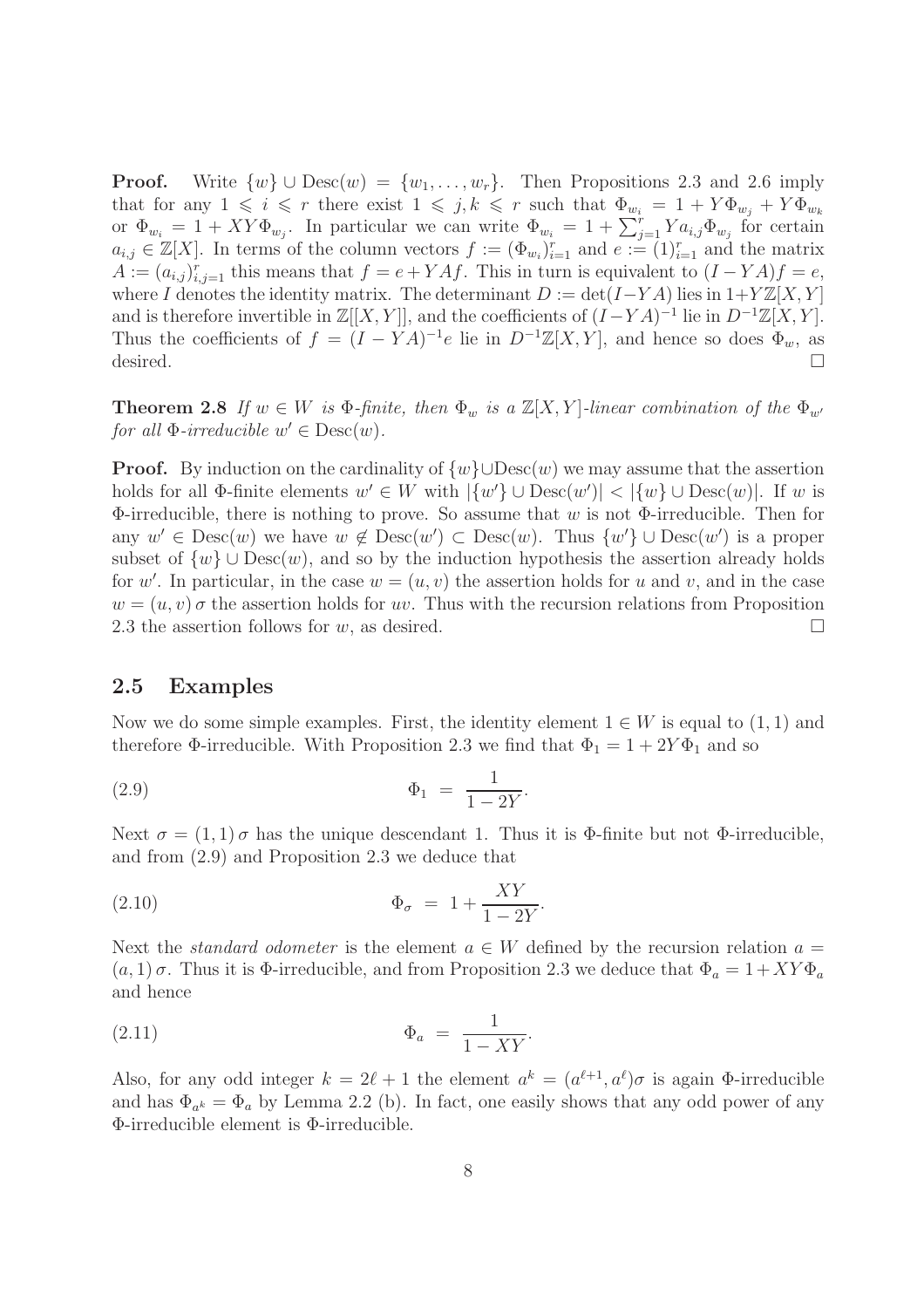On the other hand, not all elements of W that are described by finitely many recursion relations have rational orbit length generating functions, as the example in the next section shows. Also, rationality is rare in the following sense. Recall that as a profinite group W has a unique Haar measure with total volume 1.

**Proposition 2.12** The set of elements  $w \in W$  with  $\Phi_w$  rational has measure zero.

**Proof.** As there are only countably many rational functions with coefficients in  $\mathbb{Z}$ , it suffices to prove that for any fixed  $\Phi \in 1+Y\mathbb{Z}[[X, Y]]$ , the set S of all  $w \in W$  with  $\Phi_w = \Phi$ has measure zero. But  $\Phi_w$  determines  $\text{sgn}_n(w)$  for all  $n \geq 1$ , and so S is contained in a single coset of the subgroup  $\bigcap_{n\geqslant 1} \text{Ker}(\text{sgn}_n)$  of W. This is a closed subgroup of infinite index and therefore of measure zero; hence S has measure zero, as desired.  $\Box$ 

#### 2.6 Variant

Some calculations become easier with the following slight variant of  $\Phi_w$  obtained by 'removing trivial poles and zeros':

**Proposition 2.13** For any  $w \in W$  there exists a unique  $\Psi_w \in Y \mathbb{Z}[[X, Y]]$  with

$$
\Phi_w = \frac{1}{1 - 2Y} + \frac{X - 2}{1 - 2Y} \cdot \Psi_w.
$$

**Proof.** The term  $o_{m,n}(w)$  in Definition 2.1 is the number of orbits of w of length  $2^m$  on level *n*. Since the total number of vertices on level *n* is  $2<sup>n</sup>$ , this implies that

$$
\Phi_w(2, Y) = \sum_{n \ge m \ge 0} o_{m,n}(w) 2^m Y^n = \sum_{n \ge 0} 2^n Y^n = \frac{1}{1 - 2Y}.
$$

Thus  $\Phi_w - \frac{1}{1-i}$  $\frac{1}{1-2Y}$  is divisible by  $X-2$ , and the decomposition follows.

**Proposition 2.14** For any elements  $u, v \in W$  we have

$$
\Psi_{(u,v)} = Y\Psi_u + Y\Psi_v,
$$
  

$$
\Psi_{(u,v)\sigma} = Y + XY\Psi_{uv}.
$$

**Proof.** Direct consequence of Proposition 2.3.

For example, the formulas (2.9) and (2.10) and (2.11) correspond to:

 $(\text{2.15})$   $\Psi_1 = 0,$ 

$$
\Psi_{\sigma} = Y, \qquad \qquad \Psi_{\sigma} = Y,
$$

$$
\Psi_a = \frac{Y}{1 - XY}.
$$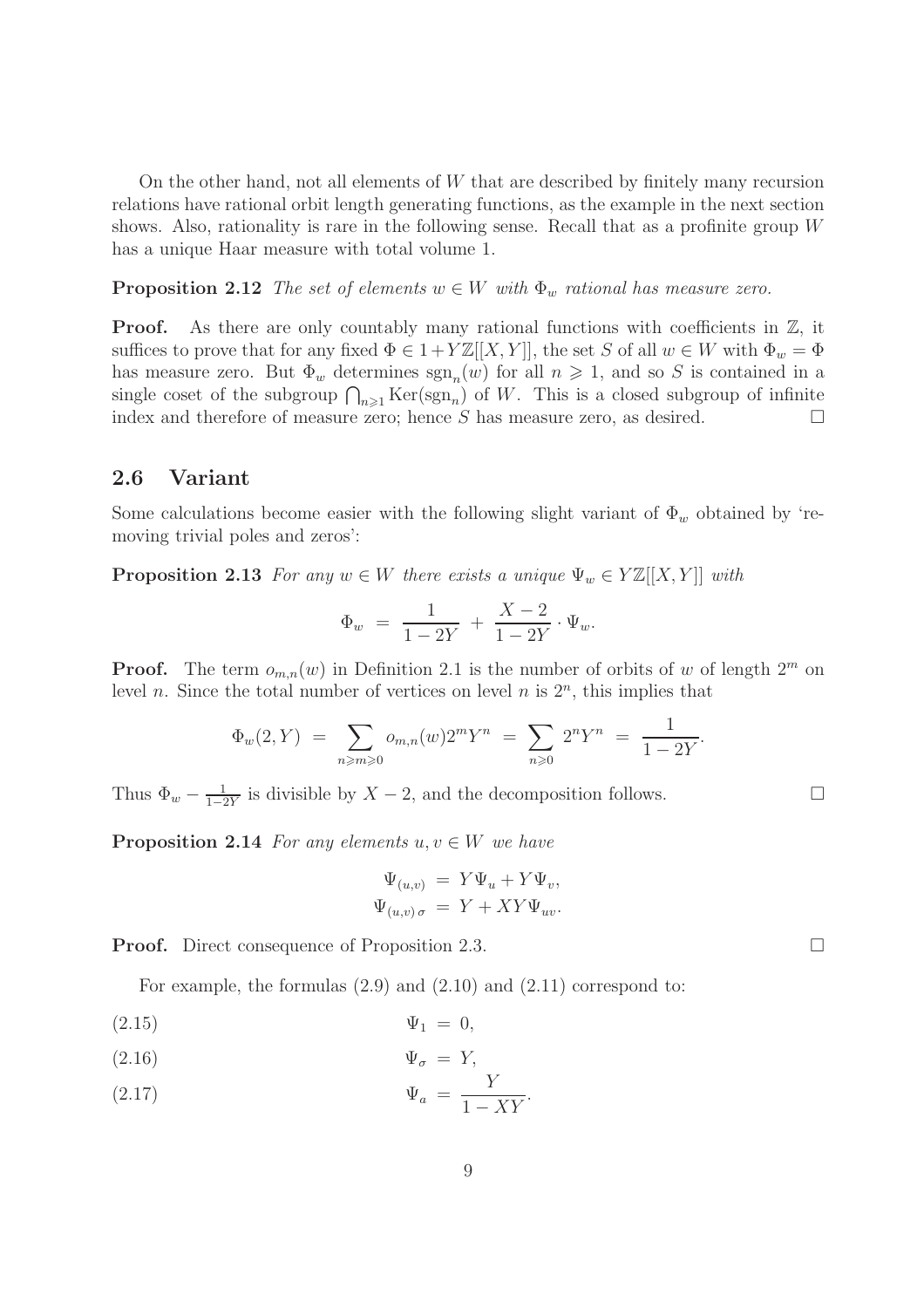### 3 A non-rational orbit length generating function

In this section we study the element  $b \in W$  defined by the recursion relation

$$
(3.1) \t\t b = (b, b\sigma)\sigma.
$$

We will explicitly calculate  $\Phi_b$  and show that it is not a rational function. This implies that the description of elements of  $W$  by finitely many recursion relations does not guarantee that their orbit length generating functions are rational.

#### 3.1 Preparations

First note that the power  $\sigma^p$  for  $p \in \mathbb{Z}$  depends only on p mod 2 and can therefore be defined for any  $p \in \mathbb{F}_2$ . Thus to any integer  $r \geq 1$  and any polynomial  $P(T) = \sum p_i T^i \in \mathbb{F}_2[T]$  of degree  $\lt 2^r$  we can associate the element

(3.2) 
$$
w_{r,P} := b \sigma^{p_0} b \sigma^{p_1} \cdots b \sigma^{p_{2^r-1}} \in W.
$$

To any such  $r$  and  $P$  we also associate

$$
Q(T) := \frac{P(T) \cdot T - P(1) \cdot T^{2^r}}{T - 1} + T \cdot (T - 1)^{2^r - 2},
$$
  
\n
$$
R(T) := Q(T) + (T - 1)^{2^r - 1}, \text{ and}
$$
  
\n
$$
S(T) := Q(T) + T^{2^r} \cdot R(T),
$$

which are again polynomials in  $\mathbb{F}_2[T]$  of respective degrees  $\langle 2^r, \langle 2^r, \text{ and } \langle 2^{r+1}, \rangle \rangle$ 

**Lemma 3.3** In this situation  $w_{r,P} = (w_{r,Q}, w_{r,R}) \sigma^{P(1)}$  and  $w_{r,Q} w_{r,R} = w_{r+1,S}$ .

**Proof.** Set  $q_i = \sum_{j=0}^{i-1} (p_j - 1) \in \mathbb{F}_2$  for all  $0 \leqslant i \leqslant 2^r$ . Then  $q_0 = 0$  and  $p_i = 1 - q_i + q_{i+1}$ for all  $0 \leqslant i < 2^r$ , and hence

$$
w_{r,P} = (\sigma^{q_0} b \sigma^{1-q_0}) \cdot (\sigma^{q_1} b \sigma^{1-q_1}) \cdots (\sigma^{q_{2r-1}} b \sigma^{1-q_{2r-1}}) \cdot \sigma^{q_{2r}}.
$$

Here  $q_{2^r} = \sum_{j=0}^{2^r-1} (p_j - 1) = \sum_{j=0}^{2^r-1} p_j - 2^r = P(1)$  because  $r \ge 1$ . Also, for any  $q \in \mathbb{F}_2$  we have

$$
\sigma^q b \sigma^{1-q} = \sigma^q (b, b\sigma) \sigma^{-q} = \left\{ \begin{array}{ll} (b, b\sigma) & \text{if } q = 0 \\ (b\sigma, b) & \text{if } q = 1 \end{array} \right\} = (b \sigma^q, b \sigma^{q+1}).
$$

Therefore

$$
w_{r,P} = (b \sigma^{q_0}, b \sigma^{q_0+1}) \cdots (b \sigma^{q_{2^r-1}}, b \sigma^{q_{2^r-1}+1}) \cdot \sigma^{P(1)} = (b \sigma^{q_0} \cdots b \sigma^{q_{2^r-1}}, b \sigma^{q_0+1} \cdots b \sigma^{q_{2^r-1}+1}) \cdot \sigma^{P(1)}.
$$

Thus with  $Q(T) := \sum_{i=0}^{2^r-1} q_i T^i$  and  $R(T) := \sum_{i=0}^{2^r-1} (q_i + 1) T^i$  we deduce that  $w_{r,P} =$  $(w_{r,Q}, w_{r,R}) \sigma^{P(1)}$ . A direct calculation which we leave to the reader shows that  $Q(T)$  and  $R(T)$  are given by the indicated formulas. Finally, the formula  $w_{r,Q}w_{r,R} = w_{r+1,S}$  follows directly on expanding both sides.

As usual, for any polynomial  $f \in \mathbb{F}_2[T]$  we let  $\text{ord}_{T-1}(f)$  denote the supremum of the set of integers d such that  $(T-1)^d$  divides f.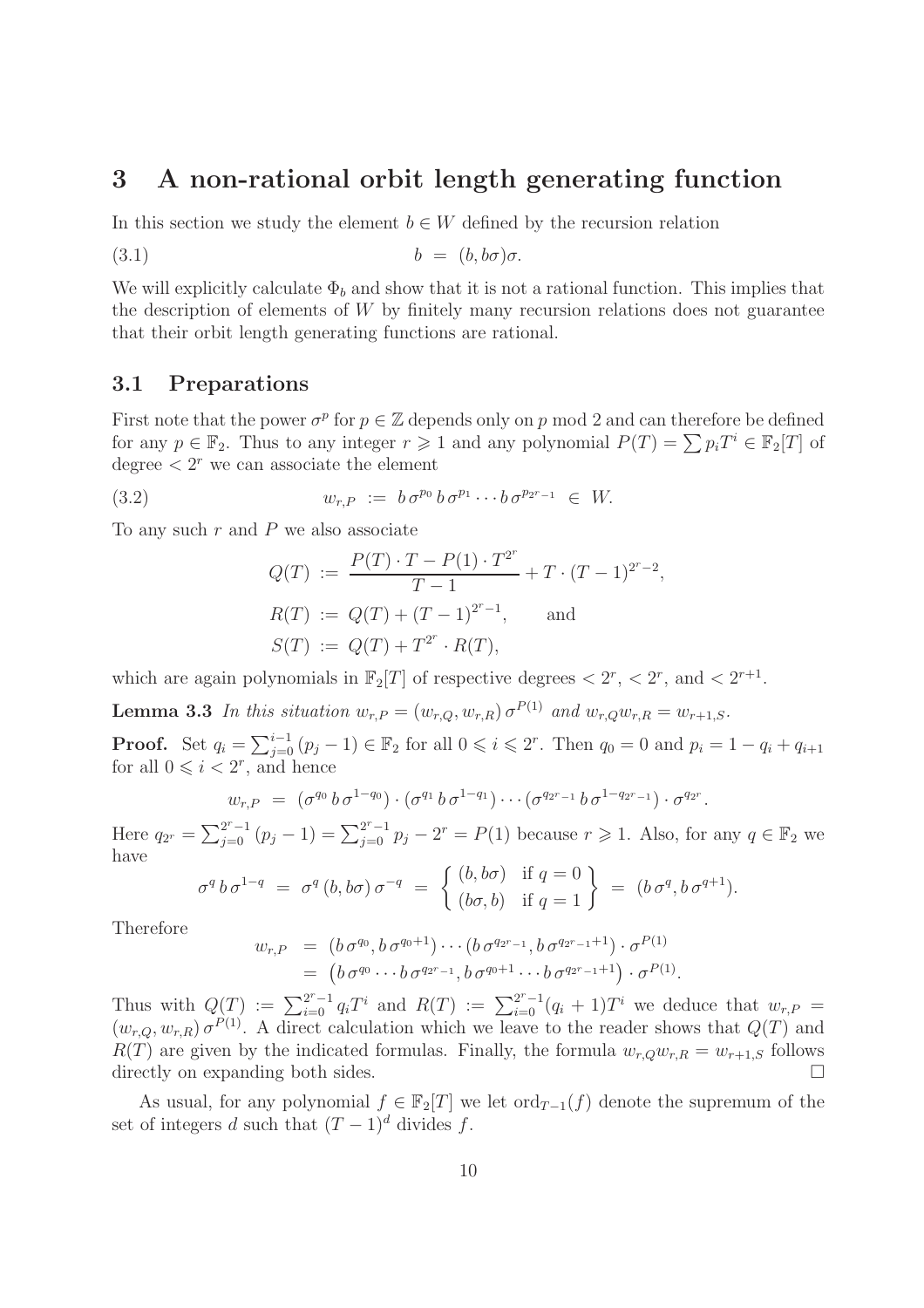**Lemma 3.4** If  $0 < \text{ord}_{T-1}(P) < 2^r - 1$ , then  $\text{ord}_{T-1}(Q) = \text{ord}_{T-1}(R) = \text{ord}_{T-1}(P) - 1$ . Moreover, we always have  $\text{ord}_{T-1}(S) = 2^r - 1$ .

**Proof.** If  $\text{ord}_{T-1}(P) > 0$ , then  $P(0) = 0$  and so by construction

$$
Q(T) = \frac{P(T)}{T - 1} \cdot T + T \cdot (T - 1)^{2^{r} - 2}.
$$

If in addition  $\text{ord}_{T-1}(P) < 2^r - 1$ , then  $\text{ord}_{T-1}\left(\frac{P(T)}{T-1} \cdot T\right) = \text{ord}_{T-1}(P) - 1 < 2^r - 2$  and therefore  $\text{ord}_{T-1}(Q) = \text{ord}_{T-1}(P) - 1$ . By the definition of  $R(T)$  this is then also equal to  $\text{ord}_{T-1}(R)$ , proving the first assertion. On the other hand, the construction of S directly implies that

$$
S(T) = Q(T) + T^{2^r} \cdot (Q(T) + (T - 1)^{2^r - 1}) = (T - 1)^{2^r} \cdot Q(T) + T^{2^r} \cdot (T - 1)^{2^r - 1},
$$

whence the second assertion.

#### 3.2 The orbit length generating function

For any integer  $r \geqslant 0$  consider the power series

$$
\Omega_r := \sum_{m \geq 0} \left( \frac{X}{2} \right)^m \cdot (2Y)^{2^{m+r}-2^r} \in \mathbb{Z}[[X, Y]].
$$

For any  $w \in W$  let  $\Psi_w$  denote the power series from Proposition 2.13.

**Lemma 3.5** For any polynomial P in  $\mathbb{F}_2[T]$  of degree  $\lt 2^r$  with  $d := \text{ord}_{T-1}(P) \lt 2^r - 1$ we have

$$
\Psi_{w_{r,P}} = 2^d Y^{d+1} \Omega_r.
$$

**Proof.** It suffices to show the equation modulo  $Y^N$  for all  $N \geq 0$ , which we will achieve by induction on N. The case  $N = 0$  is trivial, so assume that  $N > 0$  and that the equation holds universally modulo  $Y^{N-1}$ .

If  $d > 0$ , then  $P(1) = 0$ , and so  $w_{r,P} = (w_{r,Q}, w_{r,R})$  by Lemma 3.3. By Proposition 2.14 we therefore have  $\Psi_{w_{r,P}} = Y \Psi_{w_{r,Q}} + Y \Psi_{w_{r,R}}$ . On the other hand we have  $\text{ord}_{T-1}(Q) =$ ord $T_{T-1}(R) = d - 1$  by Lemma 3.4 and so by the induction hypothesis  $\Psi_{w_{r,Q}} \equiv \Psi_{w_{r,R}} \equiv$  $2^{d-1}Y^d\Omega_r$  modulo  $Y^{N-1}$ . Together this implies that  $\Psi_{w_r,p} \equiv 2^dY^{d+1}\Omega_r$  modulo  $Y^N$ , as desired.

If  $d = 0$ , then  $P(1) = 1$ , and so  $w_{r,P} = (w_{r,Q}, w_{r,R}) \sigma$  with  $w_{r,Q}w_{r,R} = w_{r+1,S}$  by Lemma 3.3. By Proposition 2.14 we therefore have  $\Psi_{w_r} = Y + XY \Psi_{w_{r+1},S}$ . Since ord<sub>T-1</sub>(S) =  $2^r - 1$  by Lemma 3.4 and  $2^r - 1 < 2^{r+1} - 1$ , the induction hypothesis implies that  $\Psi_{w_{r+1,S}} \equiv$  $2^{2^r-1}Y^{2^r}\Omega_{r+1}$  modulo  $Y^{N-1}$ . Together this shows that

$$
\Psi_{w_{r,P}} \equiv Y + XY2^{2^r-1}Y^{2^r}\Omega_{r+1} \quad \text{modulo} \quad Y^N.
$$

A short calculation shows that the right hand side is equal to  $Y\Omega_r$ ; hence  $\Psi_{w_r,P} \equiv Y\Omega_r$ modulo  $Y^N$ , as desired.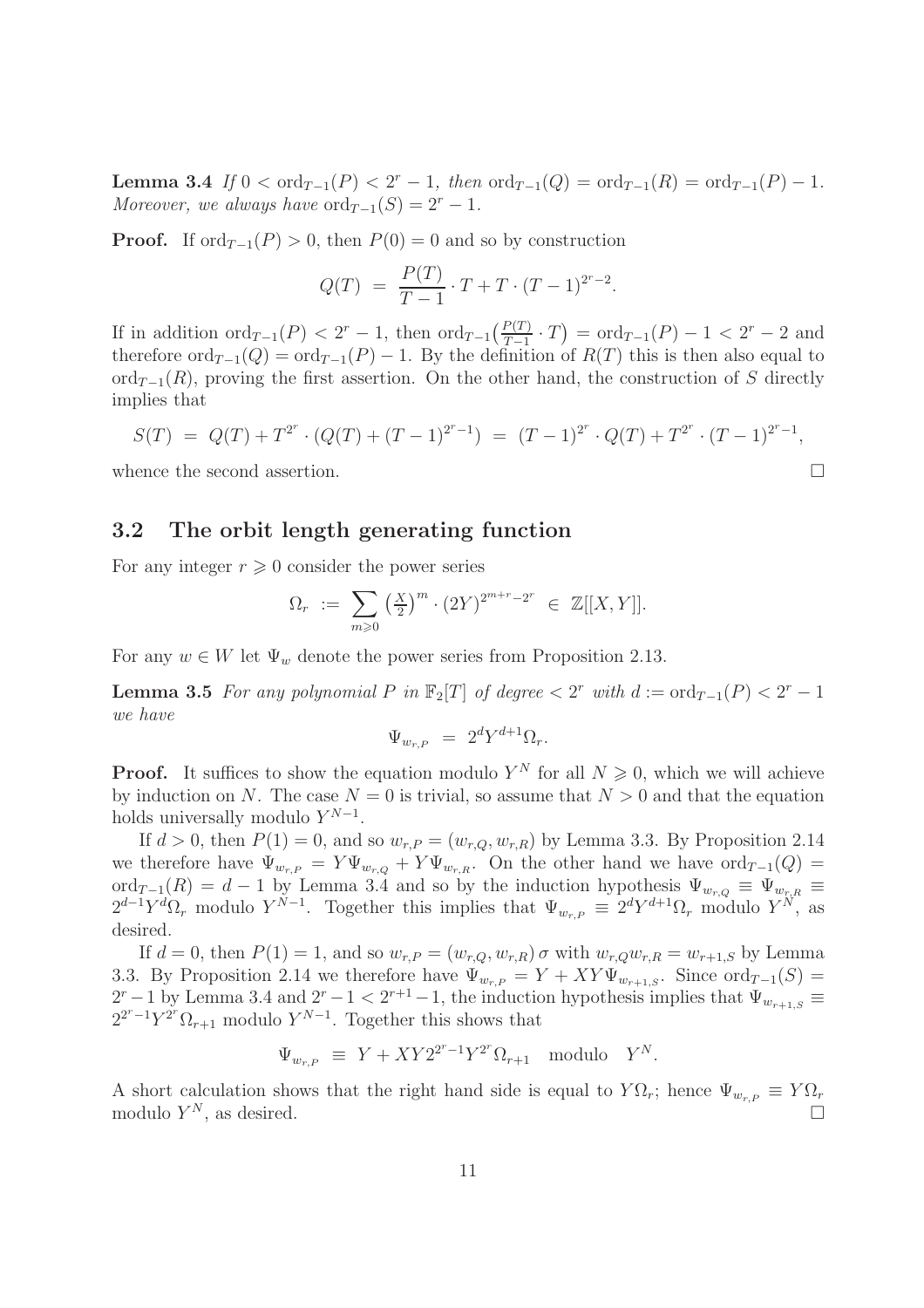Proposition 3.6 We have

$$
\Phi_b = 1 + \sum_{m \geq 1} \sum_{2^{m-1} \leq n < 2^m} 2^{n-m} X^m Y^n.
$$

**Proof.** For  $r := 1$  the polynomial  $P := T$  has degree  $1 < 2^r$  and  $d := \text{ord}_{T-1}(P) = 0$  $2^r - 1$ , which satisfies the assumptions of Lemma 3.5. Since in this case  $w_{r,P} = bb\sigma$  by (3.2), we find that  $\Psi_{bb\sigma} = Y\Omega_1$ . But by definition  $b = (b, b\sigma)\sigma$ , so with Proposition 2.14 we deduce that  $\Psi_b = Y + XY\Psi_{bb\sigma} = Y + XY^2\Omega_1$ . A direct calculation now shows that

(3.7) 
$$
\Psi_b = \frac{1}{2} \cdot \sum_{m \geq 0} \left(\frac{X}{2}\right)^m \cdot (2Y)^{2^m},
$$

and another yields the indicated formula for  $\Phi_b$ .

**Corollary 3.8** (a) The length of any orbit of b on any level  $n \geq 0$  is the smallest power of 2 which is greater than n.

(b) For any  $m \geq 0$ , the power  $b^{2^m}$  fixes all vertices on level  $2^m - 1$ , but none on level  $2^m$ .

**Proof.** By the definition of  $\Phi_b$  both assertions are equivalent to Proposition 3.6.  $\Box$ 

#### 3.3 Irrationality

**Proposition 3.9** The power series  $\Phi_b$  is not a rational function of  $(X, Y)$ .

**Proof.** By construction  $\Phi_b$  is rational if and only if  $\Psi_b$  is rational. If so, there exist non-zero polynomials  $f, g \in \mathbb{Q}[X, Y]$  with  $f = g \cdot \Psi_b$ . By (3.7) this means that

$$
f(X,Y) = \frac{1}{2} \cdot \sum_{m \geq 0} g(X,Y) \cdot \left(\frac{X}{2}\right)^m \cdot (2Y)^{2^m}.
$$

But for degree reasons, the summands for all  $m$  with  $2^m > \max\{\deg_Y(f), \deg_Y(g)\}$  cannot cancel with any other terms, yielding a contradiction. Thus  $\Psi_b$  and hence  $\Phi_b$  is not rational, as desired.  $\Box$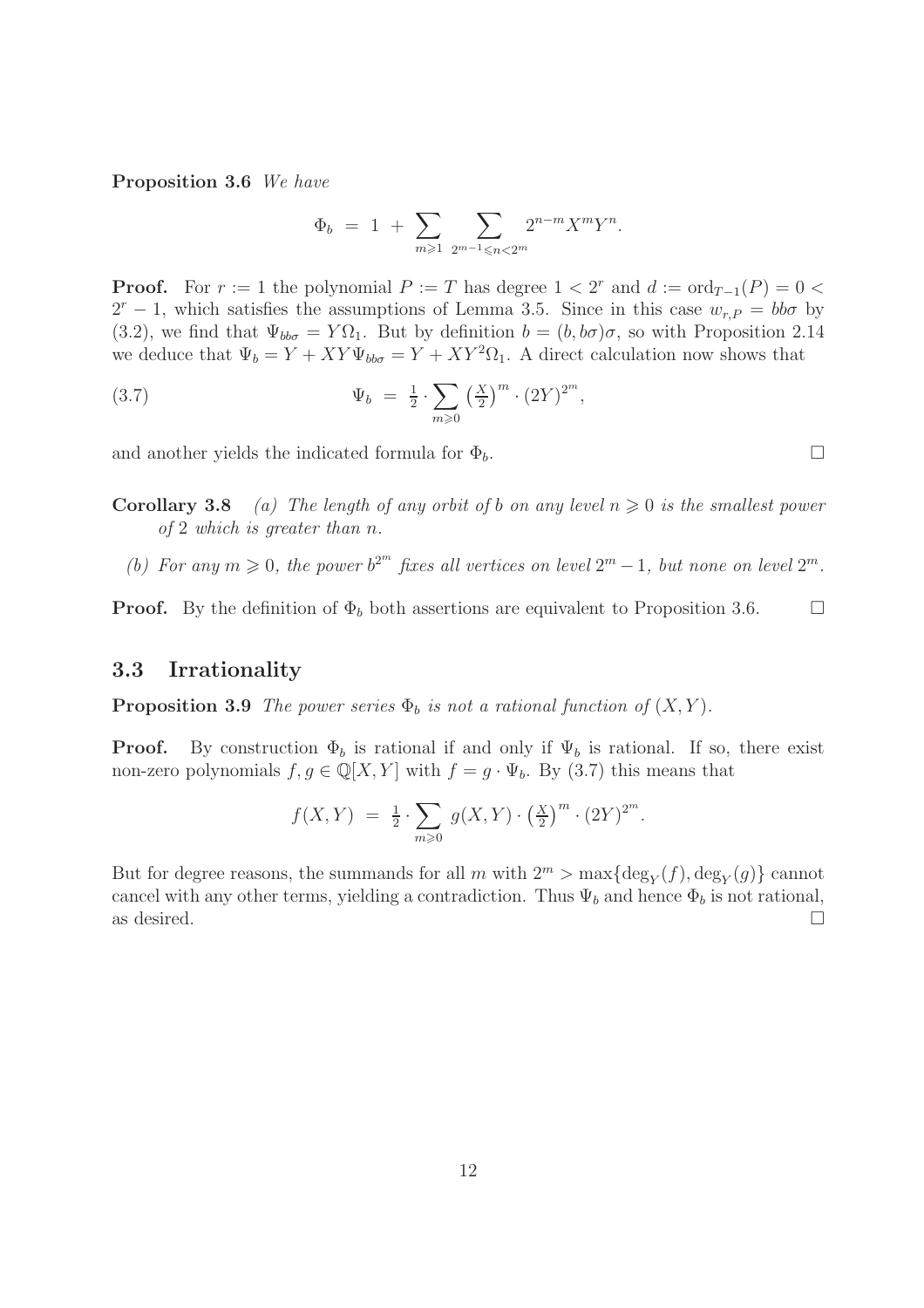## 4 Iterated monodromy groups of quadratic polynomials: Periodic case

#### 4.1 The iterated monodromy group

Throughout this section we fix an integer  $r > 0$  and a tuple  $\underline{x} = (x_2, \ldots, x_r)$  of elements of  $\{0, 1\}$ . Consider the elements  $b_1, \ldots, b_r \in W$  defined by the recursion relations

(4.1) 
$$
\begin{cases} b_1 = (1, b_r) \sigma, \\ b_i = (b_{i-1}, 1) \quad \text{for all } 2 \leq i \leq r \text{ with } x_i = 0, \\ b_i = (1, b_{i-1}) \quad \text{for all } 2 \leq i \leq r \text{ with } x_i = 1, \end{cases}
$$

and let  $\Gamma_x \subset W$  be the subgroup generated by them. Up to a change in notation, these are the generators and the subgroup studied by Bartholdi and Nekrashevych in [1, §3]. Thus by  $[1, Thm. 5.1]$  we have:

**Theorem 4.2** Let f be any quadratic polynomial over  $\mathbb C$  and  $\eta \in \mathbb C$  be its unique critical point. Assume that  $\eta$ ,  $f(\eta)$ , ...,  $f^{r-1}(\eta)$  are all distinct and that  $f^{r}(\eta) = \eta$ . Then the iterated monodromy group of f is W-conjugate to  $\Gamma_x$  for a certain choice of  $\underline{x}$ .

Note that the inverses of the generators in (4.1) satisfy

$$
\left\{\begin{array}{ll} b_1^{-1}=(b_r^{-1},1)\,\sigma, \\[0.2cm] b_i^{-1}=(b_{i-1}^{-1},1) \quad\text{ for all } 2\leqslant i\leqslant r \text{ with } x_i=0, \\[0.2cm] b_i^{-1}=(1,b_{i-1}^{-1}) \quad\text{ for all } 2\leqslant i\leqslant r \text{ with } x_i=1. \end{array}\right.
$$

Thus all the following results on  $\Gamma_{\underline{x}}$  also hold if the first relation in (4.1) is replaced by the relation  $b_1 = (b_r, 1) \sigma$  (see [1, p. 316]). In particular, the results in the case  $\underline{x} = (0, \ldots, 0)$ apply to the subgroup generated by the elements  $a_1, \ldots, a_r$  studied in [5, §2], which were defined by

(4.3) 
$$
\begin{cases} a_1 = (a_r, 1) \sigma, \\ a_i = (a_{i-1}, 1) \text{ for all } 2 \leq i \leq r. \end{cases}
$$

Also observe:

**Proposition 4.4** The group  $\Gamma_{(x_2,...,x_r)}$  is conjugate to the group  $\Gamma_{(1-x_2,...,1-x_r)}$  under W.

**Proof.** Consider the element  $w \in W$  that is defined by the recursion relation  $w = (w, w) \sigma$ . Then a direct calculation shows that

$$
\begin{cases} w b_1^{-1} w^{-1} = (1, w b_r^{-1} w^{-1}) \sigma, \\ w b_i^{-1} w^{-1} = (1, w b_{i-1}^{-1} w^{-1}) \qquad \text{for all } 2 \leqslant i \leqslant r \text{ with } x_i = 0, \\ w b_i^{-1} w^{-1} = (w b_{i-1}^{-1} w^{-1}, 1) \qquad \text{for all } 2 \leqslant i \leqslant r \text{ with } x_i = 1. \end{cases}
$$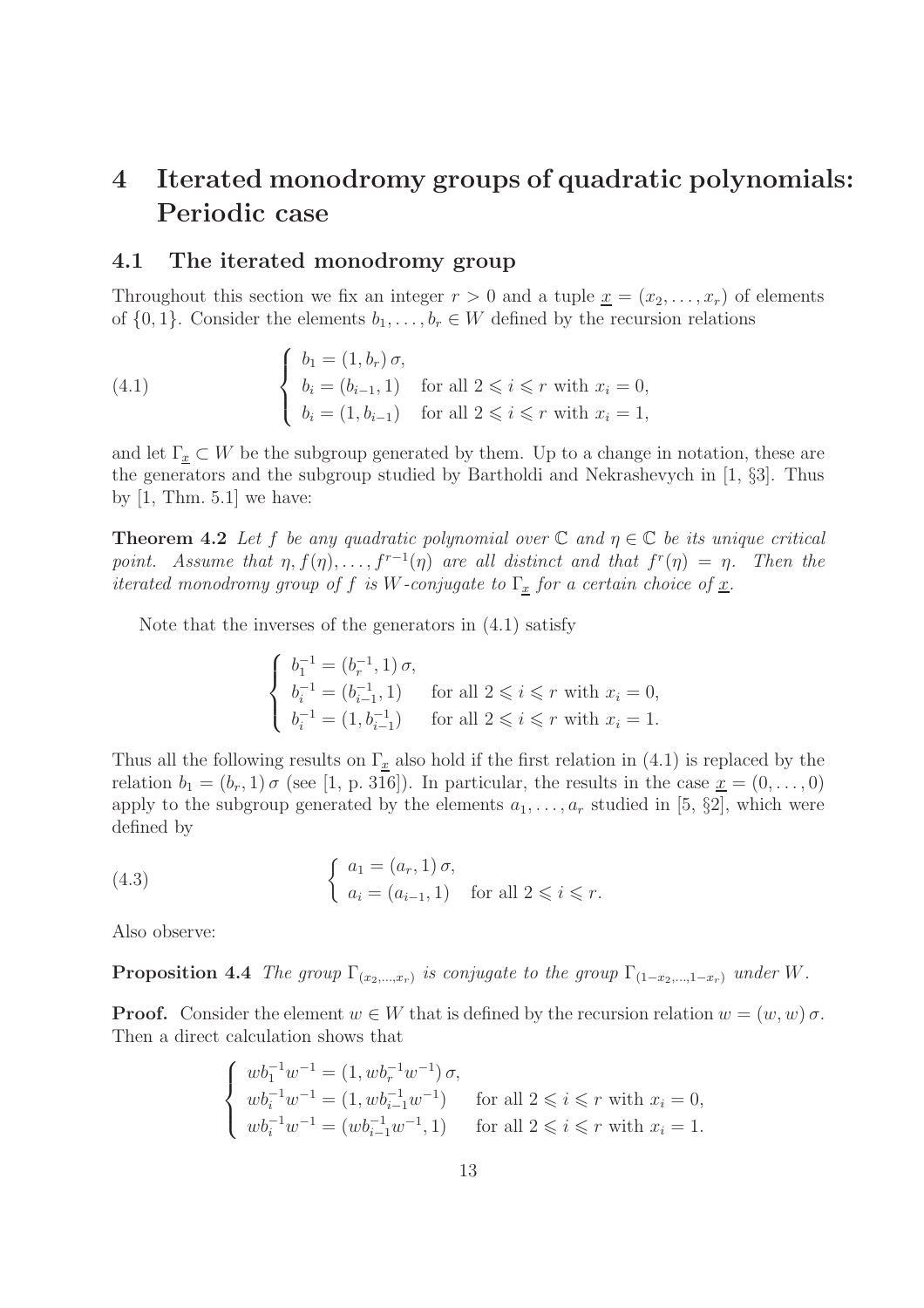Thus the elements  $wb_i^{-1}w^{-1}$  satisfy the relations (4.1) with  $1 - x_i$  in place of  $x_i$ , and so  $w\Gamma_{(x_2,...,x_r)}w^{-1} = \Gamma_{(1-x_2,...,1-x_r)}$ .

The aim of this section is to show that the orbit length generating functions of all elements of  $\Gamma_x$  are rational and possess an explicit common denominator.

#### 4.2 Finiteness

We begin with some preparations. Let  $\pi$  denote the cyclic permutation of the set  $\{1, \ldots, r\}$ defined by

(4.5) 
$$
\pi(i) := \begin{cases} r & \text{if } i = 1, \\ i - 1 & \text{if } i > 1. \end{cases}
$$

Then the recursion relations (4.1) express each  $b_i$  in terms of  $b_{\pi(i)}$ .

**Definition 4.6** The length  $|w|$  of an element  $w \in \Gamma_x$  is the minimal length of a word over the alphabet  $\{b_1^{\pm 1}, \ldots, b_r^{\pm 1}\}$  that represents w. Any word of minimal length representing w is called a minimal word for w.

**Lemma 4.7** For any element  $w = (u, v) \sigma^{\mu} \in \Gamma_x$  we have  $u, v \in \Gamma_x$  and

$$
|uv| \leqslant |u| + |v| \leqslant |w|.
$$

**Proof.** By the recursion relations (4.1), any letter  $b_i^{\pm 1}$  in a minimal word for w contributes precisely one letter  $b_{\pi(i)}^{\pm 1}$  $\frac{1}{\pi(i)}$  to a word representing u or v. This implies the second inequality, and the first one follows directly from the definition of length.  $\Box$ 

**Lemma 4.8** For all  $w \in \Gamma_x$  and all  $w' \in \text{Desc}(w)$  we have  $w' \in \Gamma_x$  with  $|w'| \leq |w|$ .

**Proof.** By Definition 2.4 and iteration this follows from Lemma 4.6.

**Proposition 4.9** Every element of  $\Gamma_x$  is  $\Phi$ -finite.

**Proof.** Since  $\Gamma_x$  contains only finitely many elements of any given length, Lemma 4.8 implies that  $\text{Desc}(w)$  is finite for any  $w \in \Gamma_x$ , as desired.

Combining Proposition 4.9 with Theorem 2.7 we find that the orbit length generating functions of all elements of  $\Gamma_x$  are rational. By Theorem 2.8 the study of their denominators reduces to the case of Φ-irreducible elements.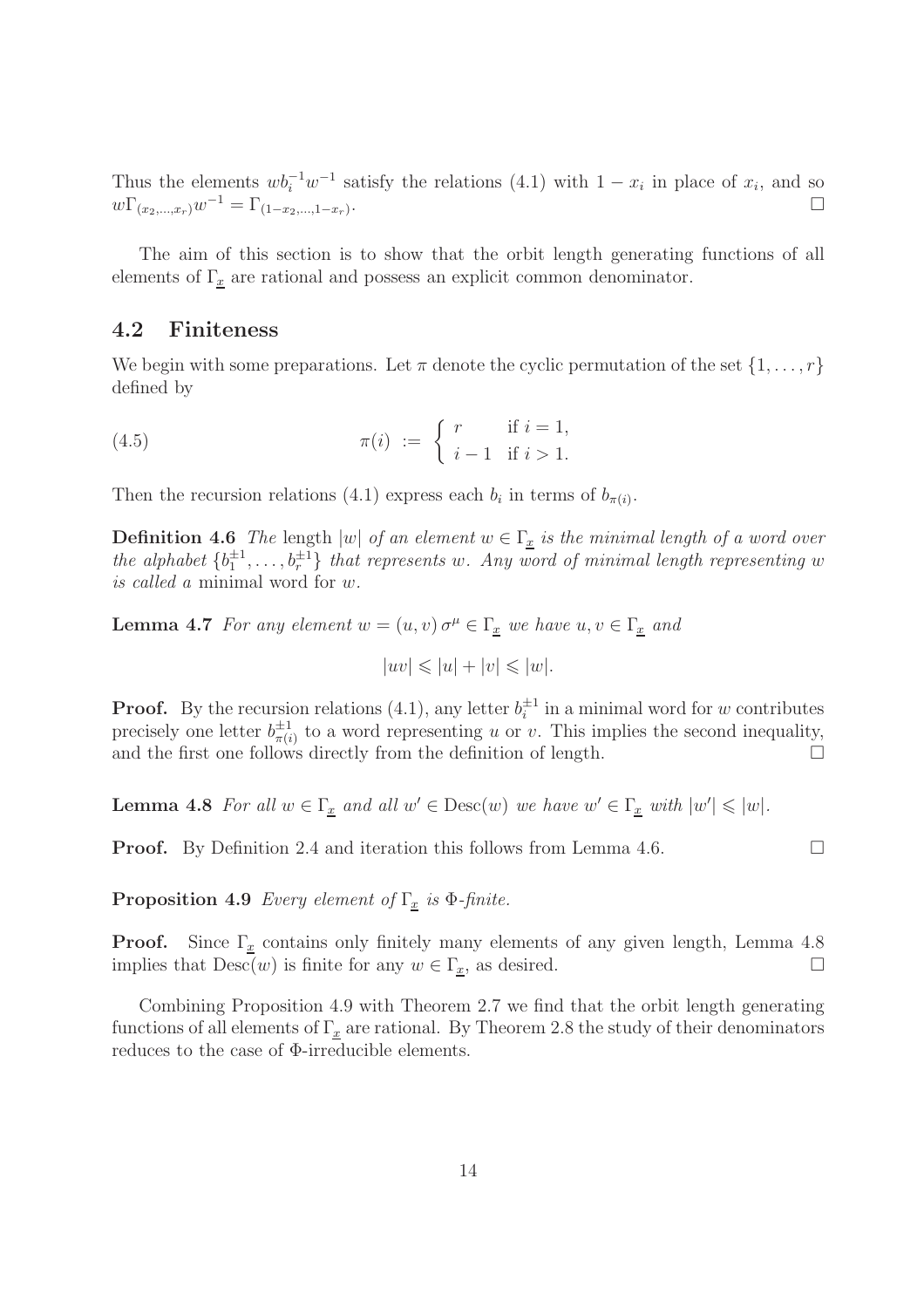#### 4.3 Properties of Φ-irreducible elements

**Lemma 4.10** Any  $\Phi$ -irreducible element  $w \in \Gamma_x$  has a unique first descendant w' which is  $\Phi$ -irreducible with  $|w'| = |w|$ . Moreover w is either W-conjugate to  $(w', 1)$   $\sigma$ , or equal to  $(w', 1)$  or  $(1, w')$ .

**Proof.** Suppose first that  $w = (u, v) \sigma$ . Then w is W-conjugate to  $(uv, 1) \sigma$ , and w is the unique first descendant of w. Thus the assumption  $w \in \text{Desc}(w)$  means that w is equal to or a descendant of uv. On the one hand this implies that uv is a descendant of itself; hence uv is  $\Phi$ -irreducible. On the other hand it implies by Lemma 4.8 that  $|w| \leq |uv| \leq |w|$  and hence  $|uv| = |w|$ , and we are done with  $w' := uv$ .

Suppose now that  $w = (u, v)$ , so that u and v are the first descendants of w. Then the assumption  $w \in \text{Desc}(w)$  means that w is equal to, or a descendant of, one of u, v; let us call it  $w'$ . On the one hand this implies that  $w'$  is a descendant of itself; hence  $w'$ is  $\Phi$ -irreducible. On the other hand it implies by Lemma 4.8 that  $|w| \leq |w'| \leq |w|$  and hence  $|w'| = |w|$ . Plugging this into the inequality  $|u| + |v| \leq |w|$  from Lemma 4.7, we now deduce that the other entry of  $(u, v)$  has length 0 and is therefore the identity element. Thus  $w = (w', 1)$  or  $w = (1, w')$ . This makes w' unique (though for  $w' = 1$  we can write w in both ways). Since  $(1, w')$  is W-conjugate to  $(w', 1)$ , in either case we are done.

Next we look at signs. The same proof as that of [5, Prop. 2.1.1] shows:

**Lemma 4.11** For all  $n \geq 1$  and all  $1 \leq i \leq r$  we have

$$
sgn_n(b_i) = \begin{cases} -1 & \text{if } n \equiv i \bmod r, \\ 1 & \text{if } n \not\equiv i \bmod r. \end{cases}
$$

Thus for any fixed  $w \in \Gamma_{\underline{x}}$ , the value  $sgn_n(w)$  for  $n \geq 1$  depends only on n mod r.

To any element  $w \in \Gamma_x$  we associate the subset

(4.12) 
$$
J_w := \{1 \leq i \leq r \mid \text{sgn}_i(w) = -1\}.
$$

**Lemma 4.13** For any w and w' as in Lemma 4.10 we have  $J_{w'} = \pi(J_w)$ .

**Proof.** The recursion relations for signs and their invariance under conjugation implies that  $sgn_i(w) = sgn_{i-1}(w')$  for all  $i \geq 2$ . Using the periodicity from Lemma 4.11 we also find that  $sgn_1(w) = sgn_{r+1}(w) = sgn_r(w')$ . By (4.5) we therefore have  $sgn_i(w) = sgn_{\pi(i)}(w')$  for all  $1 \leq i \leq r$ , or equivalently  $J_{w'} = \pi(J_w)$ .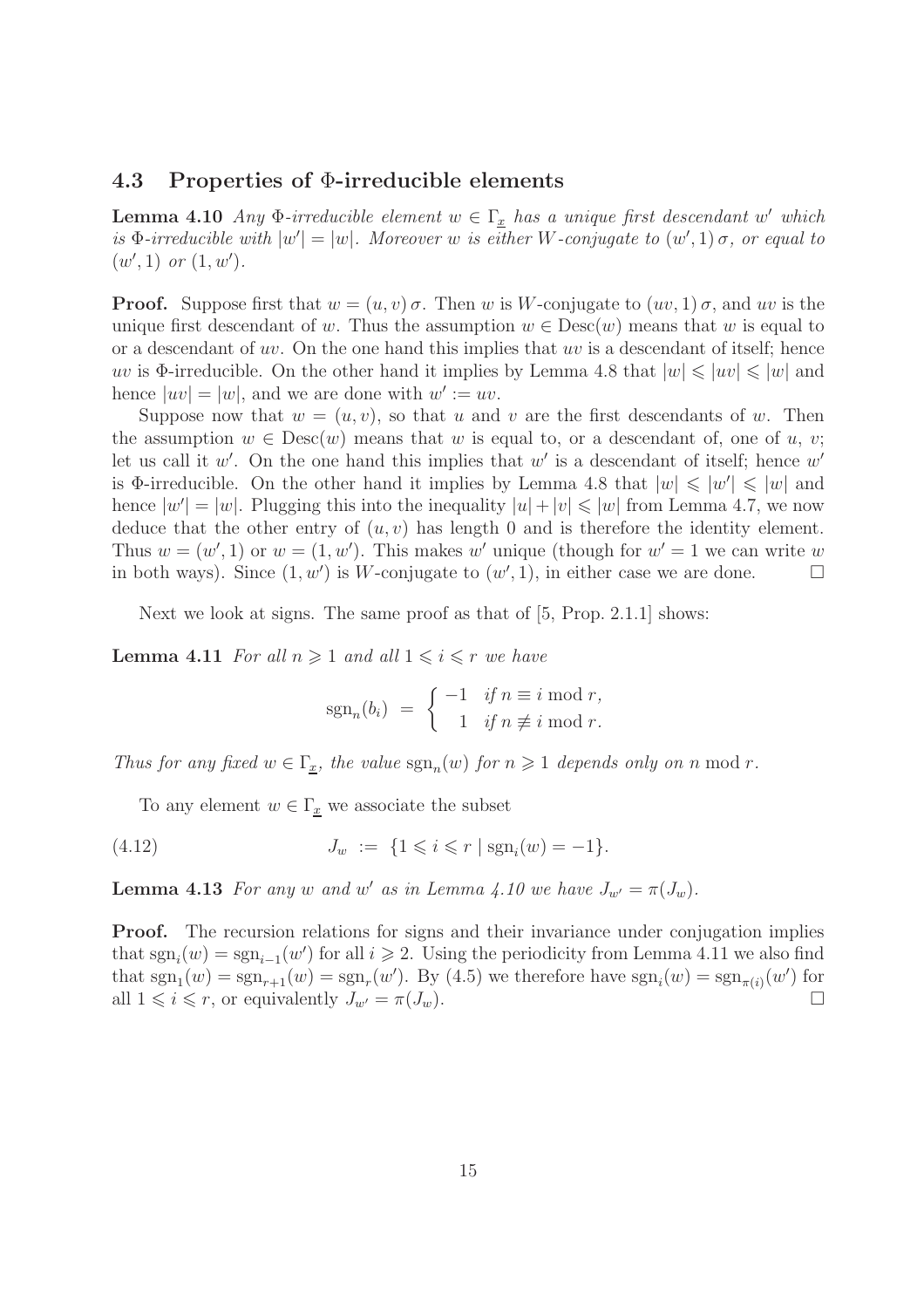#### 4.4 Conjugacy classes of Φ-irreducible elements

**Lemma 4.14** Consider any distinct indices  $i_1, \ldots, i_k \in \{1, \ldots, r\}$ , in any order. Set  $\mu := 1$  if 1 appears among them, and  $\mu := 0$  otherwise. Then  $a_{i_1} \cdots a_{i_k}$  is conjugate to  $(a_{\pi(i_1)} \cdots a_{\pi(i_k)}, 1) \sigma^{\mu}$  under W.

**Proof.** If 1 does not appear among  $i_1, \ldots, i_k$ , the recursion relations (4.3) imply that

$$
a_{i_1}\cdots a_{i_k} = (a_{i_1-1}, 1)\cdots (a_{i_k-1}, 1) = (a_{\pi(i_1)}\cdots a_{\pi(i_k)}, 1) \sigma^{\mu},
$$

and the assertion follows. Otherwise let j be the unique index with  $i_j = 1$ . Then the recursion relations (4.3) imply that

$$
a_{i_1} \cdots a_{i_k} = (a_{i_1-1}, 1) \cdots (a_{i_{j-1}-1}, 1) \cdot (a_r, 1) \sigma \cdot (a_{i_{j+1}-1}, 1) \cdots (a_{i_k-1}, 1)
$$
  
=  $(a_{\pi(i_1)} \cdots a_{\pi(i_j)}, a_{\pi(i_{j+1})} \cdots a_{\pi(i_k)}) \sigma^{\mu}$ .

This is W-conjugate to  $(a_{\pi(i_1)} \cdot \cdots \cdot a_{\pi(i_k)}, 1) \sigma^{\mu}$ , as desired.

**Proposition 4.15** Consider any  $\Phi$ -irreducible element  $w \in \Gamma_x$ . Let  $i_1, \ldots, i_k$  be the distinct elements of  $J_w$ , in any order. Then w is conjugate to  $a_{i_1} \cdots a_{i_k}$  under W.

**Proof.** By [5, Lemma 1.3.3] it suffices to prove that the restrictions  $w|_{T_n}$  and  $a_{i_1} \cdots a_{i_k}|_{T_n}$ are conjugate in the automorphism group of  $T_n$  for every  $n \geq 0$ . We will achieve this by induction on n. For  $n = 0$  the assertion is trivially true, so assume that  $n > 0$  and that the assertion is universally true for the restrictions to  $T_{n-1}$ .

Let  $w' \in \Gamma_{\underline{x}}$  be the unique  $\Phi$ -irreducible descendant of w from Lemma 4.10. Then w is conjugate to  $(w', 1) \sigma^{\mu}$  for some  $\mu \in \{0, 1\}$ . Thus  $sgn_1(w) = (-1)^{\mu}$ , and hence  $\mu = 1$  if and only if  $1 \in J_w$ . Also, Lemma 4.13 shows that  $\pi(i_1), \ldots, \pi(i_k)$  are the distinct elements of  $J_{w'}$ . By the induction hypothesis  $w'|_{T_{n-1}}$  is therefore conjugate to  $a_{\pi(i_1)} \cdots a_{\pi(i_k)}|_{T_{n-1}}$ under the automorphism group of  $T_{n-1}$ . Thus  $w|T_n$  is conjugate to  $(a_{\pi(i_1)} \cdots a_{\pi(i_k)}, 1) \sigma^{\mu}|_{T_n}$ under the automorphism group of  $T_n$ . From Lemma 4.14 it now follows that  $w|T_n$  is conjugate to  $a_{i_1} \cdots a_{i_k}|_{T_n}$  under the automorphism group of  $T_n$ , as desired.

The next result concerns the following condition on a subset  $J \subset \{1, \ldots, r\}$ .

**Condition 4.16** For any  $n \geq 0$  with  $1 \notin \pi^n(J)$ , the values  $x_i$  for all  $i \in \pi^n(J)$  are equal.

**Proposition 4.17** For any subset  $J \subset \{1, \ldots, r\}$  satisfying Condition 4.16 there exists a  $\Phi$ -irreducible element  $w \in \Gamma_x$  with  $J_w = J$ .

**Proof.** Consider any integer  $n \geq 0$ . For the purpose of this proof we call any element of  $\Gamma_{\underline{x}}$  of the form  $b_{i_1} \cdots b_{i_k}$ , where  $i_1, \ldots, i_k$  are the distinct elements of  $\pi^n(J)$  in any order, strongly of type  $\pi^{n}(J)$ . We claim that any element that is strongly of type  $\pi^{n}(J)$  possesses a first descendant which is strongly of type  $\pi^{n+1}(J)$ .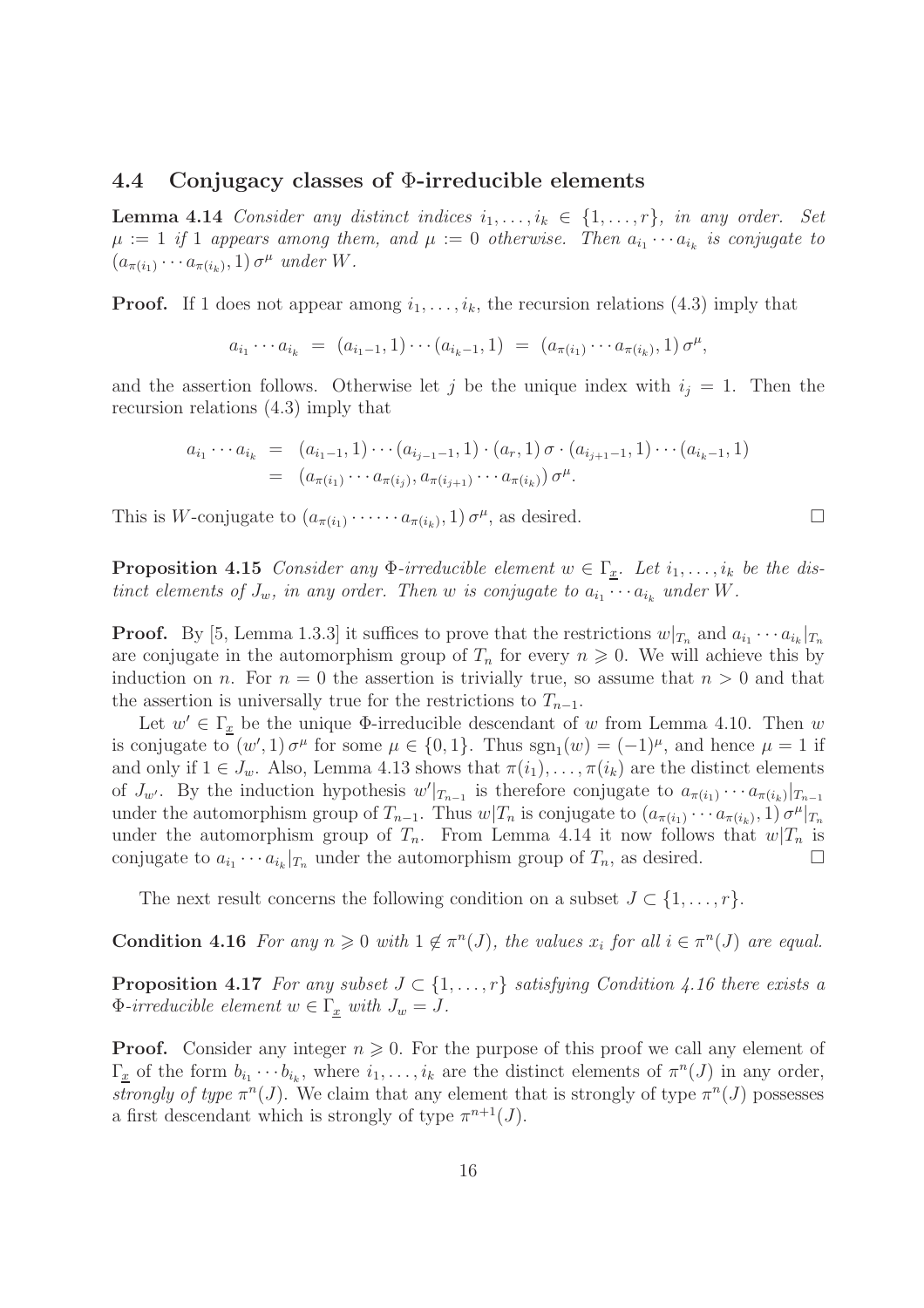Granting this, by induction on n it follows that for any  $n \geq 1$ , any element that is strongly of type J possesses a descendant which is strongly of type  $\pi^{n}(J)$ . Since  $\pi$  is a permutation of finite order, we deduce that any element that is strongly of type J possesses a descendant which is again strongly of type J. As there are only finitely many elements that are strongly of type J, and being a descendant is a transitive relation, it follows that some element  $w_0$  that is strongly of type J must be its own descendant. This element is therefore  $\Phi$ -irreducible. Finally, writing  $w_0 = b_{i_1} \cdots b_{i_k}$  where  $i_1, \ldots, i_k$  are the distinct elements of J, Lemma 4.11 implies that  $J_w = J$ , as desired.

To prove the claim consider  $w := b_{i_1} \cdots b_{i_k}$  where  $i_1, \ldots, i_k$  are the distinct elements of  $\pi^{n}(J)$ . Suppose first that  $1 \notin \pi^{n}(J)$ . Then by Condition 4.16 the values  $x_i$  are equal for all  $i \in \pi^n(J)$ . Thus the recursion relations (4.1) imply that  $b_{i_1} \cdots b_{i_k} = (b_{\pi(i_1)} \cdots b_{\pi(i_k)}, 1)$  or  $(1, b_{\pi(i_1)} \cdots b_{\pi(i_k)})$ . In both cases w has the first descendant  $b_{\pi(i_1)} \cdots b_{\pi(i_k)}$ , which is strongly of type  $\pi^{n+1}(J)$ .

Suppose now that  $1 \in \pi^n(J)$ . Then  $sgn_1(w) = -1$  by Lemma 5.14 (a); hence w has the form  $w = (u, v) \sigma$ . By the recursion relations (4.1), any factor  $b_{i_j}$  of  $w = b_{i_1} \cdots b_{i_k}$ contributes precisely one factor  $b_{\pi(i_i)}$  to the product uv. Thus uv is a product of the elements  $b_{\pi(i_1)}, \ldots, b_{\pi(i_k)}$  in some order. It is therefore strongly of type  $\pi^{n+1}(J)$ , as desired.  $\Box$ 

**Proposition 4.18** Any  $\Phi$ -irreducible element w of  $\Gamma_x$  is W-conjugate to a  $\Phi$ -irreducible element of  $\Gamma_{(0,\ldots,0)}$ .

**Proof.** By Proposition 4.15 it is conjugate to  $a_{i_1} \cdots a_{i_k} \in \Gamma_{(0,\ldots,0)}$ , where  $i_1, \ldots, i_k$  are the distinct elements of  $J_w$  in any order. But the same argument as in the proof of Proposition 4.17 shows that for some order, the element  $a_{i_1} \cdots a_{i_k}$  is  $\Phi$ -irreducible.

#### 4.5 Some combinatorics

The content of this subsection and the next is needed only to determine the precise lowest common denominator in Theorem 4.46 below, and can be skipped if one is happy with some common denominator.

For all  $x \in \{0, 1\}$  we set

$$
(4.19) \t Sx := {2 \leq i \leq r | x_i = x} \t and
$$

$$
(4.20) \t\t I_r^x := \pi(S^x).
$$

For all  $x \in \{0,1\}$  and  $1 \leq i \leq r$  we define by descending induction

(4.21) 
$$
I_{i-1}^x := \begin{cases} \pi(I_i^x \cap S^{x_i}) & \text{if } 1 \notin I_i^x, \\ \pi(I_i^x \cup S^{1-x_i}) & \text{if } 1 \in I_i^x. \end{cases}
$$

**Lemma 4.22** For all  $1 \leq i \leq r$  we have a decomposition into disjoint subsets

$$
\{1, \ldots, r\} = \{i\} \sqcup I_i^0 \sqcup I_i^1.
$$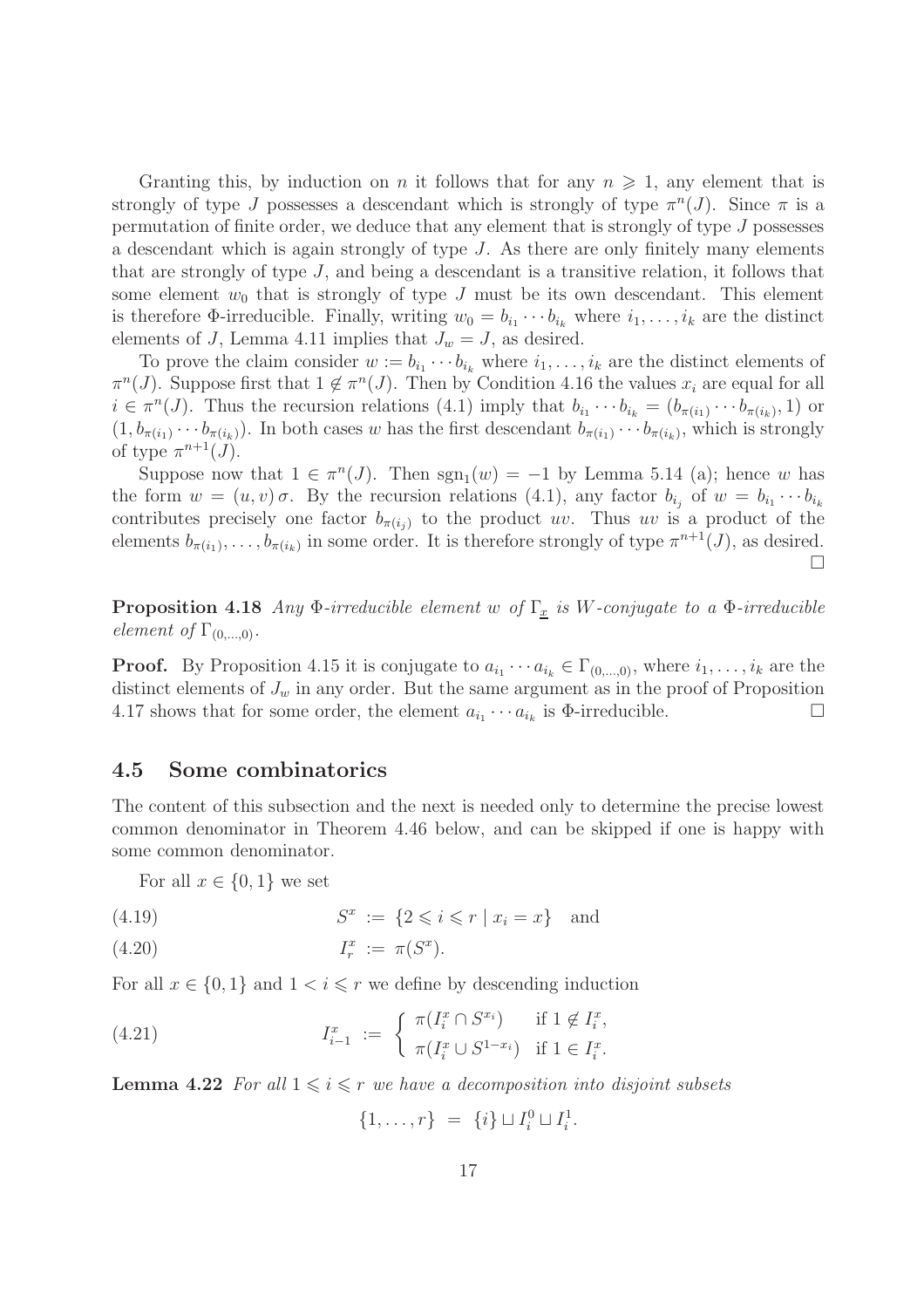**Proof.** From (4.19) we deduce that  $\{1, \ldots, r\} = \{1\} \sqcup S^0 \sqcup S^1$ . By (4.20) this implies the desired assertion for  $i = r$ . Suppose that the assertion holds for  $1 < i \leq r$ . Then there is a unique index  $x \in \{0, 1\}$  with  $1 \in I_i^x$  and  $1 \notin I_i^{1-x}$ . By  $(4.21)$  we thus have

$$
I_{i-1}^{1-x} = \pi(I_i^{1-x} \cap S^{x_i}) \text{ and}
$$
  

$$
I_{i-1}^x = \pi(I_i^x \cup S^{1-x_i}).
$$

The fact that  $1 \notin I_i^{1-x}$  also implies that

$$
I_i^{1-x} = (I_i^{1-x} \cap S^{1-x_i}) \sqcup (I_i^{1-x} \cap S^{x_i}).
$$

The induction hypothesis and the fact that  $i \notin S^{1-x_i}$  imply that

$$
I_i^x \cup (I_i^{1-x} \cap S^{1-x_i}) = I_i^x \cup S^{1-x_i}.
$$

Together it follows that

$$
\{1, \ldots, r\} = \pi(\{i\} \sqcup I_i^x \sqcup I_i^{1-x})
$$
  
=  $\pi(\{i\} \sqcup I_i^x \sqcup (I_i^{1-x} \cap S^{1-x_i}) \sqcup (I_i^{1-x} \cap S^{x_i}))$   
=  $\pi(\{i\} \sqcup (I_i^x \cup S^{1-x_i}) \sqcup (I_i^{1-x} \cap S^{x_i}))$   
=  $\{i-1\} \sqcup I_{i-1}^x \sqcup I_{i-1}^{1-x},$ 

and the desired assertion holds for  $i - 1$ . By downward induction it follows for all  $i$ .  $\square$ 

**Lemma 4.23** For any distinct  $1 \leq i, j \leq r$  there exist  $x, y \in \{0, 1\}$  such that

$$
I_i^x \cup I_j^y = \{1, \ldots, r\}.
$$

**Proof.** Suppose first that one of i, j is equal to r. By symmetry we may assume that  $i < j = r$ . By Lemma 4.22 there is a unique  $x \in \{0, 1\}$  such that  $1 \in I_{i+1}^x$ . With  $y := x_{i+1}$ the constructions (4.20) and (4.21) then imply that

$$
I_i^x \cup I_r^y = \pi \big( I_{i+1}^x \cup S^{1-y} \cup S^y \big).
$$

Since  $1 \in I_{i+1}^x$  and  $\{1\} \cup S^{1-y} \cup S^y = \{1, \ldots, r\}$ , the right hand side is equal to  $\{1, \ldots, r\}$ , as desired.

Suppose now that the assertion holds for given  $i, j > 1$ . We then prove it for  $i - 1$ and j − 1. By Lemma 4.22 there are unique  $x, y \in \{0, 1\}$  such that  $1 \in I_i^x \cap I_j^y$  $j<sup>y</sup>$ . The construction (4.21) then implies that

(4.24) 
$$
I_{i-1}^x \cup I_{j-1}^y = \pi \big( I_i^x \cup S^{1-x_i} \cup I_j^y \cup S^{1-x_j} \big).
$$

If  $x_i \neq x_j$ , the right hand side of (4.24) contains  $\pi(\lbrace 1 \rbrace \cup S^0 \cup S^1) = \lbrace 1, \ldots, r \rbrace$ , and we are done. Otherwise abbreviate  $z := x_i = x_j$ . Using the induction hypothesis choose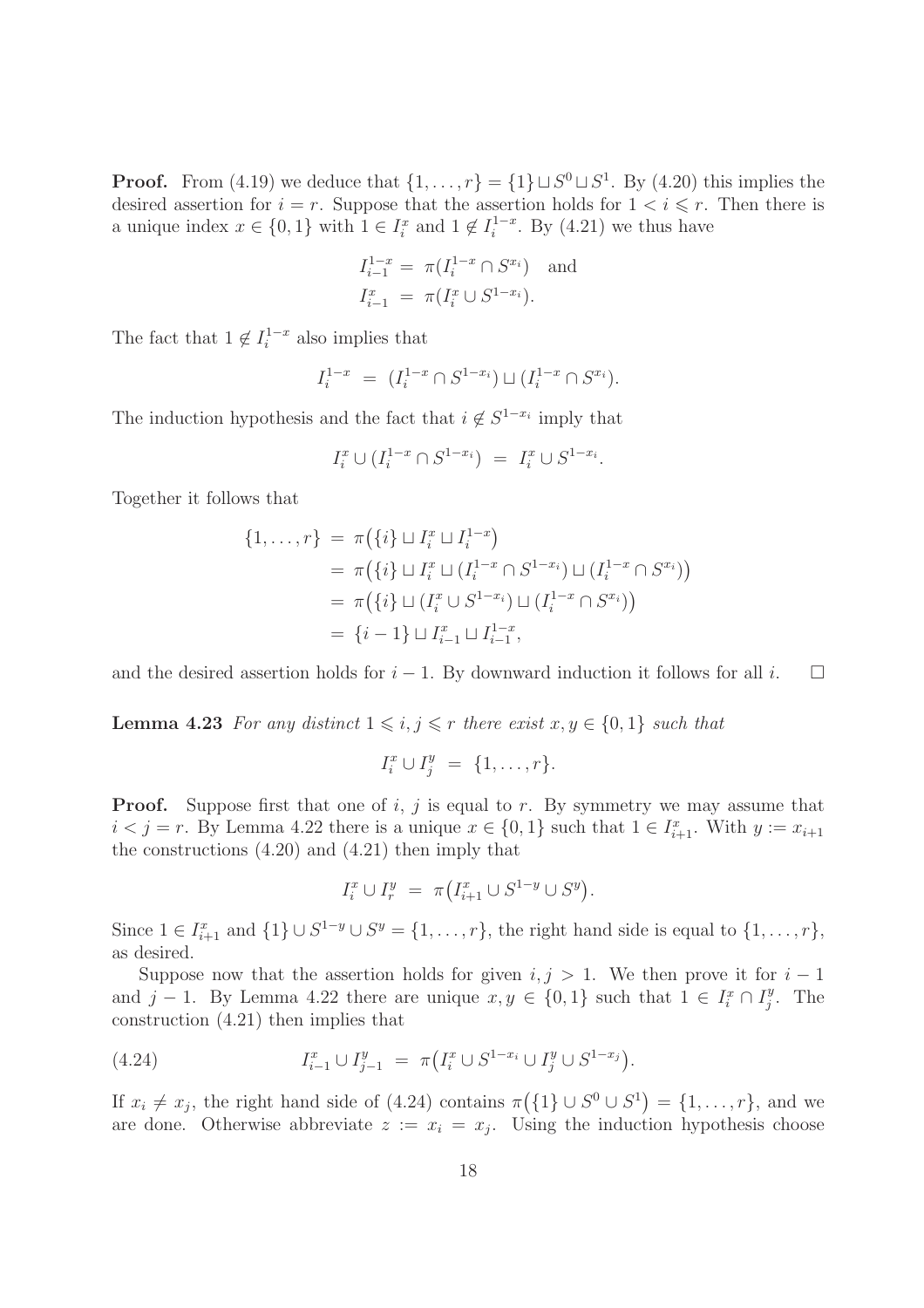$x', y' \in \{0, 1\}$  such that  $I_i^{x'} \cup I_j^{y'} = \{1, \ldots, r\}$ . Then in particular  $1 \in I_i^{x'} \cup I_j^{y'}$  $_j^y$ , and so either  $x' = x$  or  $y' = y$  or both. If  $(x', y') = (x, y)$ , the right hand side of  $(4.24)$  contains  $\pi\left(I_i^x\cup I_j^y\right)$  $j^{(y)}_j = \{1, \ldots, r\}$ , and we are done. Otherwise by symmetry we may without loss of generality assume that  $(x', y') = (x, 1-y)$ . Instead of  $I_{i-1}^x \cup I_{j-1}^y$  we then look at  $I_{i-1}^x \cup I_{j-1}^{1-y}$  $\frac{1-y}{j-1}$ . Since  $1 \in I_i^x \setminus I_j^{1-y}$  $j^{1-y}$ , the construction (4.21) implies that

$$
I_{i-1}^x \cup I_{j-1}^{1-y} = \pi \big( I_i^x \cup S^{1-z} \cup (I_j^{1-y} \cap S^z) \big).
$$

Since  $1 \in I_i^x$  and  $\{1\} \cup S^{1-z} \cup S^z = \{1, \ldots, r\}$ , we deduce that

$$
I_{i-1}^x \cup I_{j-1}^{1-y} \supset \pi(I_i^x \cup I_j^{1-y}) = \{1, \ldots, r\},\
$$

and again we are done. The lemma thus follows by descending induction.  $\Box$ 

**Lemma 4.25** There exist  $1 \leq i \leq r$  and  $x \in \{0,1\}$  such that  $I_i^x = \emptyset$ .

**Proof.** Choose i and x such that  $|I_i^x|$  is minimal. If  $|I_i^x| > 0$ , pick any  $j \in I_i^x$ . Then Lemma 4.22 implies that  $j \neq i$ . Using Lemma 4.23 choose  $x', y \in \{0, 1\}$  such that  $I_i^{x'} \cup I_j^{y} =$  $\{1, \ldots, r\}$ . Then by Lemma 4.22 for j in place of i we have  $j \notin I_j^y$  $j^y$ , and therefore  $j \in I_i^{x'}$  $\frac{x'}{i}$ . Thus  $j \in I_i^{x'} \cap I_i^x$ , which by Lemma 4.22 implies that  $x' = x$ . Therefore  $I_i^x \cup I_j^y = \{1, \ldots, r\}$ . Counting elements, and using Lemma 4.22 for  $j$  in place of  $i$  again, we deduce that

$$
|I_i^x| + |I_j^y| \ \geqslant \ r \ = \ 1 + |I_j^{1-y}| + |I_j^y|.
$$

Therefore  $|I_i^x| \geq 1 + |I_j^{1-y}|$  $|J_j^{1-y}|>|I_j^{1-y}|$  $j_j^{-1-y}$ , contradicting the minimality of  $|I_i^x|$ . Thus after all we have  $|I_i^x|=0$ , and hence  $I_i^x=\varnothing$ , as desired.

**Lemma 4.26** There exists  $x \in \{0, 1\}$  such that  $I_1^x = \emptyset$ .

**Proof.** By Lemma 4.25 there exists a smallest index  $1 \leq i \leq r$  such that  $I_i^x = \emptyset$  for some  $x \in \{0, 1\}$ . If that index is > 1, we in particular have  $1 \notin I_i^x$ ; hence the construction (4.21) implies that  $I_{i-1}^x = \pi(I_i^x \cap S^{x_i}) = \emptyset$ , contradicting the minimality of *i*.

#### 4.6 Minimal words for Φ-irreducible elements

In this subsection we study the minimal words for Φ-irreducible elements in more detail.

Here and only here we use the following abbreviations: For any subset  $I \subset \{1, \ldots, r\}$  we let  $\langle I \rangle$  denote any (possibly empty) word over the alphabet  $\{b_i^{\pm 1} \mid i \in I\}$ . A concatenation of expressions  $\langle I \rangle$  for subsets I and/or of individual letters  $b_i^{\pm 1}$  represents the concatenation of any words or letters of the indicated form. An overline over such a confounded expression means that the template is repeated an arbitrary non-negative number of times. One should keep in mind that this notation refers to words and not to the group elements represented by them.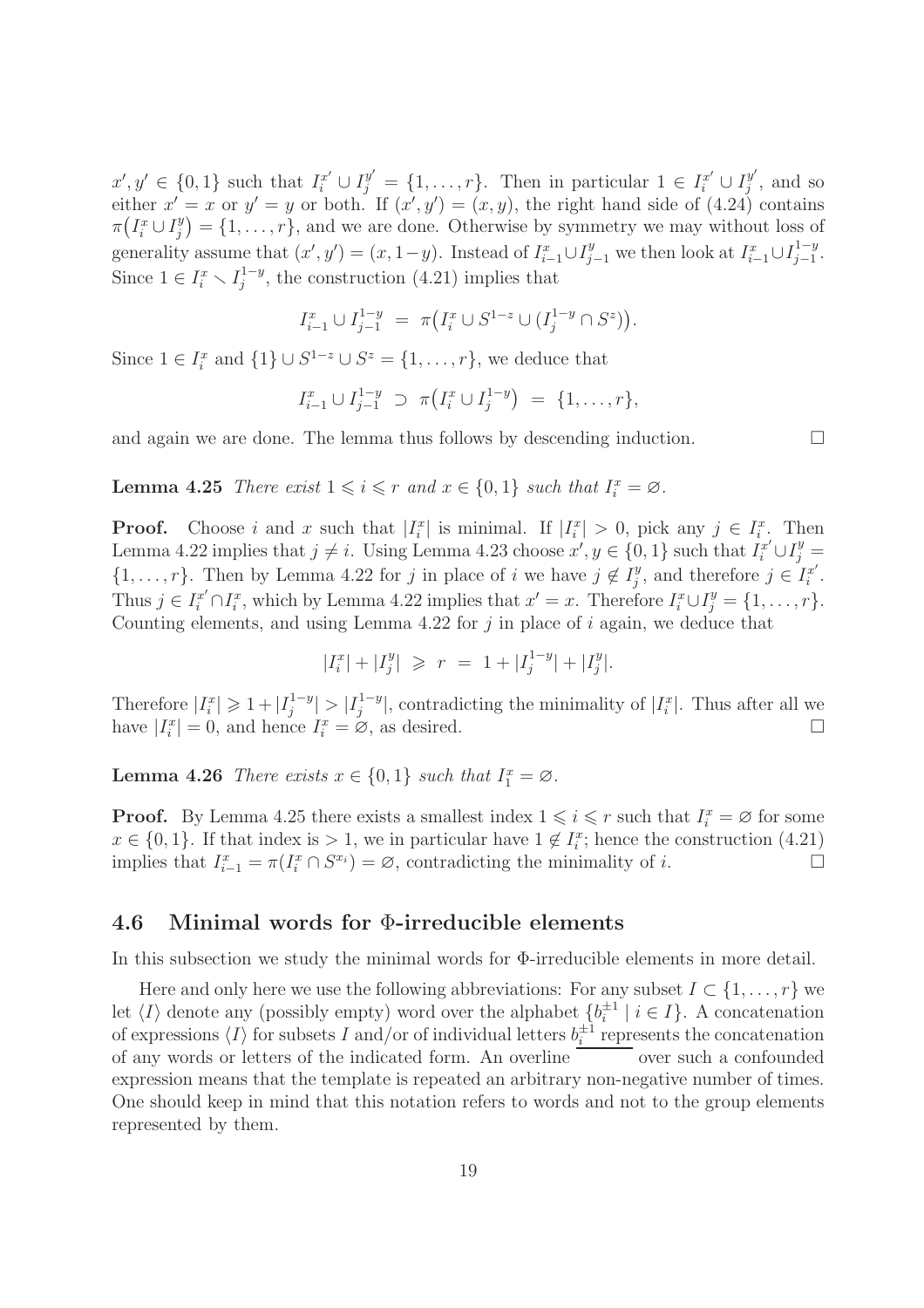**Lemma 4.27** If  $w \in \Gamma_{\underline{x}}$  is represented by a word of the form  $\langle I \rangle$ , then  $J_w \subset I$ .

**Proof.** Lemma 4.11 implies that  $\text{sgn}_i(b_i) = -1$  and  $\text{sgn}_i(b_j) = 1$  whenever  $i \neq j$ .

Let  $S^x$  and  $I_i^x$  be as in the preceding subsection.

**Lemma 4.28** Consider any  $\Phi$ -irreducible element  $w \in \Gamma_x$  with  $1 \notin J_w$ . Then any minimal word for w has one of the forms

$$
\frac{\langle S^0\rangle}{\langle S^1\rangle} \frac{\overline{b_1^{-1} \langle S^1\rangle b_1 \langle S^0\rangle}}{\overline{b_1 \langle S^0\rangle b_1^{-1} \langle S^1\rangle}}.
$$

**Proof.** The assumption  $1 \notin J_w$  means that  $sgn_1(w) = 1$ . Thus  $w = (u, v)$  for certain  $u, v \in \Gamma_{\underline{x}}$ . By the recursion relations (4.1), any letter  $b_k^{\pm 1}$  $\frac{1}{k}$  in the minimal word for w contributes precisely one letter  $b_{\pi(l)}^{\pm 1}$  $\frac{1}{\pi(k)}$  to a word representing u or v. Since one of u, v has the same length as w by Lemma 4.10, this letter must always land in the same one of  $u, v$ . Now suppose that the minimal word in question contains a subword of one of the forms

| $b_1b_1$ |                  | $b_1 b_1^{\pm 1}$ | $b_i^{\pm 1} b_i^{\pm 1}$ |
|----------|------------------|-------------------|---------------------------|
|          | $b_i^{\pm 1}b_1$ | $b^{-1}b$         | $b_i^{\pm 1} b_i^{\pm 1}$ |

for some  $i \in S^0$  and  $j \in S^1$  and independent exponents  $\pm 1$ . By (4.1) the recursive expansion of this subword is, respectively:

|  | $\left( (b_r, b_r) \middle  (b_r^{-1}, b_{i-1}^{\pm 1}) \sigma \right  (b_{j-1}^{\pm 1}, b_r) \sigma \left( (b_{i-1}^{\pm 1}, b_{j-1}^{\pm 1}) \right)$                                                                  |  |
|--|--------------------------------------------------------------------------------------------------------------------------------------------------------------------------------------------------------------------------|--|
|  | $\left\vert \; (b_r^{-1}, b_r^{-1}) \; \right\vert \; \; (b_{i-1}^{\pm 1}, b_r) \, \sigma \; \; \left\vert \; (b_r^{-1}, b_{j-1}^{\pm 1}) \; \sigma \; \right\vert \; (b_{i-1}^{\pm 1}, b_{j-1}^{\pm 1}) \; \right\vert$ |  |

Thus the two letters of this subword bequeath one letter to each of u and v, yielding a contradiction. Therefore the minimal word does not contain a subword of the above form. This means that the minimal word is a subword of a word of the form

 $\ldots$   $b_1 \langle S^0 \rangle b_1^{-1} \langle S^1 \rangle b_1 \langle S^0 \rangle b_1^{-1} \langle S^1 \rangle b_1 \ldots$ 

Finally, since  $sgn_1(w) = 1$ , and  $sgn_1(b_i) = -1$  only for  $i = 1$ , the total number of letters  $b_1^{\pm 1}$  is even. Depending on the first letter the minimal word therefore has the indicated form.  $\Box$ 

For the following argument we fix a  $\Phi$ -irreducible element  $w_0 \in \Gamma_x$  with  $1 \notin J_w$ . We construct a sequence of  $\Phi$ -irreducible elements  $w_n \in \Gamma_{\underline{x}}$  by defining each  $w_{n+1}$  as the first descendant of  $w_n$  furnished by Lemma 4.10. We also fix any minimal word  $\tilde{w}_0$  for  $w_0$ . By repeated recursive expansion using the relations (4.1) this yields a minimal word  $\widetilde{w}_n$  for  $w_n$  for every  $n \geqslant 0$ .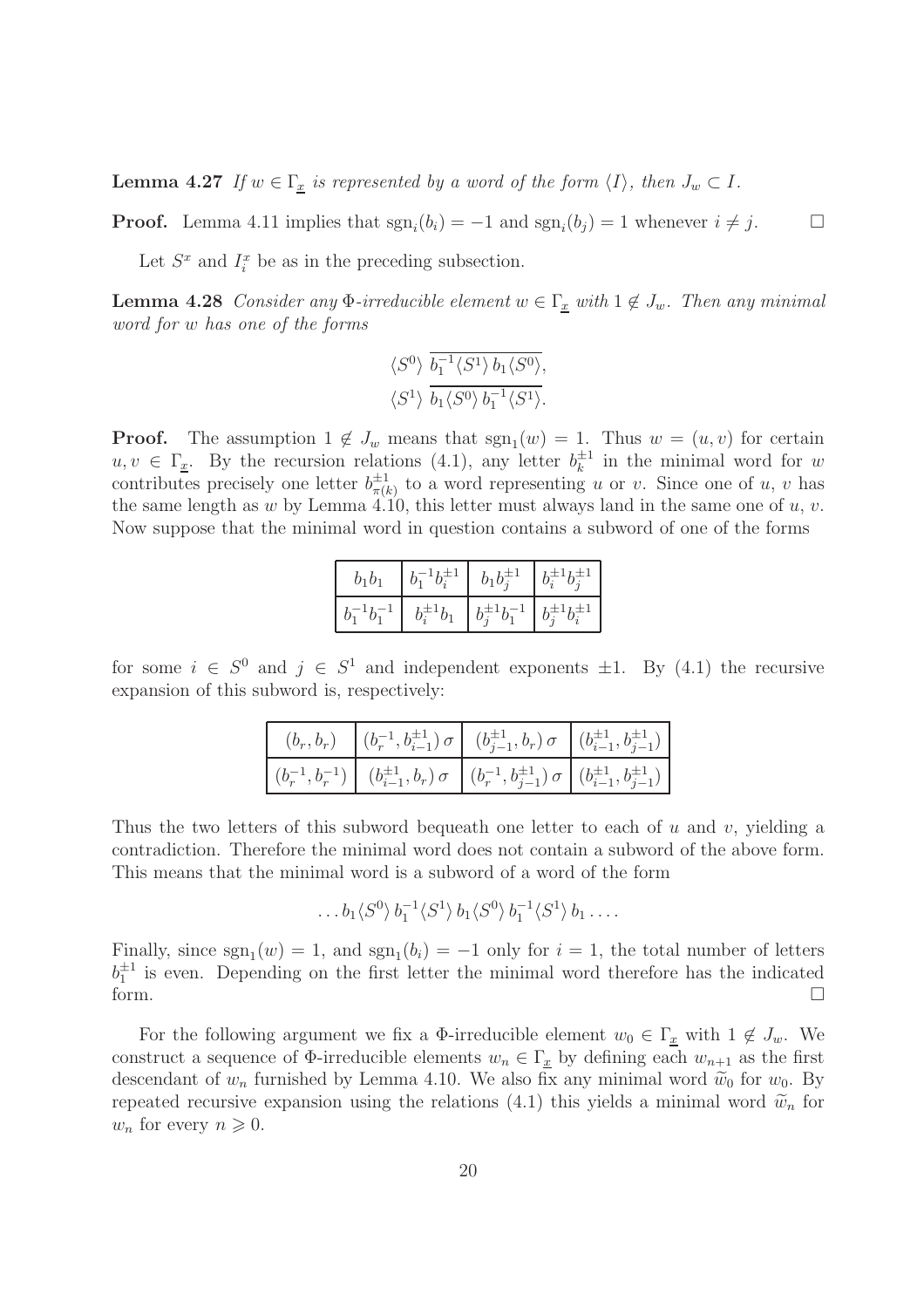**Lemma 4.29** For every  $n \geq 0$  we have  $J_{w_n} = \pi^n(J_{w_0})$ .

**Proof.** This follows by induction from Lemma 4.13.

**Lemma 4.30** For any  $1 \leq i \leq r$  the word  $\widetilde{w}_{r+1-i}$  has one of the forms

$$
\frac{\langle I_i^0\rangle}{\langle I_i^1\rangle} \frac{\overline{b_i^{-1} \langle I_i^1\rangle b_i \langle I_i^0\rangle}}{\overline{b_i \langle I_i^0\rangle b_i^{-1} \langle I_i^1\rangle}}.
$$

**Proof.** Recall from (4.20) that  $\pi(S^x) = I_r^x$  for each  $x = 0, 1$ . Thus the recursion relations (4.1) show that any word of the form  $\langle S^0 \rangle$   $b_1^{-1} \langle S^1 \rangle b_1 \langle S^0 \rangle$  expands to one of the form  $(\langle I_r^0 \rangle \overline{b_r^{-1} \langle I_r^1 \rangle b_r \langle I_r^0 \rangle}, 1)$ , and any word of the form  $\langle S^1 \rangle \overline{b_1 \langle S^0 \rangle b_1^{-1} \langle S^1 \rangle}$  expands to one of the form  $(1, \langle I_r^1 \rangle \overline{b_r \langle I_r^0 \rangle b_r^{-1} \langle I_r^1 \rangle})$ . Lemma 4.28 therefore implies the desired assertion in the case  $i = r$  for the word  $\widetilde{w}_{r+1-i} = \widetilde{w}_1$ .

Suppose now that the assertion holds for some  $1 < i \leq r$ . We then prove it for  $i - 1$ . We first look at the individual pieces of  $\widetilde{w}_{r+1-i}$ . Using Lemma 4.22 let  $x \in \{0,1\}$  be the unique index with  $1 \in I_i^{1-x}$  and  $1 \notin I_i^x$ .

**Sublemma 4.31** The recursive expansion of the letter  $b_i$  is

$$
(b_{i-1}, 1) \t if x_i = 0,(1, b_{i-1}) \t if x_i = 1.
$$

The recursive expansion of any word of the form  $\langle I_i^x \rangle$  has the form

$$
\begin{aligned}\n\left(\langle I_{i-1}^x\rangle, \langle I_{i-1}^{1-x}\rangle\right) &\text{if } x_i = 0, \\
\left(\langle I_{i-1}^{1-x}\rangle, \langle I_{i-1}^x\rangle\right) &\text{if } x_i = 1.\n\end{aligned}
$$

The recursive expansion of any word of the form  $\langle I_i^{1-x} \rangle$  has one of the forms

$$
\begin{aligned} &\left(\langle I_{i-1}^{1-x}\rangle,\langle I_{i-1}^{1-x}\rangle\right),\\ &\left(\langle I_{i-1}^{1-x}\rangle,\langle I_{i-1}^{1-x}\rangle\right)\sigma. \end{aligned}
$$

**Proof.** The first statement is a special case of the recursion relations (4.1). Since  $1 \notin I_i^x$ , the relations also imply that the recursive expansion of any word of the form  $\langle I_i^x \rangle$  has the form  $(\langle \pi(I_i^x \cap S^0) \rangle, \langle \pi(I_i^x \cap S^1) \rangle)$ . But by (4.21) we have  $\pi(I_i^x \cap S^{x_i}) = I_{i-1}^x$  and  $\pi(I_i^x \cap S^{1-x_i}) \subset I_{i-1}^{1-x}$  $i_{i-1}^{1-x}$ , so the second statement follows. Likewise the recursive expansion of any word of the form  $\langle I_i^{1-x} \rangle$  involves only letters  $b_{\pi(i)}^{\pm 1}$  $\frac{\pm 1}{\pi(j)}$  for  $j \in I_i^{1-x}$  and (possibly) some factors  $\sigma$ . It is therefore of the form  $(\langle \pi(I_i^{1-x}) \rangle, \langle \pi(I_i^{1-x}) \rangle)$  or  $(\langle \pi(I_i^{1-x}) \rangle, \langle \pi(I_i^{1-x}) \rangle) \sigma$ . Since  $1 \in I_i^{1-x}$ , by (4.21) we have  $\pi(I_i^{1-x}) \subset I_{i-1}^{1-x}$  $i_{i-1}^{1-x}$ , and the third statement follows.  $\Box$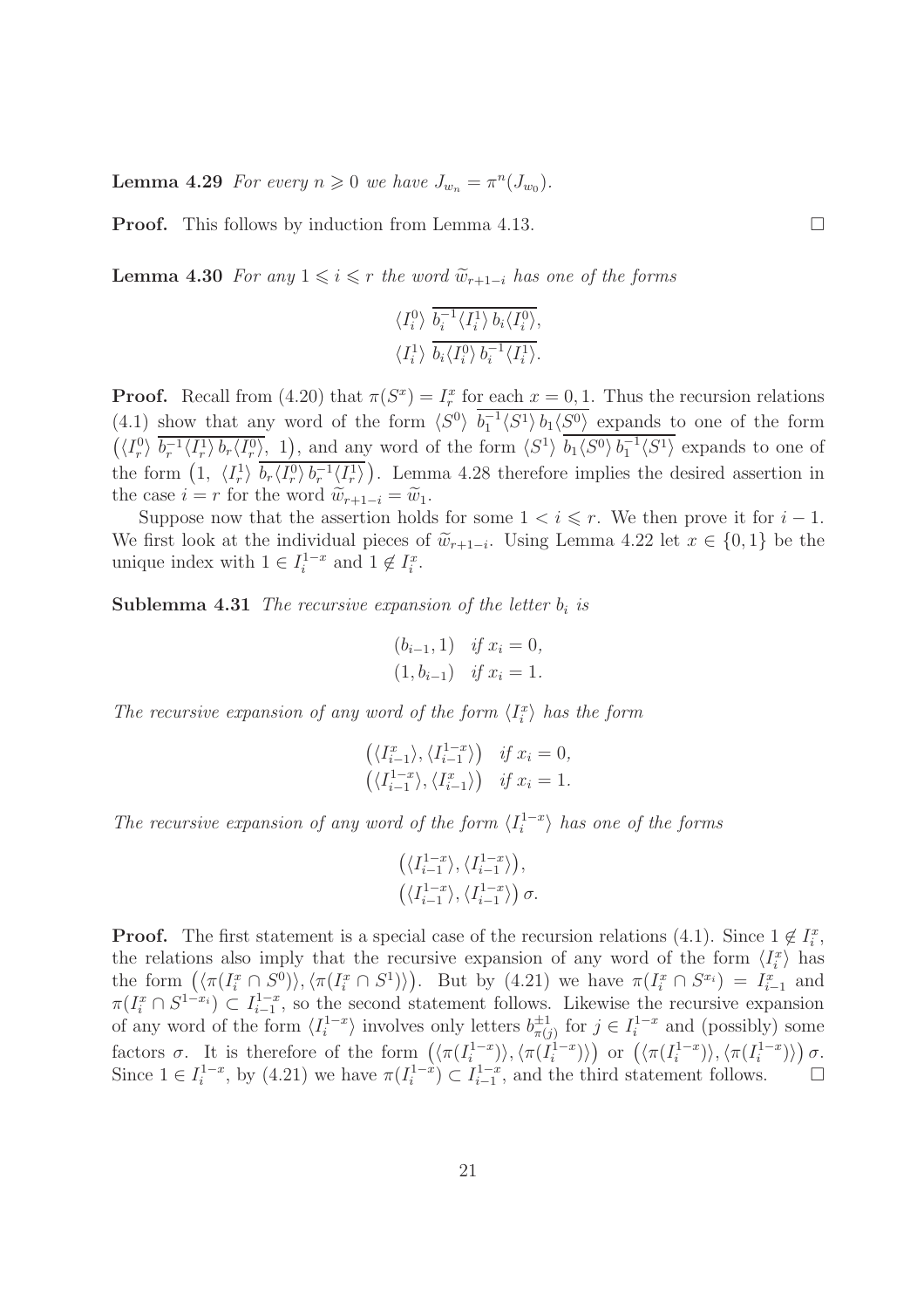Returning to the proof of Lemma 4.30, we now set  $\mu := 1 - 2x$ . Then by the induction hypothesis  $\widetilde{w}_{r+1-i}$  has one of the forms

(4.32) 
$$
\langle I_i^{1-x} \rangle \overline{b_i^{\mu} \langle I_i^x \rangle b_i^{-\mu} \cdot \langle I_i^{1-x} \rangle},
$$

(4.33) 
$$
\langle I_i^x \rangle b_i^{-\mu} \langle I_i^{1-x} \rangle b_i^{\mu} \cdot \langle I_i^x \rangle,
$$

and we must prove the same for  $\widetilde{w}_{r+2-i}$  with  $i-1$  in place of i.

In the case (4.32) Sublemma 4.31 implies that the recursive expansion of  $\tilde{w}_{r+1-i}$  is a product of terms of the form  $(b_i^{\mu})$  $\sum_{i=1}^{\mu} \langle I_{i-1}^x \rangle b_{i-1}^{-\mu}$  $\overline{u}_{i-1}^{\mu}, \langle I_{i-1}^{1-x} \rangle$  $\langle I_{i-1}^{1-x}\rangle$  or  $\left(\langle I_{i-1}^{1-x}\right)$  $\langle b_{i-1}^{\mu} \rangle, b_{i-1}^{\mu} \langle I_{i-1}^{x} \rangle b_{i-1}^{-\mu}$  $\binom{-\mu}{i-1}$  and/or  $\left(\langle I_{i-1}^{1-x}\right.$  $\langle I_{i-1}^{1-x}\rangle, \langle I_{i-1}^{1-x}\rangle$  $\langle i-1 \rangle$  and/or  $\sigma$ . It is thus equal to  $(\tilde{u}, \tilde{v})$  or  $(\tilde{u}, \tilde{v}) \sigma$ , where both  $\tilde{u}$  and  $\tilde{v}$  are products of terms of the form  $b_i^{\mu}$  $\sum_{i=1}^{\mu} \langle I_{i-1}^x \rangle b_{i-1}^{-\mu}$  $\overline{t}_{i-1}^{-\mu}$  and/or  $\langle I_{i-1}^{1-x} \rangle$ <sup>1-x</sup>). The next descendant  $\widetilde{w}_{r+2-i}$  is equal to  $\tilde{u}$  or  $\tilde{v}$  or  $\tilde{u}\tilde{v}$  and therefore also such a product. Thus the lemma follows for  $i - 1$ .

In the case (4.33) suppose first that  $\widetilde{w}_{r+1-i}$  does not contain the letter  $b_i^{\pm 1}$ . Then it has the form  $\langle I_i^x \rangle$ . By Sublemma 4.31 it thus has the recursive expansion  $(\tilde{u}, \tilde{v})$  with one entry of the form  $\langle I_{i-1}^x \rangle$  and the other of the form  $\langle I_{i-1}^{1-x} \rangle$  $\langle i-1 \rangle$ . Since in this case the next descendant  $\widetilde{w}_{r+2-i}$  is equal to one of  $\widetilde{u}, \widetilde{v}$ , the lemma again follows for  $i-1$ .

Now suppose that  $\widetilde{w}_{r+1-i}$  has the form (4.33) and contains the letter  $b_i^{\pm 1}$ . We then regroup its factors in the form

(4.34) 
$$
\underbrace{\langle I_i^x \rangle b_i^{-\mu}} \cdot \underbrace{\langle I_i^{1-x} \rangle b_i^{\mu} \langle I_i^x \rangle b_i^{-\mu} \cdot \langle I_i^{1-x} \rangle}_{\text{max}} \cdot \underbrace{b_i^{\mu} \langle I_i^x \rangle}_{\text{max}}.
$$

As in the case (4.32) the whole shebang in the middle expands to  $(\tilde{u}, \tilde{v})$  or  $(\tilde{u}, \tilde{v})\sigma$ , where  $\tilde{u}$  and  $\tilde{v}$  are products of terms of the form  $b_i^{\mu}$  $\sum_{i=1}^{\mu} \langle I_{i-1}^x \rangle b_{i-1}^{-\mu}$  $\frac{-\mu}{i-1}$  and/or  $\langle I_{i-1}^{1-x} \rangle$ . Assume first that it expands to  $(\tilde{u}, \tilde{v})$ . Sublemma 4.31 then implies that  $\tilde{w}_{r+1-i}$  expands to

$$
\begin{aligned}\n\left( \langle I_{i-1}^x \rangle \, b_{i-1}^{-\mu} \cdot \tilde{u} \cdot b_{i-1}^{\mu} \langle I_{i-1}^x \rangle, \ \langle I_{i-1}^{1-x} \rangle \cdot \tilde{v} \cdot \langle I_{i-1}^{1-x} \rangle \right) &\text{if } x_i = 0, \\
\left( \langle I_{i-1}^{1-x} \rangle \cdot \tilde{u} \cdot \langle I_{i-1}^{1-x} \rangle, \ \langle I_{i-1}^x \rangle \, b_{i-1}^{-\mu} \cdot \tilde{v} \cdot b_{i-1}^{\mu} \langle I_{i-1}^x \rangle \right) &\text{if } x_i = 1.\n\end{aligned}
$$

By construction with Lemma 4.10 the next descendant  $\widetilde{w}_{r+2-i}$  is the unique non-empty entry of this pair; hence it is the one containing  $b_{i-1}^{\pm 1}$ . Since  $\tilde{u}$  and  $\tilde{v}$  are products of terms of the form  $b_i^{\mu}$  $\sum_{i=1}^{\mu}$   $\langle I_{i-1}^{x} \rangle$   $b_{i-1}^{-\mu}$  $\overline{a}_{i-1}^{-\mu}$  and/or  $\langle I_{i-1}^{1-x} \rangle$  $\langle I_{i-1}^x \rangle$ , both  $\langle I_{i-1}^x \rangle b_{i-1}^{-\mu}$  $\bar{u}_{i-1}^{-\mu} \cdot \tilde{u} \cdot b_i^{\mu}$  $\langle I_{i-1}^x \rangle$  and  $\langle I_{i-1}^x \rangle$   $b_{i-1}^{-\mu}$  $\bar{i-1}$  ·  $\tilde{v}$  ·  $b_i^{\mu}$  $\sum_{i=1}^{\mu} \langle I_{i-1}^x \rangle$  are products of terms of the form  $\langle I_{i-1}^x \rangle$  and/or  $b_{i-1}^{-\mu}$  $\frac{-\mu}{i-1}\langle I_{i-1}^{1-x}$  $\frac{1-x}{i-1}$   $b_i^{\mu}$  $\lim_{i=1}^{\mu}$ . Thus  $\widetilde{w}_{r+2-i}$  is such a product, and so the lemma holds for  $i - 1$ .

Assume now that the middle of (4.34) expands to  $(\tilde{u}, \tilde{v}) \sigma$ . Sublemma 4.31 then implies that  $\widetilde{w}_{r+1-i}$  expands to

$$
\left(\langle I_{i-1}^x\rangle\ b_{i-1}^{-\mu}\cdot\tilde u\cdot\langle I_{i-1}^{1-x}\rangle,\ \langle I_{i-1}^{1-x}\rangle\cdot\tilde v\cdot b_{i-1}^\mu\langle I_{i-1}^x\rangle\right)\sigma\quad\text{if }x_i=0,\\\left(\langle I_{i-1}^{1-x}\rangle\cdot\tilde u\cdot b_{i-1}^\mu\langle I_{i-1}^x\rangle,\ \langle I_{i-1}^x\rangle\ b_{i-1}^{-\mu}\cdot\tilde v\cdot\langle I_{i-1}^{1-x}\rangle\right)\sigma\quad\text{if }x_i=1.
$$

The next descendant  $\widetilde{w}_{r+2-i}$  is now the concatenation of these entries and thus of the form

$$
\langle I_{i-1}^x \rangle b_{i-1}^{-\mu} \cdot \tilde{u} \cdot \langle I_{i-1}^{1-x} \rangle \cdot \tilde{v} \cdot b_{i-1}^{\mu} \langle I_{i-1}^x \rangle \quad \text{if } x_i = 0,
$$
  

$$
\langle I_{i-1}^{1-x} \rangle \cdot \tilde{u} \cdot b_{i-1}^{\mu} \langle I_{i-1}^x \rangle b_{i-1}^{-\mu} \cdot \tilde{v} \cdot \langle I_{i-1}^{1-x} \rangle \quad \text{if } x_i = 1.
$$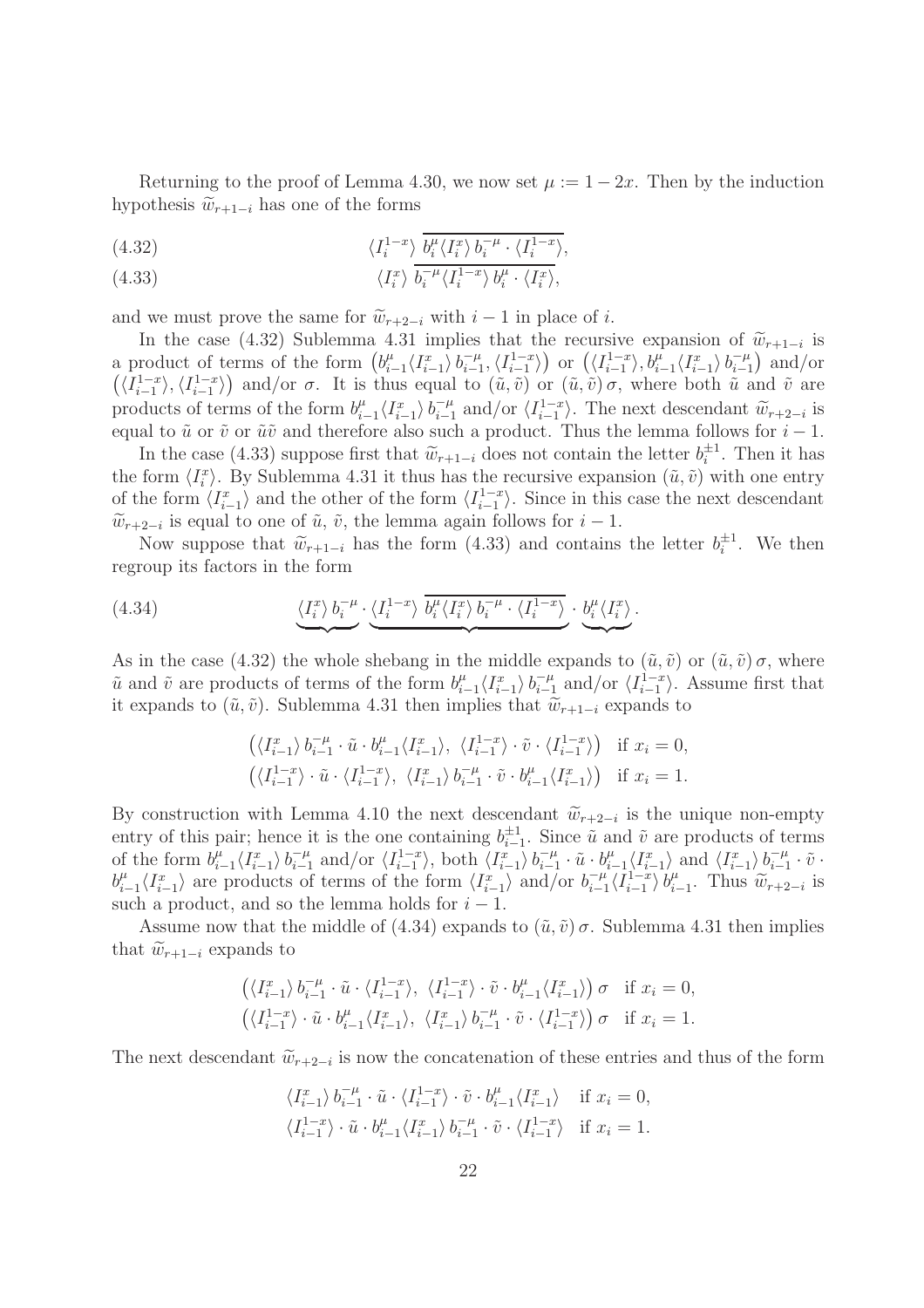In the case  $x_i = 0$  it follows that  $\widetilde{w}_{r+2-i}$  is a product of terms of the form  $\langle I_{i-1}^x \rangle$  and/or  $b_{i-1}^{-\mu}$  $\prod_{i=1}^{-\mu} \langle I_{i-1}^{1-x}$  $\langle i-1 \atop i-1 \rangle b_i^{\mu}$  $\mu_{i-1}^{\mu}$ . In the case  $x_i = 1$  it is a product of terms of the form  $\langle I_{i-1}^{1-x} \rangle$  $\langle i-1 \atop i-1 \rangle$  and/or  $b_i^{\mu}$  $\mu_{i-1} \langle I_{i-1}^x \rangle b_{i-1}^{-\mu}$  $\frac{-\mu}{i-1}$ . In either case the lemma holds for  $i-1$ .

This finishes the proof of the induction step, and so the lemma follows for all  $1 \leq i \leq r$ by descending induction on i.

**Lemma 4.35** The word  $\widetilde{w}_r$  has the form  $\langle I \rangle$  or  $b_1^{-1} \langle I \rangle$   $b_1$  or  $b_1 \langle I \rangle$   $b_1^{-1}$  for  $I := \{2, \ldots, r\}$ .

**Proof.** By Lemma 4.26 there exists  $x \in \{0, 1\}$  such that  $I_1^x = \emptyset$ . By Lemma 4.22 we then have  $I_1^{1-x} = \{2, \ldots, r\} = I$ . If  $x = 0$ , Lemma 4.30 implies that  $\widetilde{w}_r$  has the form  $b_1^{-1} \langle I \rangle b_1$ or the form  $\langle I \rangle b_1 b_1^{-1} \langle I \rangle$ . But since  $\widetilde{w}_r$  is minimal, it does not contain the subword  $b_1 b_1^{-1}$ .<br>Therefore  $\widetilde{\omega}$  has the form  $l^{-1}I$ . Let  $\langle I \rangle$  as desired If  $x = 1$  I gauge 4.20 involves that  $\widetilde{\$ Therefore  $\widetilde{w}_r$  has the form  $b_1^{-1} \langle I \rangle b_1$  or  $\langle I \rangle$ , as desired. If  $x = 1$ , Lemma 4.30 implies that  $\widetilde{w}_r$ has the form  $\langle I \rangle b_1^{-1}b_1 \langle I \rangle$  or the form  $b_1 \langle I \rangle b_1^{-1}$ . Again by minimality  $\widetilde{w}_r$  does not contain the subword  $b_1^{-1}b_1$ . It therefore has the form  $\langle I \rangle$  or  $b_1 \langle I \rangle b_1^{-1}$ , as desired.

**Lemma 4.36** The word  $\widetilde{w}_r$  has the form  $\langle S^0 \rangle$  or  $b_1 \langle S^0 \rangle b_1^{-1}$  or  $\langle S^1 \rangle$  or  $b_1^{-1} \langle S^1 \rangle b_1$ .

**Proof.** By Lemma 4.29 we have  $J_{w_r} = \pi^r(J_{w_0}) = J_{w_0}$  and hence  $1 \notin J_{w_r}$ . Since  $\widetilde{w}_r$  is a minimal word for the  $\Phi$ -irreducible element  $w_r$ , it therefore satisfies the conditions of Lemma 4.28. Moreover, Lemma 4.35 means that  $\widetilde{w}_r$  contains the letters  $b_1^{\pm 1}$  at most in the first and last positions. With Lemma 4.28 it follows that  $\tilde{w}_r$  has the indicated form.  $\Box$ 

**Lemma 4.37** The word  $\widetilde{w}_0$  has the form  $\langle \{1\} \cup S^0 \rangle$  or the form  $\langle \{1\} \cup S^1 \rangle$ .

**Proof.** For any  $n \geq 0$ , each letter  $b_i^{\pm 1}$  of the word  $\widetilde{w}_n$  bequeathes a letter  $b_{\pi(i)}^{\pm 1}$  $\frac{1}{\pi(i)}$  to the word  $\widetilde{w}_{n+1}$ . By induction it follows that each letter  $b_i^{\pm 1}$  of the word  $\widetilde{w}_0$  bequeathes a letter  $b_{\pi^r(i)}^{\pm 1} = b_i^{\pm 1}$  to the word  $\widetilde{w}_r$ . Thus  $\widetilde{w}_0$  and  $\widetilde{w}_r$  consist of the same letters, possibly rearranged. By Lemma 4.36 these letters  $b_i^{\pm 1}$  either all satisfy  $i \in \{1\} \cup S^0$  or all satisfy  $i \in \{1\} \cup S^1$ . Thus  $\widetilde{w}_r$  and  $\widetilde{w}_0$  have the indicated form.  $□$ 

**Lemma 4.38** For any  $\Phi$ -irreducible element  $w \in \Gamma_x$  with  $1 \notin J_w$ , the values  $x_i$  for all  $i \in J_w$  are equal.

**Proof.** Apply the above constructions to  $w_0 := w$ . Then by Lemma 4.37 the word  $\widetilde{w}_0$  has the form  $\langle \{1\} \cup S^x \rangle$  for some  $x \in \{0, 1\}$ . By Lemma 4.27 we therefore have  $J_w \subset \{1\} \cup S^x$ and hence  $J_w \subset S^x$ , as desired.

**Proposition 4.39** For any  $\Phi$ -irreducible  $w \in \Gamma_x$  the subset  $J_w$  satisfies Condition 4.16.

**Proof.** Apply the above constructions to  $w_0 := w$ . Then by Lemma 4.29 for any  $n \ge 0$ we have  $J_{w_n} = \pi^n(J_w)$ . Thus if  $1 \notin \pi^n(J_w)$ , applying Lemma 4.38 to  $w_n$  implies that the values  $x_i$  for all  $i \in \pi^n(J_w)$  are equal. Therefore  $J_w$  satisfies Condition 4.16.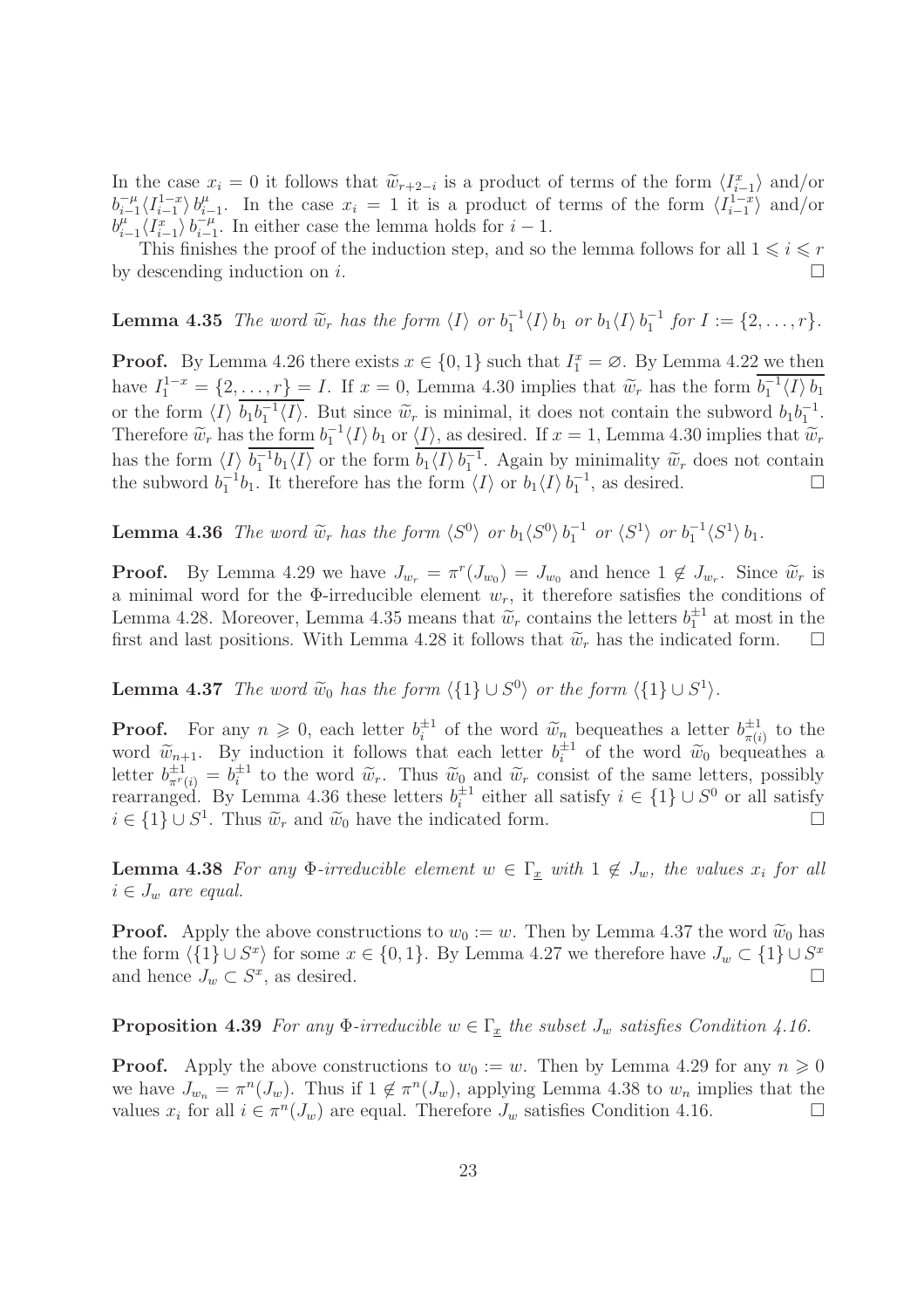#### 4.7 Some rational functions and their denominators

To any subset  $J \subset \{1, \ldots, r\}$  we now associate the following rational functions. Write the distinct elements of J in ascending order  $i_1 < \ldots < i_k$  and set

(4.40) 
$$
\Psi_J := \frac{1}{1 - X^k Y^r} \cdot \sum_{1 \le j \le k} X^{j-1} Y^{i_j} \quad \text{and} \quad
$$

(4.41) 
$$
\Phi_J := \frac{1}{1-2Y} + \frac{X-2}{1-2Y} \cdot \Psi_J.
$$

For any  $1 \leq k \leq r$  we define

(4.42)  $D_k :=$  lowest common denominator of the  $\Psi_J$  for all J with  $k = |J|$ .

**Proposition 4.43** For any  $1 \leq k \leq r$  we have

$$
D_k = \begin{cases} (1 - X^k Y^r) & \text{if } k < r, \\ (1 - XY) & \text{if } k = r. \end{cases}
$$

**Proof.** By construction  $D_k$  divides  $1 - X^k Y^r$ . Conversely, for  $J := \{1, ..., k\}$  we have

$$
(1 - X^{k}Y^{r}) \cdot \Psi_{J} = \sum_{1 \leq j \leq k} X^{j-1}Y^{j} = Y \cdot \frac{1 - X^{k}Y^{k}}{1 - XY}.
$$

In the case  $k < r$  the polynomials  $1 - X^k Y^r$  and  $Y(1 - X^k Y^k)$  are coprime, and hence  $D_k = 1 - X^k Y^r$ , as desired. In the case  $k = r$  the only possible subset is  $J = \{1, \ldots, r\}$ , and then the above calculation shows that  $\Psi_J = \frac{Y}{1 - XY}$ .

#### 4.8 Denominators of orbit length generating functions

**Proposition 4.44** For any  $\Phi$ -irreducible element  $w \in \Gamma_x$  we have  $\Phi_w = \Phi_{J_w}$ .

**Proof.** Let  $i_1, \ldots, i_k$  be the distinct elements of  $J_w$ , in any order. For all  $n \geq 0$  set  $w_n = a_{\pi^n(i_1)} \cdots a_{\pi^n(i_k)}$ . Then w is W-conjugate to  $w_0$  by Proposition 4.15. Also, by Lemma 4.14 each  $w_n$  is W-conjugate to  $(w_{n+1}, 1) \sigma^{\mu_n}$ , where  $\mu_n = 1$  if  $1 \in \pi^n(J_w)$  and  $\mu_n = 0$ otherwise. Since orbit length generating functions are invariant under conjugation, we have  $\Psi_w = \Psi_{w_0}$ , and with Proposition 2.14 we deduce that

$$
\Psi_{w_n} = \begin{cases} Y\Psi_1 + Y\Psi_{w_{n+1}} & \text{if } 1 \notin \pi^n(J_w), \\ Y + XY\Psi_{w_{n+1}} & \text{if } 1 \in \pi^n(J_w). \end{cases}
$$

As  $\Psi_1 = 0$  by (2.15), the first of these formulas simplifies to  $\Psi_{w_n} = Y \Psi_{w_{n+1}}$ . By induction on  $n$  it follows that

$$
\Psi_{w_0} = \sum_{0 \le m < n \atop 1 \in \pi^m(J_w)} X^{k_m} Y^{m+1} + X^{k_n} Y^n \Psi_{w_n},
$$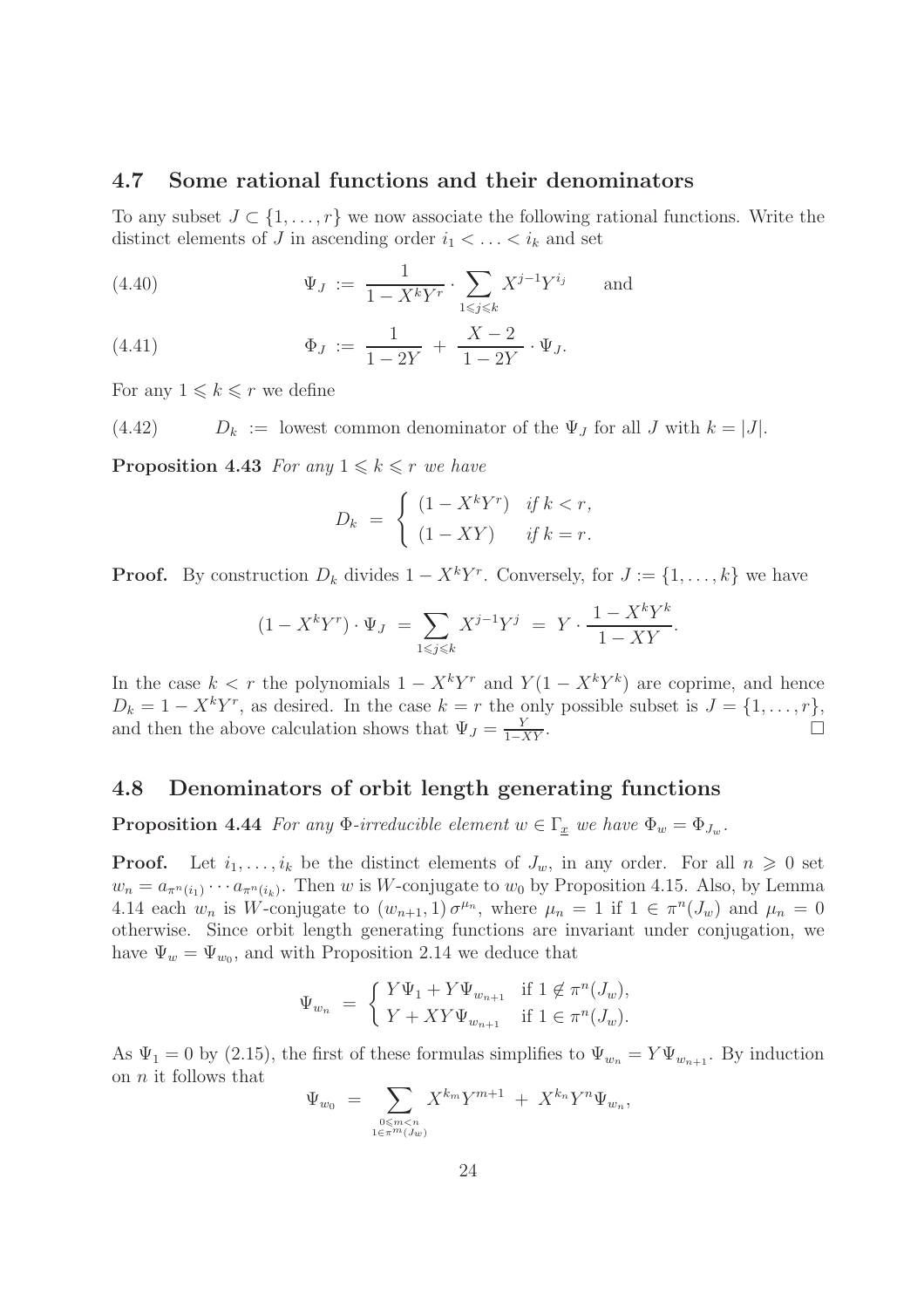where  $k_m$  denotes the number of integers  $0 \leq \ell < m$  such that  $1 \in \pi^{\ell}(J_w)$ . Taking the limit in  $\mathbb{Z}[[X, Y]]$  we obtain

$$
\Psi_w = \Psi_{w_0} = \sum_{\substack{m \geq 0 \\ 1 \in \pi^m(J_w)}} X^{k_m} Y^{m+1}.
$$

Since  $\pi$  permutes the letters  $1, \ldots, r$  transitively, and  $J_w$  has cardinality k, we have  $k_{m+r}$  =  $k_m + k$  for all  $m \geqslant 0$ . The last equality therefore implies that

$$
\Psi_w = \frac{1}{1 - X^k Y^r} \cdot \sum_{\substack{0 \le m < r \\ 1 \in \pi^m(J_w)}} X^{k_m} Y^{m+1}.
$$

Moreover, for all  $0 \leq m < r$  we have  $1 \in \pi^m(J_w)$  if and only if  $m + 1 = \pi^{-m}(1) \in J_w$ , and so

$$
\Psi_w = \frac{1}{1 - X^k Y^r} \cdot \sum_{i \in J_w} X^{k_{i-1}} Y^i.
$$

Also for all  $i \in J_w$  we have  $k_{i-1} = |\{m \in J_w \mid m < i\}|$ . Finally, since the last formula is independent of the order of  $i_1, \ldots, i_k$ , we may without loss of generality assume that  $i_1 < \ldots < i_k$ . Then for all  $1 \leqslant j \leqslant k$  we have  $k_{i_j-1} = |\{m \in J_w \mid m \leqslant i_j\}| = j-1$ . Therefore  $\Psi_w = \Psi_{J_w}$ . By Proposition 2.13 this implies that  $\Phi_w = \Phi_{J_w}$ , as desired.  $\Box$ 

For any  $1 \leq k \leq r$  we now define

(4.45) 
$$
D_{\underline{x},k} := \begin{bmatrix} \text{lowest common denominator of the } \Psi_J \text{ for all } J \\ \text{with } k = |J| \text{ satisfying Condition 4.16.} \end{bmatrix}
$$

By construction this is a divisor of the polynomial  $D_k$  from (4.42) and Proposition 4.43.

**Theorem 4.46** The power series  $\Phi_w \in 1+Y\mathbb{Z}[[X, Y]]$  for all  $w \in \Gamma_x$  are rational functions with the lowest common denominator

$$
D_{\underline{x}} \ := \ (1 - 2Y) \ \cdot \prod_{1 \leqslant k \leqslant r} D_{\underline{x},k} \ \in \ 1 + Y{\mathbb{Z}}[X,Y].
$$

**Proof.** By Proposition 4.9 and Theorem 2.8 the  $\Phi_w$  for all  $w \in \Gamma_x$  are  $\mathbb{Z}[X, Y]$ -linear combinations of the  $\Phi_w$  for all  $\Phi$ -irreducible elements. By Propositions 4.17 and 4.39 and 4.44 the latter are precisely the  $\Phi_J$  for all subsets  $J \subset \{1, \ldots, r\}$  which satisfy Condition 4.16. They are therefore rational functions, and in view of (4.41) and (4.45) their lowest common denominator is the least common multiple of the polynomials  $(1 - 2Y)D_{x,k}$  for all k.

The definition (4.40) of  $\Psi_J$  implies that each  $D_{\underline{x},k}$  divides  $1 - X^k Y^r$ . Thus  $D_{\underline{x},k}$  can be chosen congruent to 1 mod Y, and then  $D_x$  has the same property. Moreover, the polynomials  $1 - 2Y$  and  $1 - X^k Y^r$  for all  $1 \leq k \leq r$  are pairwise coprime, for instance because, viewed as polynomials in Y, their zeros in an algebraic closure of  $\mathbb{Q}(X)$  are mutually distinct. Thus the least common multiple of all  $(1 - 2Y)D_{x,k}$  is  $D_x$ , and we are done.  $\Box$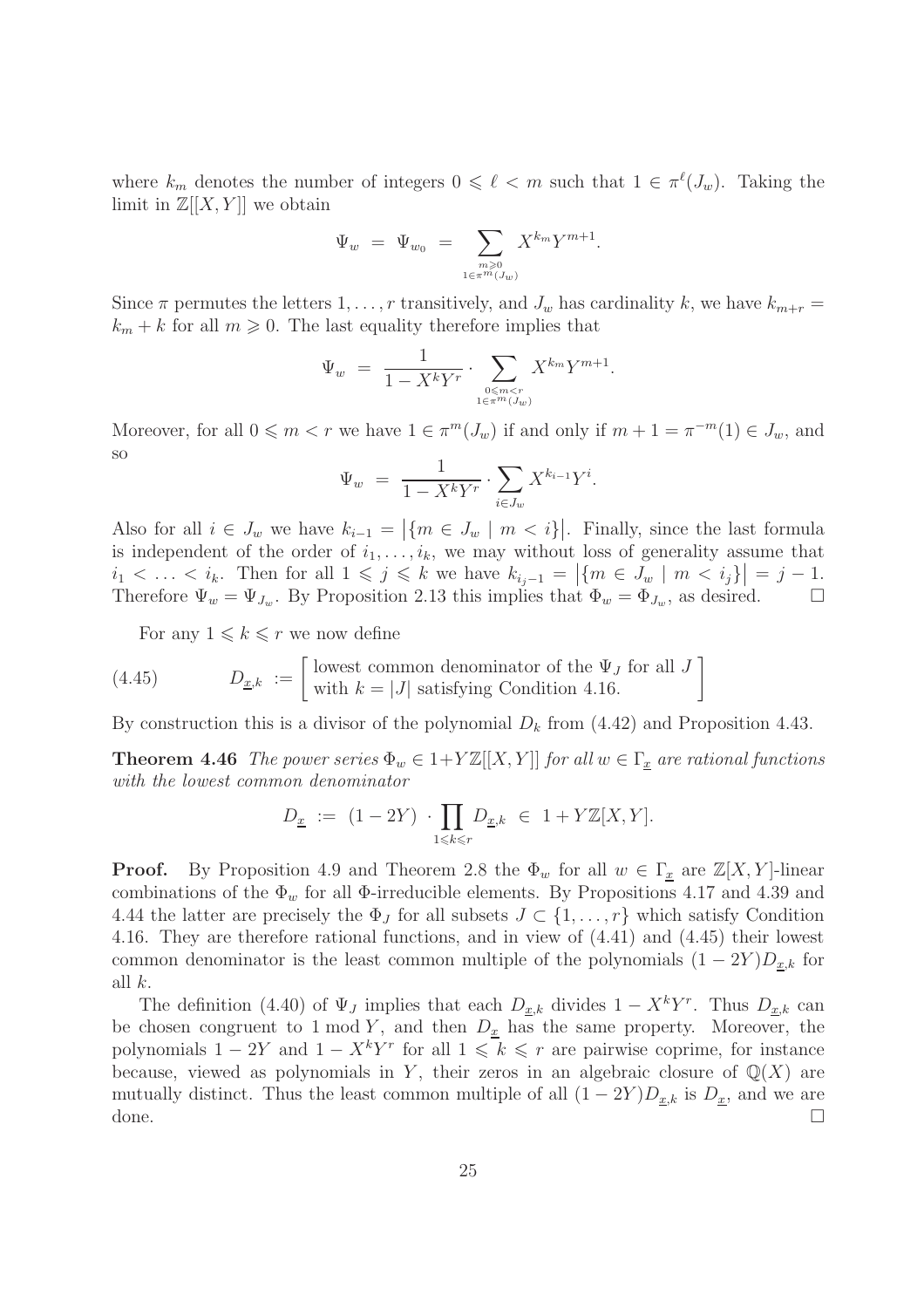**Proposition 4.47** (a) For all <u>x</u> we have  $D_{\underline{x},1} = D_1 = 1 - XY^r$  and  $D_{\underline{x},r} = D_r = 1 - XY$ .

(b) For  $\underline{x} = (0, \ldots, 0)$  or  $(1, \ldots, 1)$  we have  $D_{\underline{x},k} = D_k$  for all k.

**Proof.** Assertion (a) follows from the fact that any subset  $J$  of cardinality 1 or  $r$  satisfies Condition 4.16. Assertion (b) follows from the fact that for these  $\underline{x}$ , Condition 4.16 is satisfied for all  $J$ .

In principle, the determination of the lowest common denominator  $D_x$  in Theorem 4.46 is a finite combinatorial problem concerning the tuple  $\underline{x}$ . The author does not (yet) know a simple direct description in general. However, we determined  $D_x$  in small cases using the computer algebra system Maple: see [6]. The outcome was that whenever  $r \leq 10$  and  $x_2, \ldots, x_r$  are not all equal, then  $\prod_{2 \leq k \leq r} D_{\underline{x},k} = 1$  except in the following cases:

| $\,r\,$        | $\prod_{2\leq k\leq r} D_{x,k}$                              | Conditions on $\underline{x} = (x_2, \ldots, x_r)$                |
|----------------|--------------------------------------------------------------|-------------------------------------------------------------------|
| $\overline{4}$ | $(1 - XY^2)$                                                 | $x_2 = x_4 \neq x_3$                                              |
| 6              | $(1-X^2Y^6)(1-XY^2)$                                         | $x_2 = x_4 = x_6 \neq x_3 = x_5$                                  |
| 6              | $(1 - XY^3)(1 - X^2Y^3)$                                     | $x_2 = x_3 = x_5 = x_6 \neq x_4$                                  |
| 6              | $(1 - XY^3)$                                                 | $x_2 = x_5 \neq x_3 = x_6$                                        |
| 6              | $(1 - XY^2)$                                                 | $x_2 = x_4 = x_6 \land x_3 \neq x_5$                              |
| 8              | $(1-X^2Y^8)(1-X^3Y^8)(1-XY^2)$                               | $x_2 = x_4 = x_6 = x_8 \neq x_3 = x_5 = x_7$                      |
| 8              | $(1 - XY^4)(1 - X^2Y^4)(1 - X^3Y^4)$                         | $x_2 = x_3 = x_4 = x_6 = x_7 = x_8 \neq x_5$                      |
| 8              | $(1 - XY^4)(1 - XY^2)$                                       | $x_2 = x_4 = x_5 = x_6 = x_8 \neq x_3 = x_7$                      |
| 8              | $(1 - XY^4)$                                                 | $x_2 = x_6 \neq x_4 = x_8 \land x_3 = x_7$                        |
| 8              | $(1 - XY^2)$                                                 | $x_2 = x_4 = x_6 = x_8 \land x_3 \neq x_7$                        |
| 9              | $(1-X^2Y^9)(1-XY^3)(1-X^2Y^3)$                               | $x_2 = x_3 = x_5 = x_6 = x_8 = x_9 \neq x_4 = x_7$                |
| 9              | $(1 - XY^3)(1 - X^2Y^3)$                                     | $x_2 = x_3 = x_5 = x_6 = x_8 = x_9 \land x_4 \neq x_7$            |
| 9              | $(1-X^2Y^9)(1-XY^3)$                                         | $x_2 = x_5 = x_8 \neq x_3 = x_6 = x_9 \land x_4 = x_7$            |
| 9              | $(1 - XY^3)$                                                 | $x_2 = x_5 = x_8 \neq x_3 = x_6 = x_9 \land x_4 \neq x_7$         |
| 10             | $(1 - X^2 Y^{10})(1 - X^3 Y^{10})(1 - X^4 Y^{10})(1 - XY^2)$ |                                                                   |
|                |                                                              | $x_2 = x_4 = x_6 = x_8 = x_{10} \neq x_3 = x_5 = x_7 = x_9$       |
| 10             | $(1 - XY^5)(1 - X^2Y^5)(1 - X^3Y^5)(1 - X^4Y^5)$             |                                                                   |
|                |                                                              | $x_2 = x_3 = x_4 = x_5 = x_7 = x_8 = x_9 = x_{10} \neq x_6$       |
|                | $10 (1 - XY^5)$                                              | $x_2 = x_7 \wedge x_3 = x_8 \wedge x_4 = x_9 \wedge x_5 = x_{10}$ |
|                |                                                              | but $x_2, x_3, x_4, x_5$ not all equal                            |
|                | $10   (1 - XY^2)$                                            | $x_2 = x_4 = x_6 = x_8 = x_{10}$                                  |
|                |                                                              | but $x_3, x_5, x_7, x_9$ not all equal                            |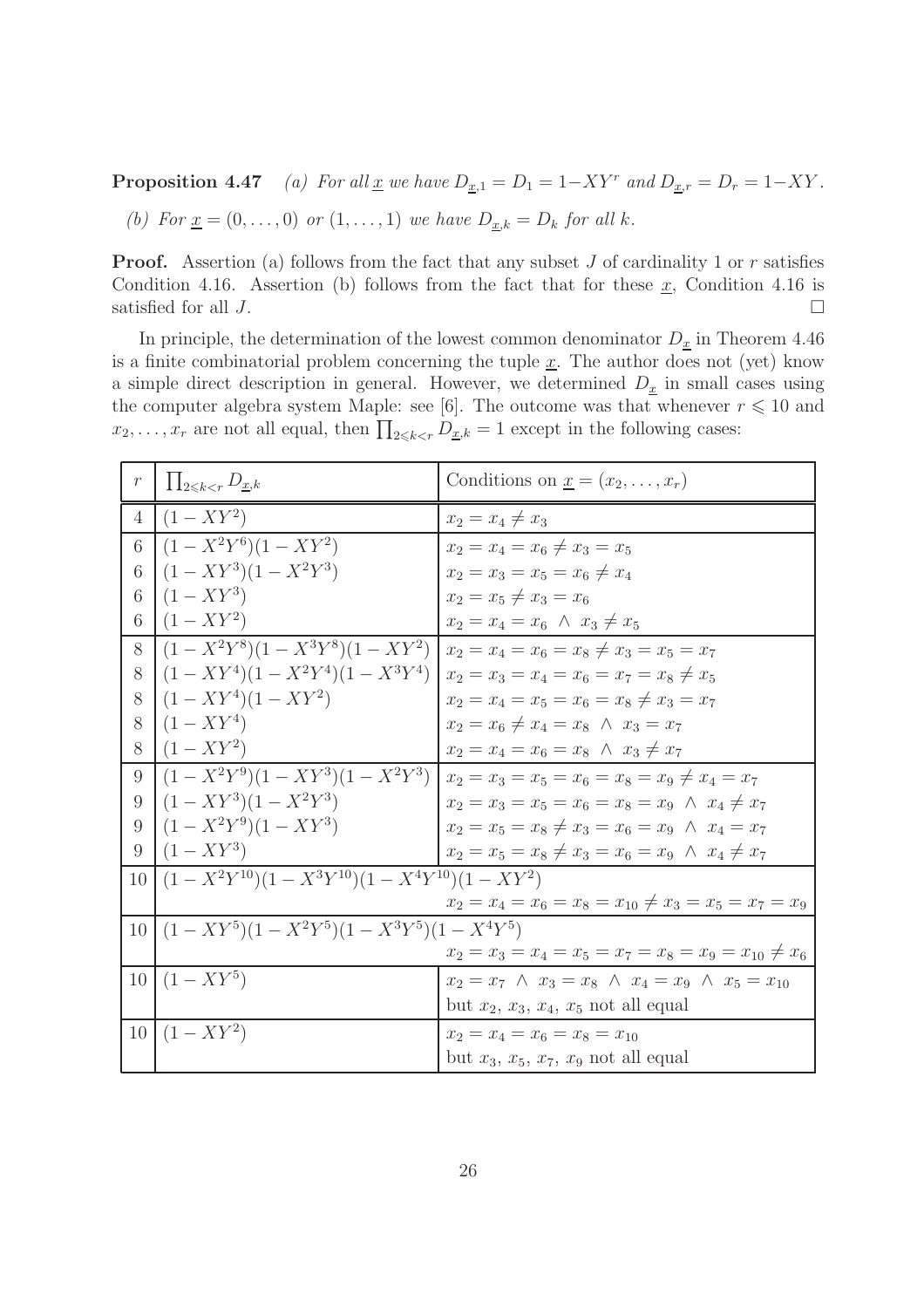## 5 Iterated monodromy groups of quadratic polynomials: Pre-periodic case

#### 5.1 The iterated monodromy group

Throughout this section we fix integers  $r > s > 0$  and a tuple  $\underline{x} = (x_2, \ldots, x_r)$  of elements of  $\{0, 1\}$ . Consider the elements  $b_1, \ldots, b_r \in W$  defined by the recursion relations

(5.1) 
$$
\begin{cases} b_1 = \sigma, \\ b_{s+1} = (b_r, b_s) & \text{if } x_{s+1} = 0, \\ b_{s+1} = (b_s, b_r) & \text{if } x_{s+1} = 1, \\ b_i = (b_{i-1}, 1) & \text{for all } i \neq 1, s+1 \text{ with } x_i = 0, \\ b_i = (1, b_{i-1}) & \text{for all } i \neq 1, s+1 \text{ with } x_i = 1, \end{cases}
$$

and let  $\Gamma_x \subset W$  be the subgroup generated by them. Up to a change in notation, these are the generators and the subgroup studied by Bartholdi and Nekrashevych in [1, §4]. Thus by  $[1, Thm. 5.1]$  we have:

**Theorem 5.2** Let f be any quadratic polynomial over  $\mathbb C$  and  $\eta \in \mathbb C$  be its unique critical point. Assume that  $\eta$ ,  $f(\eta)$ ,...,  $f^{r}(\eta)$  are all distinct and that  $f^{r+1}(\eta) = f^{s+1}(\eta)$ . Then the iterated monodromy group of f is W-conjugate to  $\Gamma_x$  for a certain choice of the  $x_i$ .

In the special case where  $x_{s+1} = 1$  and all other  $x_i = 0$  the above generators coincide with those studied in [5,  $\S3$ ], but we do not care about them here. Instead, we will pay attention to the case where  $\underline{x} = (0, \ldots, 0)$ , that is, to the elements  $a_1, \ldots, a_r$  defined by

(5.3) 
$$
\begin{cases} a_1 = \sigma, \\ a_{s+1} = (a_r, a_s), \\ a_i = (a_{i-1}, 1) \text{ for all } i \neq 1, s+1. \end{cases}
$$

Also observe:

**Proposition 5.4** The group  $\Gamma_{(x_2,...,x_r)}$  is conjugate to the group  $\Gamma_{(1-x_2,...,1-x_r)}$  under W.

**Proof.** Same as that of Proposition 4.4, again with  $w = (w, w) \sigma$ .

The aim of this section is to show that the orbit length generating functions of all elements of  $\Gamma_x$  are rational and possess an explicit common denominator.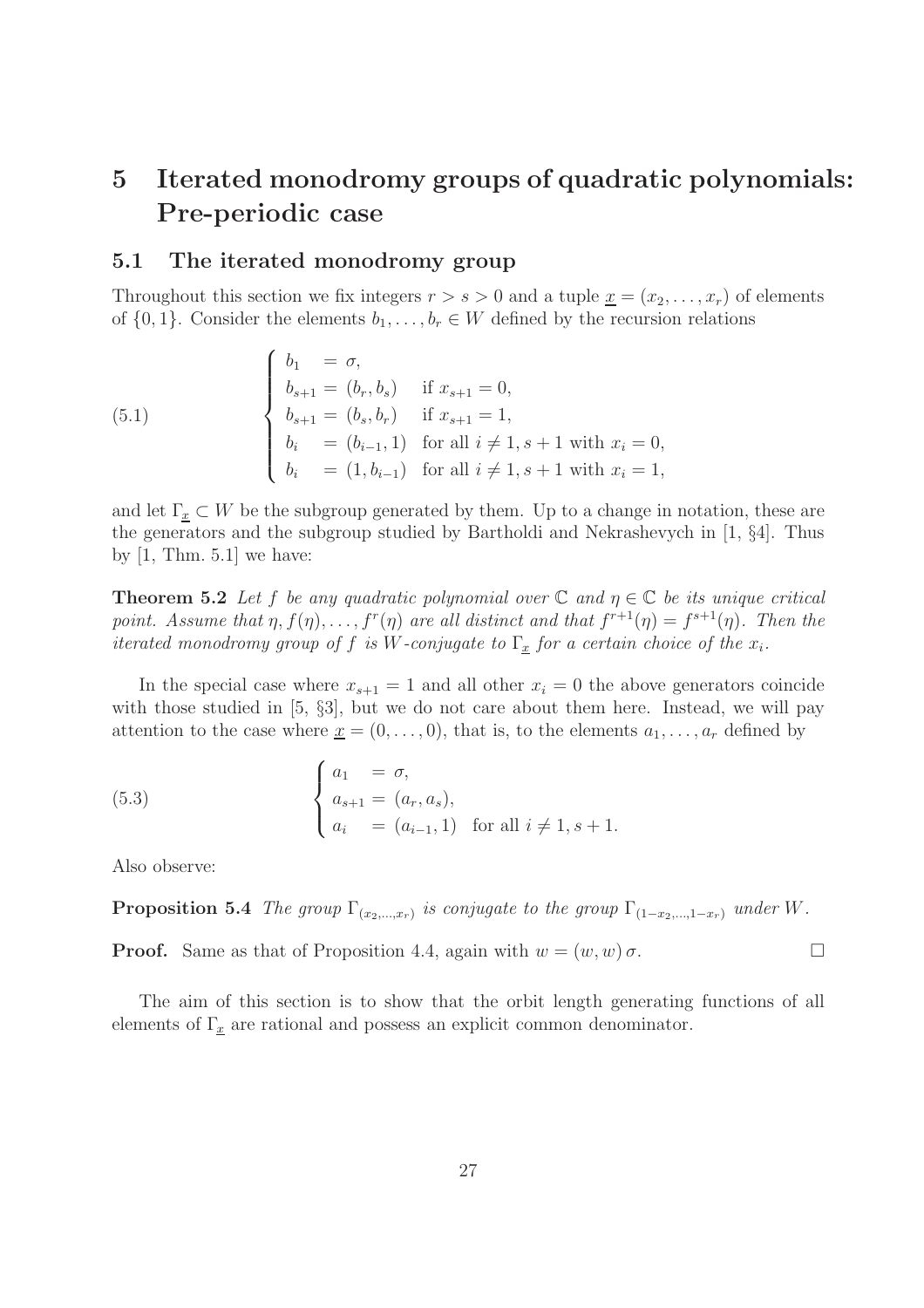#### 5.2 Finiteness

We begin with some preparations. Let  $\pi$  denote the permutation of the set  $\{1, \ldots, r\}$ defined by

(5.5) 
$$
\pi(i) := \begin{cases} s & \text{if } i = 1, \\ r & \text{if } i = s + 1, \\ i - 1 & \text{otherwise.} \end{cases}
$$

This induces a cyclic permutation of  $\{1, \ldots, s\}$  and a cyclic permutation of  $\{s+1, \ldots, r\}$ . The recursion relations (5.1) express each  $b_i$  in terms of  $b_{\pi(i)}$ , with  $b_s$  thrown in for  $i = s+1$ and taken out for  $i = 1$ .

Let  $\Delta$  denote the subgroup of  $\Gamma_x$  that is generated by  $b_1, \ldots, b_s$ . The recursive description of these elements implies that  $\Delta$  acts on the vertices of T by changing only the last s letters of a word, leaving the rest unchanged. Thus  $\Delta$  is finite and acts faithfully on the subtree  $T_s$ . In fact, one can easily show by induction that  $\Delta$  maps isomorphically to the automorphism group of  $T_s$  and is therefore independent of  $\underline{x}$  (although the individual generators  $b_1, \ldots, b_s$  depend on it). This characterization of  $\Delta$  also implies:

**Lemma 5.6** The only  $\Phi$ -irreducible element of  $\Delta$  is the identity element.

By contrast, repeated application of the recursion relations to  $b_i$  for any  $s < i \leq r$ eventually leads back to  $b_i$ . The two types of generators therefore play different roles in the arguments below. For instance, the letters  $b_1, \ldots, b_s$  are not counted in the definition of the length below.

**Lemma 5.7** Every generator  $b_i$  has order 2.

**Proof.** Same as that of [5, Prop. 3.1.4].

**Definition 5.8** The length  $|w|$  of an element  $w \in \Gamma_x$  is the minimal number of letters from  $\{b_{s+1}, \ldots, b_r\}$  in a word over the alphabet  $\{b_1, \ldots, b_r\}$  that represents w. Any word representing w with the minimal number of letters from  $\{b_{s+1}, \ldots, b_r\}$  is called a minimal word for w.

Thus the elements of length 0 of  $\Gamma_x$  are precisely those in  $\Delta$ .

**Lemma 5.9** For any element  $w = (u, v) \sigma^{\mu} \in \Gamma_x$  we have  $u, v \in \Gamma_x$  and

$$
|uv| \leq |u| + |v| \leq |w|.
$$

**Proof.** By the recursion relations (5.1), any letter  $b_i$  for  $s < i \leq r$  in a minimal word for w contributes precisely one letter  $b_{\pi(i)}$  to a word representing precisely one of u, v, and sometimes a letter  $b_s$  which does not count towards the length. This implies the second inequality, and the first one follows directly from the definition of length.  $\Box$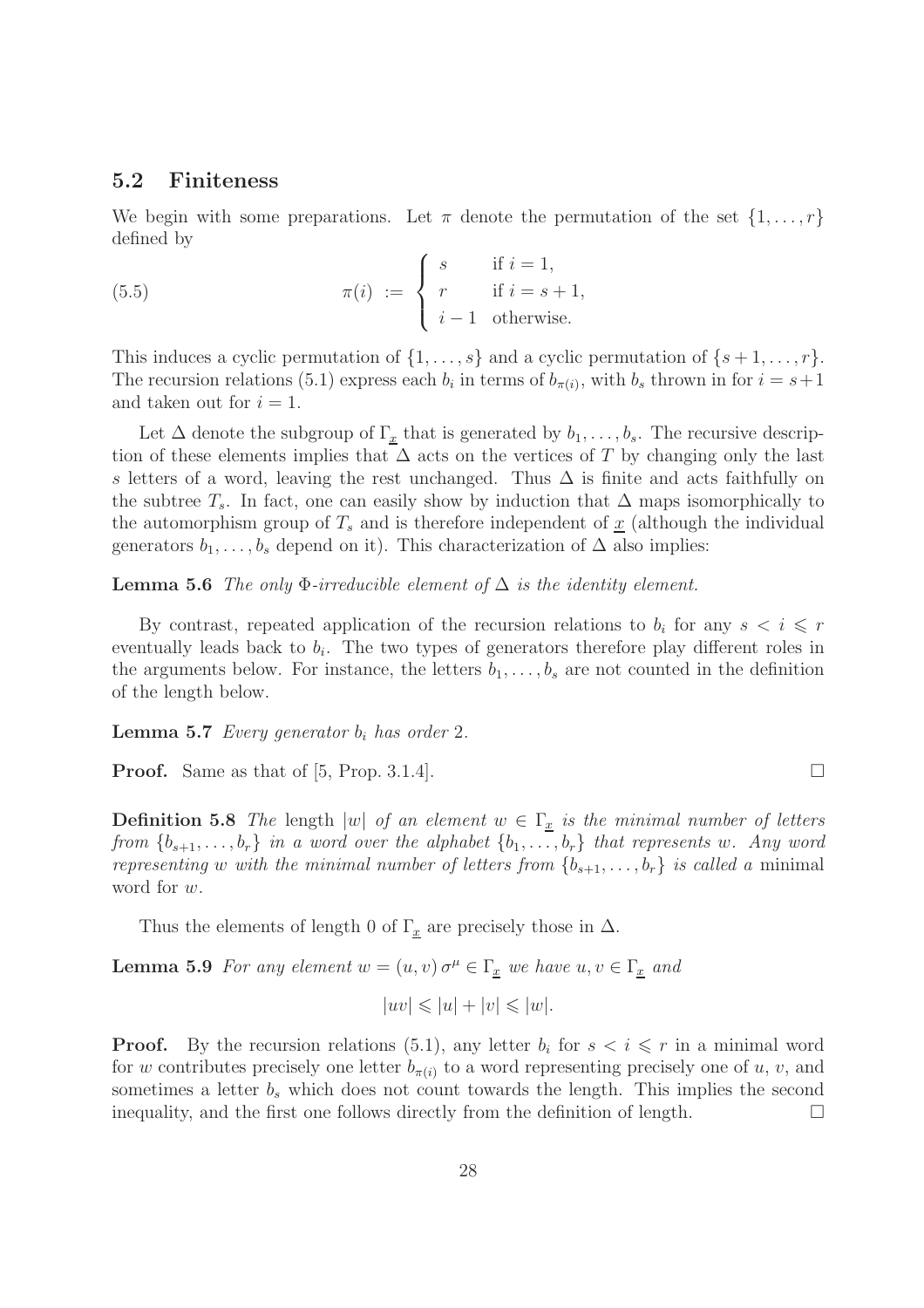**Lemma 5.10** For all  $w \in \Gamma_x$  and all  $w' \in \text{Desc}(w)$  we have  $w' \in \Gamma_x$  with  $|w'| \leq |w|$ .

**Proof.** By Definition 2.4 and iteration this follows from Lemma 5.8.

**Proposition 5.11** Every element of  $\Gamma_x$  is  $\Phi$ -finite.

**Proof.** Any element of  $\Gamma_{\underline{x}}$  of length  $\ell$  can be written in the form  $\delta_0 b_{i_1} \delta_1 \cdots b_{i_\ell} \delta_\ell$  with  $\ell$ indices  $s < i_j \leq r$  and elements  $\delta_j \in \Delta$ . Since  $\Delta$  is finite, it follows that  $\Gamma_{\underline{x}}$  contains only finitely many elements of any given length. With Lemma 5.10 this implies that  $Desc(w)$ is finite for any  $w \in \Gamma_x$ , as desired.

Combining Proposition 5.11 with Theorem 2.7 we find that the orbit length generating functions of all elements of  $\Gamma_x$  are rational. By Theorem 2.8 the study of their denominators reduces to the case of Φ-irreducible elements. This case requires more preparations.

#### 5.3 Types and signs

**Definition 5.12** An element  $w \in \Gamma_x$  is called of type  $I \subset \{1, \ldots, r\}$  if there exists a minimal word for w which consists only of letters  $b_i$  for  $i \in I$ .

Note that this concerns a minimal word for  $w$ , though in principle a minimal word might require a letter which some non-minimal word can do without. But this is intentional, because we use the notion of type as a secondary measure of complexity after the length.

To any element  $w \in \Gamma_x$  we also associate the subset

(5.13) 
$$
J_w := \{1 \leq i \leq r \mid \text{sgn}_i(w) = -1\}.
$$

To determine its relation with types we first observe:

**Lemma 5.14** For all  $1 \leq i \leq r$  and  $n \geq 1$  we have

$$
sgn_n(b_i) = \begin{cases} -1 & \text{if } n = i \leq s, \\ -1 & \text{if } n \geq i > s \text{ and } n \equiv i \bmod (r - s), \\ 1 & \text{otherwise.} \end{cases}
$$

Thus for any fixed  $w \in \Gamma_x$ , the value  $sgn_n(w)$  for  $n > s$  depends only on n mod  $(r - s)$ .

**Proof.** Same as that of [5, Prop. 3.1.1].

**Lemma 5.15** If  $w \in \Gamma_x$  is of type I, then  $J_w \subset I$ .

**Proof.** Lemma 5.14 implies that  $\text{sgn}_i(b_i) = -1$  and  $\text{sgn}_i(b_j) = 1$  whenever  $i \neq j$ .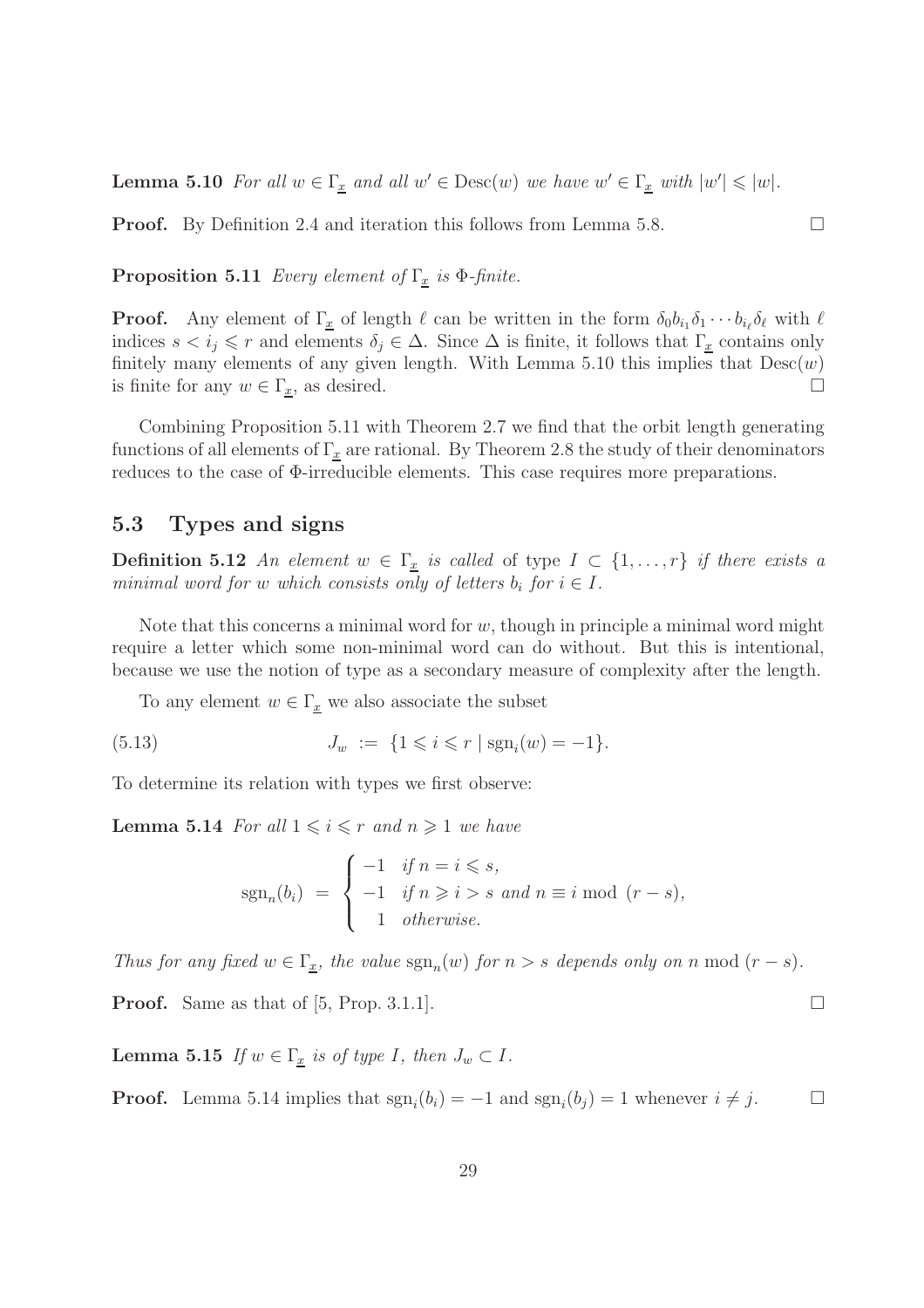#### 5.4 Properties of Φ-irreducible elements

**Lemma 5.16** Any  $\Phi$ -irreducible element  $w \in \Gamma_x$  has a unique first descendant w' which is  $\Phi$ -irreducible with  $|w'| = |w|$ . Moreover w is either W-conjugate to  $(w', 1)$   $\sigma$ , or equal to  $(w',\delta)$  or  $(\delta, w')$  with  $\delta \in \Delta$  where w' and  $\delta$  are the first descendants of w.

**Proof.** Suppose first that  $w = (u, v) \sigma$ . Then w is W-conjugate to  $(uv, 1) \sigma$ , and uv is the unique first descendant of w. Thus the assumption  $w \in \text{Desc}(w)$  means that w is equal to or a descendant of uv. On the one hand this implies that uv is a descendant of itself; hence uv is Φ-irreducible. On the other hand it implies by Lemma 5.10 that  $|w| \leq |uv| \leq |w|$ and hence  $|uv| = |w|$ , and we are done with  $w' := uv$ .

Suppose now that  $w = (u, v)$ , so that u and v are the first descendants of w. Then the assumption  $w \in \text{Desc}(w)$  means that w is equal to, or a descendant of, one of u, v; let us call it  $w'$ . On the one hand this implies that  $w'$  is a descendant of itself; hence  $w'$ is  $\Phi$ -irreducible. On the other hand it implies by Lemma 5.10 that  $|w| \leqslant |w'| \leqslant |w|$  and hence  $|w'| = |w|$ . Plugging this into the inequality  $|u| + |v| \leq |w|$  from Lemma 5.9, we now deduce that the other entry of  $(u, v)$  has length 0 and therefore lies in  $\Delta$ . Calling it  $\delta$ , we then have  $w = (w', \delta)$  or  $w = (\delta, w')$ . Finally this makes w' unique unless  $|w| = 0$ . But in that case  $w = 1 = (1, 1)$  by Lemma 5.6 and hence  $w' = \delta = 1$  is again unique, and we are done.  $\Box$ 

For the following arguments we fix a  $\Phi$ -irreducible element  $w_0 \in \Gamma_x$  and construct a sequence of  $\Phi$ -irreducible elements  $w_n \in \Gamma_{\underline{x}}$  by defining each  $w_{n+1}$  as the first descendant of  $w_n$  furnished by Lemma 5.16.

**Lemma 5.17** The sequence  $w_0, w_1, \ldots$  is periodic.

**Proof.** Repeated application of Lemma 5.16 shows that the descendants of  $w_0$  are precisely the elements  $w_n$  for  $n \geq 1$  and perhaps some elements of  $\Delta$ . Since by assumption  $w_0$  is a descendant of itself, we must have  $w_{n_0} = w_0$  for some  $n_0 \geq 1$ . Then the construction implies that  $w_{n+n_0} = w_n$  for all  $n \geq 0$ .

**Lemma 5.18** Consider any  $n \geq 0$ , and suppose that  $w_n$  is of type I. Then  $w_{n+1}$  is of type  $\pi(I)$ . If moreover  $s+1 \notin I$  or  $1 \notin J_{w_n}$ , then  $w_{n+1}$  is of type  $\pi(I) \setminus \{s\}$ .

**Proof.** Set  $\ell := |w_n|$  and write  $w_n$  as a minimal word  $w_n = b_{i_1} \cdots b_{i_k}$  with all  $i_j \in I$ . Then precisely  $\ell$  of these letters lie in  $\{b_{s+1}, \ldots, b_r\}$ . Write  $w_n = (u, v)\sigma^\mu$  and use the recursion relations  $(5.1)$ , but no other relations, to obtain words representing u and v. Then precisely  $\ell$  of the letters of both words lie in  $\{b_{s+1}, \ldots, b_r\}$ . Since  $w_{n+1}$  is equal to u, v, or uv, and itself of length  $\ell$  by Lemma 5.16, this results in a minimal word representing  $w_{n+1}$ .

By construction, any letter  $b_{i_j} \neq b_1, b_{s+1}$  contributes at most one letter  $b_{i_j-1}$  to the word representing  $w_{n+1}$ . Any letter  $b_{i} = b_{s+1}$  contributes at most the letters  $b_r$  and  $b_s$ , and any letter  $b_{i_j} = b_1$  contributes nothing. This shows that  $w_{n+1}$  is of type

$$
I' := \begin{cases} \{i-1 \mid 1, s+1 \neq i \in I\} & \text{if } s+1 \notin I, \\ \{i-1 \mid 1, s+1 \neq i \in I\} \cup \{r, s\} & \text{if } s+1 \in I. \end{cases}
$$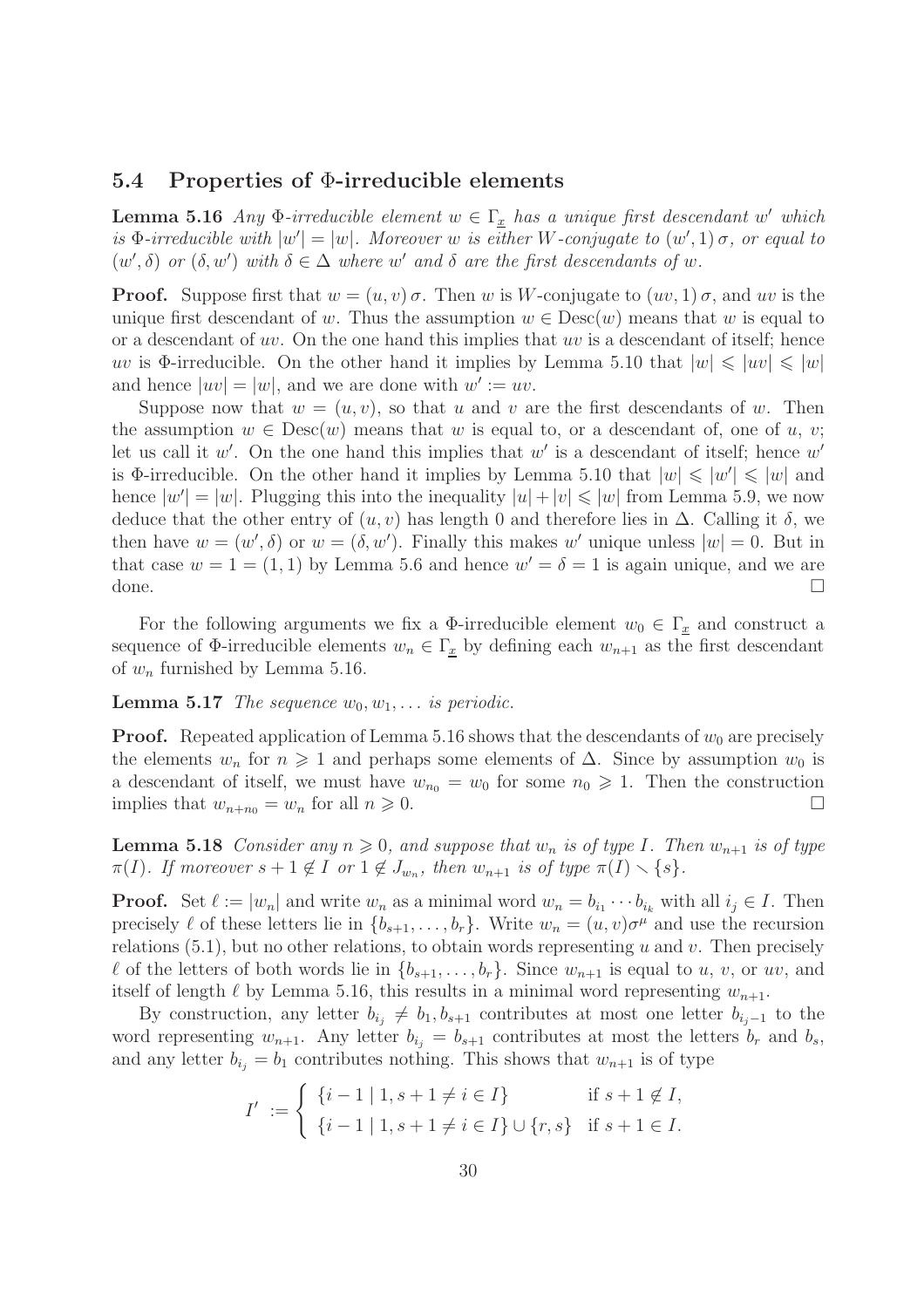If  $s+1 \notin I$ , the definition (5.5) of  $\pi$  implies that  $I' = \pi(I) \setminus \{s\}$ , and we are done. For the rest of the proof we therefore assume that  $s + 1 \in I$ .

If  $1 \in J_{w_n}$ , we have  $1 \in I$  by Lemma 5.15. Since also  $s + 1 \in I$ , the definition of  $\pi$ now implies that  $I' = \pi(I)$ , and again we are done. For the rest of the proof we therefore assume that  $1 \notin J_{w_n}$ .

Then  $sgn_1(w_n) = +1$  and hence  $w_n = (u, v)$ . Also, one of its entries is  $w_{n+1}$ , and the word representing it contains all  $\ell$  occurrences of letters in  $\{b_{s+1}, \ldots, b_r\}$  that result from letters  $b_{i_j} \in \{b_{s+1}, \ldots, b_r\}$ . In particular, the word representing  $w_{n+1}$  contains all occurrences of the letter  $b_r$  resulting from a letter  $b_{i_j} = b_{s+1}$ . Each such  $b_{i_j}$  contributes a letter  $b_s$  to the other entry of  $(u, v)$ . Since the letter  $b_s$  does not arise in any other way from the recursion relations, it follows that the letter  $b_s$  does not occur in the word representing  $w_{n+1}$ . Therefore  $w_{n+1}$  is of type  $I' \setminus \{s\}$ . But the definition (5.5) of  $\pi$  implies that  $I' \setminus \{s\} = \pi(I) \setminus \{s\}$ , so we are done.

Next we fix a subset  $I_0 \subset \{1, \ldots, r\}$  of minimal cardinality such that  $w_0$  is of type  $I_0$ . For every  $n \geqslant 0$  we set  $I_n := \pi^n(I_0)$ .

**Lemma 5.19** For every  $n \geq 0$ , the set  $I_n \subset \{1, \ldots, r\}$  is a subset of minimal cardinality such that  $w_n$  is of type  $I_n$ .

**Proof.** By induction on n, Lemma 5.18 implies that  $w_n$  is of type  $I_n$  for all  $n \geq 0$ . Suppose that for some  $n \geqslant 0$  there exists a subset  $I'_n \subset \{1, \ldots, r\}$  with  $|I'_n| < |I_n|$  such that  $w_n$  is of type  $I'_n$ . Then again by Lemma 5.18, the element  $w_{n'}$  is of type  $\pi^{n'-n}(I'_n)$  for every  $n' \geq n$ . By Lemma 5.17 we can choose  $n' \geq n$  such that  $w_{n'} = w_0$ . Then  $w_0$  is of type  $\pi^{n'-n}(I'_n)$  with  $|\pi^{n'-n}(I'_n)| = |I'_n| < |I_n| = |I_0|$ , contradicting the minimality of  $|I_0|$ .  $\Box$ 

**Lemma 5.20** For any  $n \ge 0$  we have  $1 \in J_{w_n}$  if and only if  $1 \in I_n$ .

**Proof.** The 'only if' part follows from Lemmas 5.15 and 5.19. For the 'if' part suppose that  $1 \notin J_{w_n}$ . Then  $w_{n+1}$  is of type  $\pi(I_n) \setminus \{s\}$  by Lemma 5.18. The minimality of  $I_{n+1} = \pi(I_n)$  from Lemma 5.19 then implies that  $\pi(I_n) \setminus \{s\} = \pi(I_n)$ . Thus  $s \notin \pi(I_n)$ , and hence  $1 = \pi^{-1}(s) \notin I_n$ , proving the converse.

**Lemma 5.21** For any  $n \geq 0$  with  $1 \notin I_n$ , the values  $x_i$  are equal for all  $i \in I_n$ , and  $w_n$  is equal to  $(w_{n+1}, b_s^{\nu_n})$  or  $(b_s^{\nu_n}, w_{n+1})$  for  $\nu_n \in \mathbb{Z}$  such that  $sgn_{s+1}(w_n) = (-1)^{\nu_n}$ .

**Proof.** Assume that  $1 \notin I_n$  and abbreviate  $I_n^x := \{i \in I_n \mid x_i = x\}$  for all  $x \in \{0,1\}.$ Write  $w_n = b_{i_1} \cdots b_{i_k}$  as a minimal word with all  $i_j \in I_n$ . Since  $1 \notin I_n$ , the recursion relations (5.1) show that all factors have the form

$$
\begin{cases}\n(b_r, b_s) & \text{if } s + 1 \in I_n^0, \\
(b_s, b_r) & \text{if } s + 1 \in I_n^1, \\
(b_{i-1}, 1) & \text{for } i \in I_n^0 \setminus \{s + 1\}, \\
(1, b_{i-1}) & \text{for } i \in I_n^1 \setminus \{s + 1\}.\n\end{cases}
$$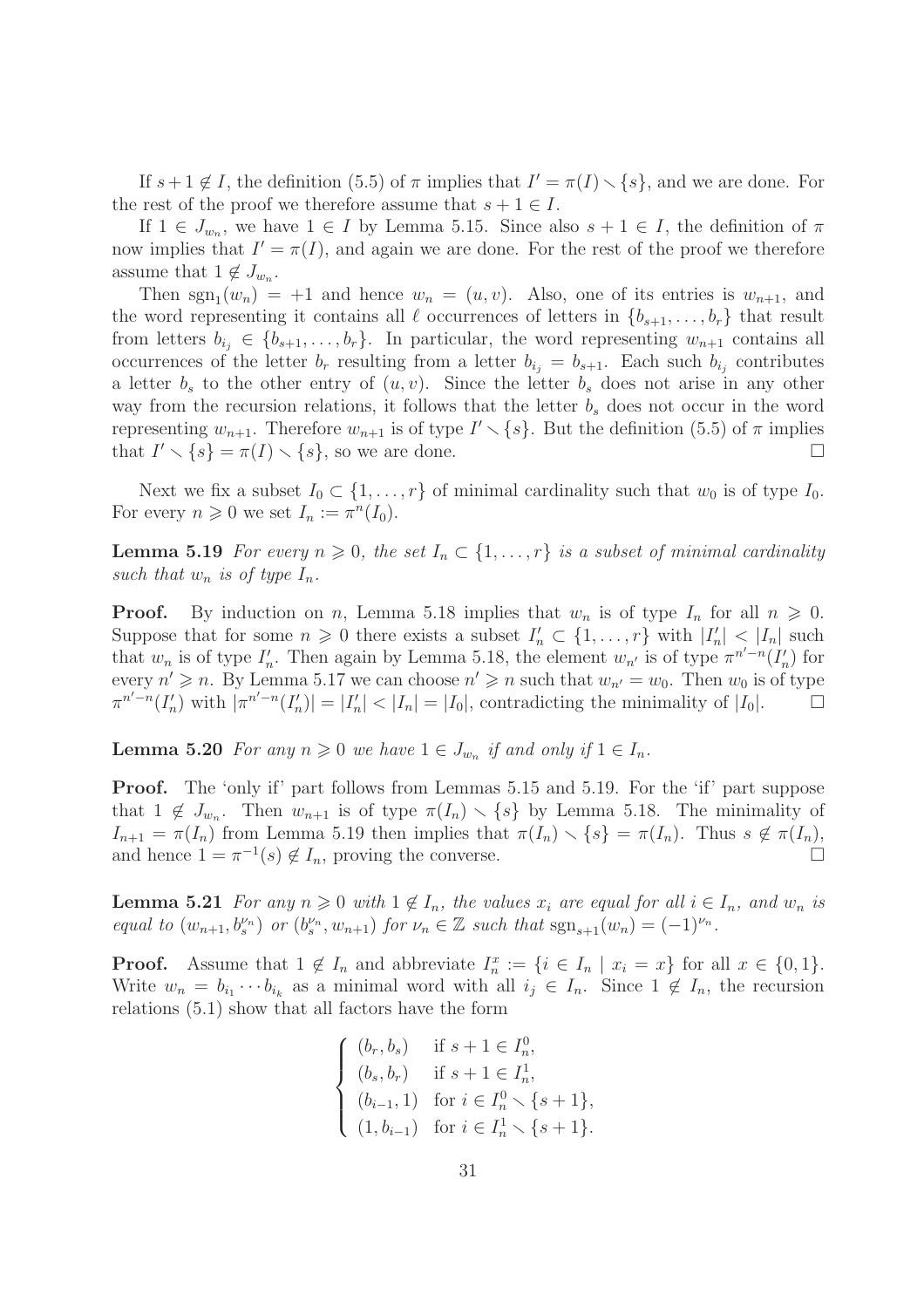By Lemma 5.16 we have  $w_n = (w_{n+1}, \delta)$  or  $(\delta, w_{n+1})$  for some  $\delta \in \Delta$ . Moreover, in the proof of Lemma 5.18 we have seen that the expansions in the above list yield a minimal word for  $w_{n+1}$ . Set  $x := 0$  if  $w_n = (w_{n+1}, \delta)$ , and  $x := 1$  otherwise. Then the above list implies that the resulting word for  $w_{n+1}$  is a product of certain  $b_j$  for  $j \in \pi(I_n^x) \cup \{s\}$ . But in the proof of Lemma 5.18 we have already seen that in this case all occurrences of  $b_s$ must go into  $\delta$ . Thus  $w_{n+1}$  is of type  $\pi(I_n^x)$ .

Now the minimality in Lemma 5.19 implies that the inclusion  $\pi(I_n^x) \subset \pi(I_n) = I_{n+1}$  is an equality. Thus  $I_n^x = I_n$ , proving the first assertion. Plugging this back into the above list now shows that the only non-trivial factors going into  $\delta$  are the  $b_s$  arising from all  $b_{i_j} = b_{s+1}$ . Thus if  $\nu_n$  denotes the number of factors  $b_{i_j} = b_{s+1}$ , we have  $\delta = b_s^{\nu_n}$ . But then Lemma 5.14 shows that  $sgn_{s+1}(w_n) = (-1)^{\nu_n}$ , and we are done.

**Lemma 5.22** For any  $n \geq 0$  the element  $w_n$  is W-conjugate to

$$
(w_{n+1}, 1) \sigma
$$
 if  $1 \in J_{w_n}$ ,  
\n $(w_{n+1}, b_s)$  if  $1 \notin J_{w_n}$  and  $s + 1 \in J_{w_n}$ ,  
\n $(w_{n+1}, 1)$  if  $1 \notin J_{w_n}$  and  $s + 1 \notin J_{w_n}$ .

**Proof.** If  $1 \in J_{w_n}$ , that is, if  $sgn_1(w_n) = -1$ , this follows from Lemma 5.16. Otherwise we have  $1 \notin I_n$  by Lemma 5.20, and so the remaining cases follow from Lemma 5.21.  $\Box$ 

**Lemma 5.23** For every  $n \geq 0$  we have:

- (a) For all  $i \geq 2$  with  $i \neq s + 1$  we have  $sgn_i(w_n) = sgn_{i-1}(w_{n+1})$ .
- (b) For all  $1 \leq i \leq s$  we have  $sgn_i(w_n) = -1$  if and only if  $i \in I_n$ .
- (c) For all  $1 \leq i \leq r$  we have  $sgn_i(w_n) = sgn_{\pi(i)}(w_{n+1})$ .
- (d) If  $sgn_1(w_n) = -1$ , then  $sgn_{s+1}(w_n) = -1$ .

**Proof.** For all  $i \geq 2$  with  $i \neq s + 1$  we have  $sgn_i(\sigma) = 1$  and  $sgn_{i-1}(b_s) = 1$  by Lemma 5.14. Thus in each of the cases in Lemma 5.22, the conjugation invariance and the recursion relations for signs imply that  $sgn_i(w_n) = sgn_{i-1}(w_{n+1})$ , proving (a).

Next we prove (b) simultaneously for all n by induction on i. For  $i = 1$  the assertion already holds by Lemma 5.20. If  $i > 1$ , by (a) we have  $sgn_i(w_n) = -1$  if and only if  $sgn_{i-1}(w_{n+1}) = -1$ . By the induction hypothesis this is equivalent to  $i-1 \in I_{n+1}$ , in other words to  $\pi(i) = i - 1 \in I_{n+1} = \pi(I_n)$ , and hence to  $i \in I_n$ , finishing the induction step.

Assertion (c) for  $i \neq 1, s+1$  is the same as (a). For  $i = 1$  by (b) we have  $sgn_1(w_n) = -1$ if and only if  $1 \in I_n$  if and only if  $s = \pi(1) \in \pi(I_n) = I_{n+1}$ , which again by (b) is equivalent to  $sgn_{\pi(1)}(w_{n+1}) = -1$ . This proves (c) for  $i = 1$ . For  $i = s+1$  by the periodicity in Lemma 5.14 combined with (a) we have  $sgn_{s+1}(w_n) = sgn_{r+1}(w_n) = sgn_r(w_{n+1}) = sgn_{\pi(s+1)}(w_{n+1})$ . This proves (c) in all cases.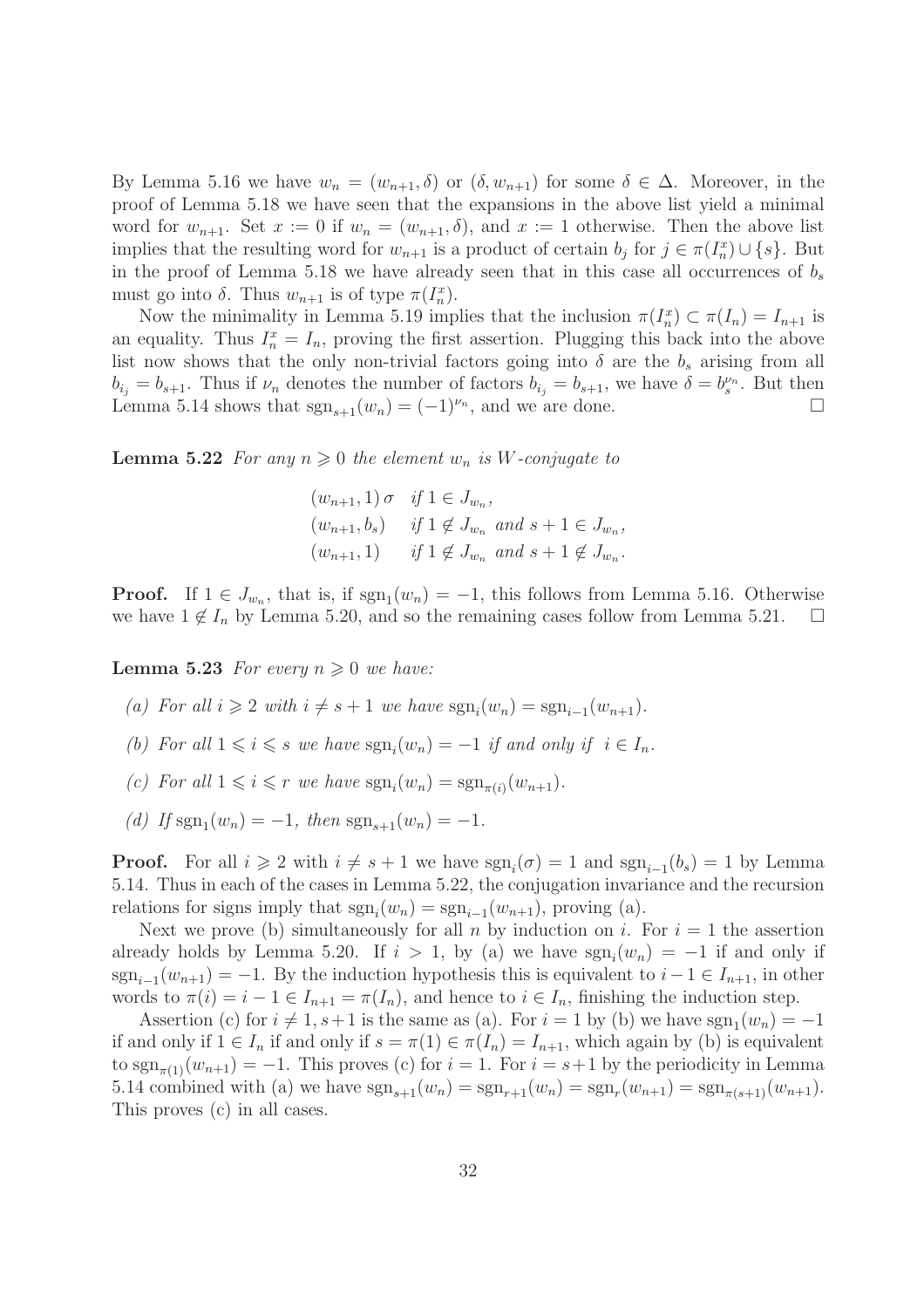To show (d) we repeat the argument for (a) with  $s + 1$  in place of i. Again we have  $sgn_{s+1}(\sigma) = 1$ , and since now  $sgn_1(w_n) = -1$ , the first case of Lemma 5.22 implies that  $sgn_{s+1}(w_n) = sgn_s(w_{n+1})$ . By (c) this is equal to  $sgn_{\pi(1)}(w_{n+1}) = sgn_1(w_n) = -1$ , as desired. Thus everything is proved.

**Lemma 5.24** For every  $n \geq 0$  we have  $J_{w_n} = \pi^n(J_{w_0})$ .

**Proof.** This follows by induction from Lemma 5.23 (c).  $\Box$ 

Now consider the following conditions on a subset  $J \subset \{1, \ldots, r\}$ :

Conditions 5.25 For all  $n \geqslant 0$ ,

(a) if  $1 \in \pi^n(J)$ , then  $s + 1 \in \pi^n(J)$ .

(b) if  $1 \notin \pi^n(J)$ , then the values  $x_i$  are equal for all  $i \in \pi^n(J)$ .

**Proposition 5.26** For any  $\Phi$ -irreducible  $w \in \Gamma_x$  the subset  $J_w$  satisfies Conditions 5.25.

**Proof.** Apply the above with  $w_0 := w$ , and consider any  $n \ge 0$ . If  $1 \in \pi^n(J_{w_0})$ , by Lemma 5.24 we have  $sgn_1(w_n) = -1$ . By Lemma 5.23 (d) this implies that  $sgn_{s+1}(w_n) = -1$  and therefore  $s + 1 \in \pi^n(J_{w_0})$ , proving the condition 5.25 (a). By contrast, if  $1 \notin \pi^n(J_{w_0})$ , then  $1 \notin I_n$  by Lemma 5.20. From Lemma 5.21 it then follows that the values  $x_i$  are equal for all  $i \in I_n$ . But Lemmas 5.24 and 5.15 together imply that  $\pi^n(J_{w_0}) \subset I_n$ , so in particular the values  $x_i$  are equal for all  $i \in \pi^n(J_{w_0})$ , proving the condition 5.25 (b).

**Lemma 5.27** Condition 5.25 (a) is equivalent to:

(a') For all  $i \in J$  with  $i \leq s$  and all  $s < j \leq r$  with  $i \equiv j \mod (s, r - s)$  we have  $j \in J$ .

**Proof.** For any  $n \geq 0$  we have  $1 \in \pi^n(J)$  if and only if  $\pi^{-n}(1) \in J$ , and  $\pi^{-n}(1)$  is the unique integer  $1 \leqslant i \leqslant s$  with  $i \equiv n+1 \mod (s)$ . Similarly, we have  $s+1 \in \pi^n(J)$ if and only if  $\pi^{-n}(s+1) \in J$ , where  $\pi^{-n}(s+1)$  is the unique integer  $s < j \leq r$  with  $j \equiv s + n + 1 \mod (r - s)$ . Given i and j, the conditions on n just stated are  $n + s + 1 \equiv$ i mod (s) and  $n + s + 1 \equiv j$  mod  $(r - s)$ , so they are satisfied for some n if and only if  $i \equiv j \mod (s, r - s)$ . Now the equivalence follows.

#### 5.5 Conjugacy classes of  $\Phi$ -irreducible elements

**Lemma 5.28** Consider any distinct indices  $i_1, \ldots, i_k \in \{1, \ldots, r\}$ , in any order, and set  $J := \{i_1, \ldots, i_k\}$ . If  $1 \in J$  assume that also  $s + 1 \in J$ . Then  $a_{i_1} \cdots a_{i_k}$  is W-conjugate to

$$
(a_{\pi(i_1)} \cdots a_{\pi(i_k)}, 1) \sigma \quad \text{if } 1 \in J \text{ and } s+1 \in J,
$$
  
\n
$$
(a_{\pi(i_1)} \cdots a_{\pi(i_k)}, a_s) \quad \text{if } 1 \notin J \text{ and } s+1 \in J,
$$
  
\n
$$
(a_{\pi(i_1)} \cdots a_{\pi(i_k)}, 1) \quad \text{if } 1 \notin J \text{ and } s+1 \notin J.
$$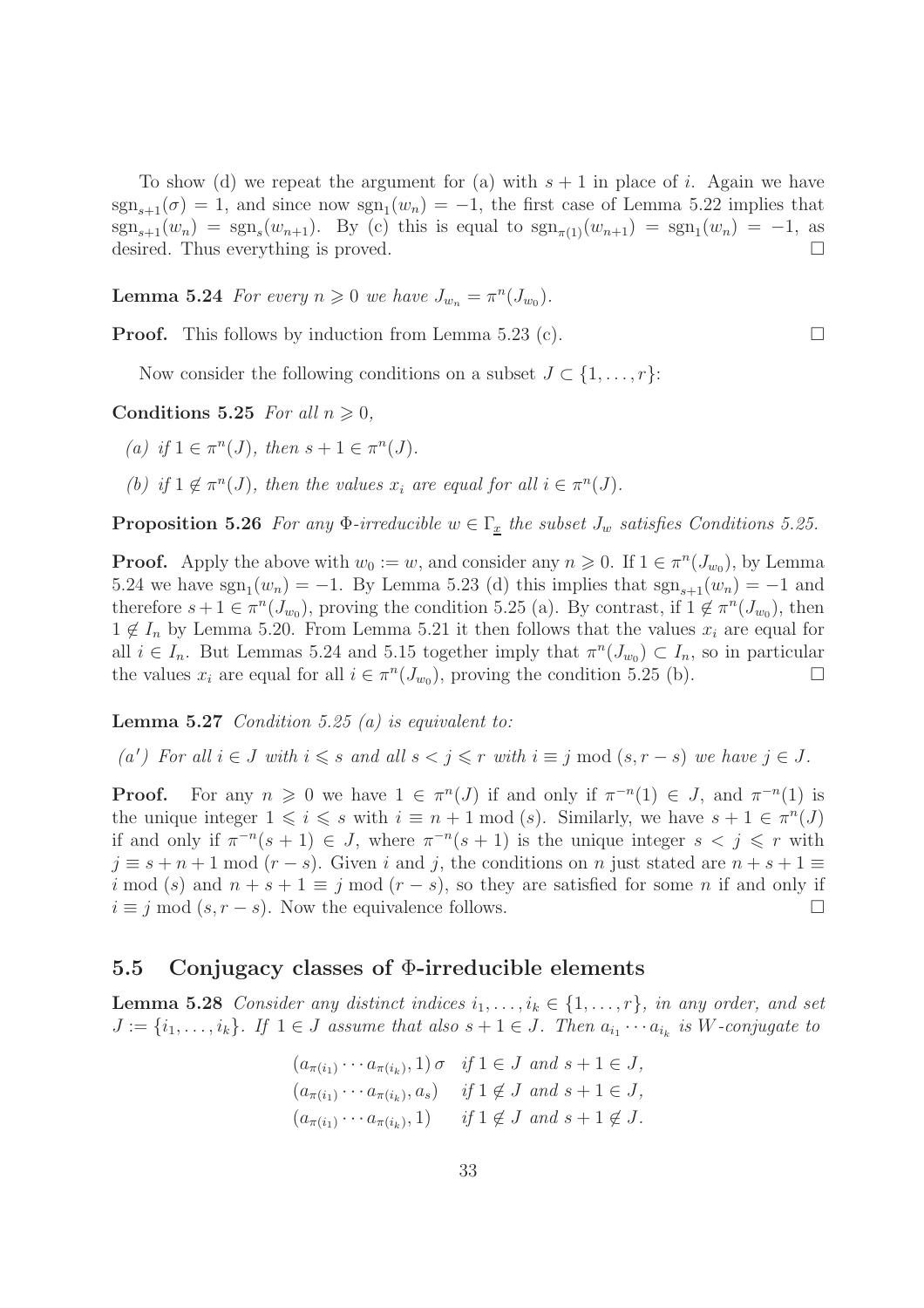**Proof.** If  $1 \notin J$  and  $s + 1 \notin J$ , the recursion relations (5.3) imply that

$$
a_{i_1}\cdots a_{i_k} = (a_{i_1-1}, 1)\cdots (a_{i_k-1}, 1) = (a_{\pi(i_1)}\cdots a_{\pi(i_k)}, 1),
$$

and the assertion follows. If  $1 \notin J$  and  $s + 1 \in J$ , let j be the unique index with  $i_j = s + 1$ . Then the recursion relations (5.3) imply that

$$
a_{i_1} \cdots a_{i_k} = (a_{i_1-1}, 1) \cdots (a_{i_{j-1}-1}, 1) \cdot (a_r, a_s) \cdot (a_{i_{j+1}-1}, 1) \cdots (a_{i_k-1}, 1)
$$
  
=  $(a_{\pi(i_1)} \cdots a_{\pi(i_k)}, a_s),$ 

and again the assertion follows. So assume that  $1 \in J$  and  $s + 1 \in J$ , and let  $\ell$  and j be the unique indices with  $i_{\ell} = 1$  and  $i_j = s + 1$ . If  $\ell < j$ , the recursion relations (5.3) imply that

$$
a_{i_1} \cdots a_{i_k} = (a_{i_1-1}, 1) \cdots (a_{i_{\ell-1}-1}, 1) \sigma (a_{i_{\ell+1}-1}, 1) \cdots (a_{i_{j-1}-1}, 1) (a_r, a_s) (a_{i_{j+1}-1}, 1) \cdots (a_{i_k-1}, 1)
$$
  
=  $(a_{\pi(i_1)} \cdots a_{\pi(i_{\ell-1})} a_s, a_{\pi(i_{\ell+1})} \cdots a_{\pi(i_{j-1})} a_r a_{\pi(i_{j+1})} \cdots a_{\pi(i_k)}) \sigma$   
=  $(a_{\pi(i_1)} \cdots a_{\pi(i_\ell)}, a_{\pi(i_{\ell+1})} \cdots a_{\pi(i_k)}) \sigma$ 

which is conjugate to  $(a_{\pi(i_1)} \cdots a_{\pi(i_k)}, 1) \sigma$ , as desired. If  $\ell > j$ , the same kind of calculation yields

$$
a_{i_1} \cdots a_{i_k} = (a_{i_1-1}, 1) \cdots (a_{i_{j-1}-1}, 1) (a_r, a_s) (a_{i_{j+1}-1}, 1) \cdots (a_{i_{\ell-1}-1}, 1) \sigma (a_{i_{\ell+1}-1}, 1) \cdots (a_{i_k-1}, 1)
$$
  
=  $(a_{\pi(i_1)} \cdots a_{\pi(i_{j-1})} a_r a_{\pi(i_{j+1})} \cdots a_{\pi(i_{\ell-1})}, a_s a_{\pi(i_{\ell+1})} \cdots a_{\pi(i_k)}) \sigma$   
=  $(a_{\pi(i_1)} \cdots a_{\pi(i_{\ell-1})}, a_{\pi(i_\ell)} \cdots a_{\pi(i_k)}) \sigma$ 

which is again conjugate to  $(a_{\pi(i_1)} \cdots a_{\pi(i_k)}, 1) \sigma$ , as desired.

**Lemma 5.29** For each  $1 \leq i \leq r$  the element  $b_i$  is conjugate to  $a_i$  under W.

**Proof.** Let  $a'_1, \ldots, a'_r$  denote the generators used in [5, §3]. Then the recursion relations  $(5.1)$  and the equivalence  $(a) \Leftrightarrow (b)$  of [5, Thm. 3.4.1] imply that each  $b_i$  is individually conjugate to  $a'_i$  under W. Since the elements  $a_1, \ldots, a_r$  are a special case of the elements  $b_1, \ldots, b_r$ , it follows that each  $b_i$  is individually conjugate to  $a_i$  under W.

**Proposition 5.30** Consider any  $\Phi$ -irreducible element  $w \in \Gamma_x$ . Let  $i_1, \ldots, i_k$  be the distinct elements of  $J_w$  in any order. Then w is conjugate to  $a_{i_1} \cdots a_{i_k}$  under W.

**Proof.** By [5, Lemma 1.3.3] it suffices to show that the restrictions  $w|_{T_n}$  and  $a_{i_1} \cdots a_{i_k}|_{T_n}$ are conjugate in the automorphism group of  $T_n$  for every  $n \geq 0$ . We will achieve this by induction on n. For  $n = 0$  the assertion is trivially true, so assume that  $n > 0$  and that the assertion is universally true for the restrictions to  $T_{n-1}$ .

We apply the above constructions to  $w_0 := w$ . Then from Lemma 5.24 we know that  $\pi(i_1), \ldots, \pi(i_k)$  are the distinct elements of  $J_{w_1}$ . By the induction hypothesis the restriction  $w_1|_{T_{n-1}}$  is therefore conjugate to  $a_{\pi(i_1)} \cdots a_{\pi(i_k)}|_{T_{n-1}}$  under the automorphism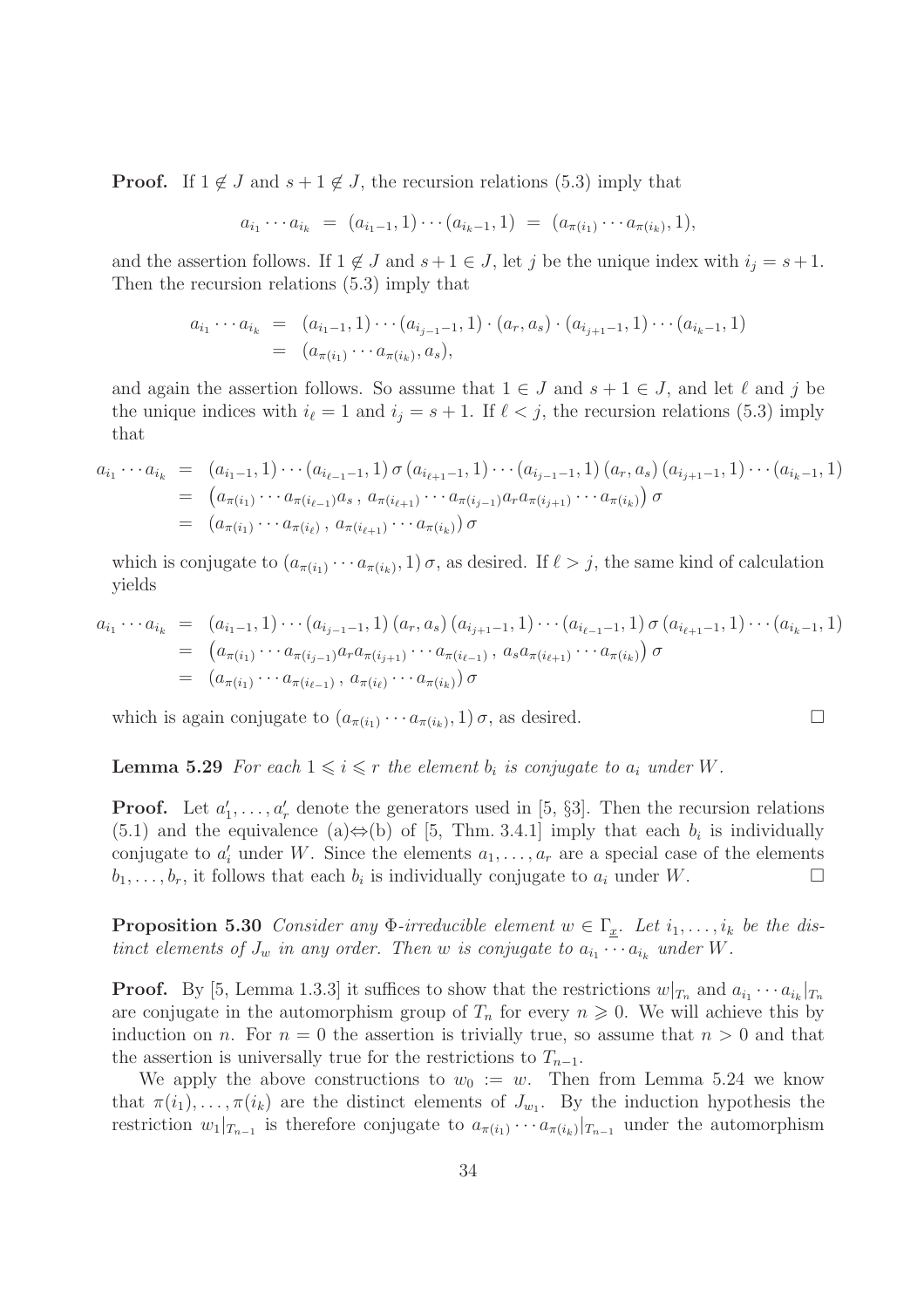group of  $T_{n-1}$ . Since  $J_{w_0}$  satisfies Condition 5.25 (a), by Lemma 5.28 it follows that  $a_{i_1} \cdots a_{i_k}|_{T_n}$  is conjugate to

$$
(w_1, 1) \sigma|_{T_n}
$$
 if  $1 \in J_{w_0}$ ,  
\n $(w_1, a_s)|_{T_n}$  if  $1 \notin J_{w_0}$  and  $s + 1 \in J_{w_0}$ ,  
\n $(w_1, 1)|_{T_n}$  if  $1 \notin J_{w_0}$  and  $s + 1 \notin J_{w_0}$ ,

under the automorphism group of  $T_n$ . Moreover, by Lemma 5.29 the element  $b_s$  is conjugate to  $a_s$  under W. Comparing the above cases with the respective cases in Lemma 5.28 thus implies that  $w_0|T_n$  is conjugate to  $a_{i_1}\cdots a_{i_k}|_{T_n}$  under the automorphism group of  $T_n$ . This finishes the induction step and thereby the proof.  $\Box$ 

**Proposition 5.31** For any subset  $J \subset \{1, \ldots, r\}$  satisfying Conditions 5.25 there exists a Φ-irreducible element  $w \in \Gamma_x$  with  $J = J_w$ .

**Proof.** Consider any integer  $n \geq 0$ . For the purpose of this proof we call any element of  $\Gamma_{\underline{x}}$  of the form  $b_{i_1} \cdots b_{i_k}$ , where  $i_1, \ldots, i_k$  are the distinct elements of  $\pi^n(J)$  in any order, strictly of type  $\pi^{n}(J)$ . (This is actually a minimal word; hence the element is of type  $\pi^{n}(J)$ in the sense of Definition 5.12, but we will not use that fact.) We claim that any element that is strictly of type  $\pi^{n}(J)$  possesses a first descendant which is strictly of type  $\pi^{n+1}(J)$ .

Granting this, by induction on n it follows that for any  $n \geq 1$ , any element that is strictly of type J possesses a descendant which is strictly of type  $\pi^{n}(J)$ . Since  $\pi$  is a permutation of finite order, we deduce that any element that is strictly of type J possesses a descendant which is again strictly of type  $J$ . As there are only finitely many elements that are strictly of type J, and being a descendant is a transitive relation, it follows that some element  $w$  that is strictly of type  $J$  must be its own descendant. This element is therefore  $\Phi$ -irreducible. Finally, writing  $w = b_{i_1} \cdots b_{i_k}$  where  $i_1, \ldots, i_k$  are the distinct elements of J, Lemma 5.14 implies that  $J = J_w$ , as desired.

To prove the claim consider  $w := b_{i_1} \cdots b_{i_k}$  where  $i_1, \ldots, i_k$  are the distinct elements of  $\pi^{n}(J)$ . Suppose first that  $1 \notin \pi^{n}(J)$ . Then by Condition 5.25 (b) the values  $x_i$  are equal for all  $i \in \pi^n(J)$ . If this common value is 0, the same calculations as in the proof of Lemma 5.28 show that w is equal to  $(b_{\pi(i_1)} \cdots b_{\pi(i_k)}, 1)$  or  $(b_{\pi(i_1)} \cdots b_{\pi(i_k)}, b_s)$ . If the common value is 1, then w is equal to  $(1, b_{\pi(i_1)} \cdots b_{\pi(i_k)})$  or  $(b_s, b_{\pi(i_1)} \cdots b_{\pi(i_k)})$ . In all these cases w has the first descendant  $b_{\pi(i_1)} \cdots b_{\pi(i_k)}$ , which is strictly of type  $\pi^{n+1}(J)$ .

Suppose now that  $1 \in \pi^n(J)$ . Then  $sgn_1(w) = -1$  by Lemma 5.14; hence w has the form  $w = (u, v) \sigma$ . By Condition 5.25 (a) we now also have  $s + 1 \in \pi^n(J)$ . By the recursion relations (5.1), any factor  $b_{i_j} \neq b_1, b_{s+1}$  of  $w = b_{i_1} \cdots b_{i_k}$  contributes precisely one factor  $b_{i_j-1} = b_{\pi(i_j)}$  to the product uv. The factor  $b_{i_j} = b_{s+1}$  contributes the factors  $b_r = b_{\pi(s+1)}$ and  $b_s = b_{\pi(1)}$ , and the factor  $b_{i_j} = b_1$  contributes nothing. Together this shows that uv is a product of the elements  $b_{\pi(i_1)}, \ldots, b_{\pi(i_k)}$  in some order. It is therefore strictly of type  $\pi^{n+1}(J)$ , as desired.

**Proposition 5.32** Any  $\Phi$ -irreducible element w of  $\Gamma_x$  is W-conjugate to a  $\Phi$ -irreducible element of  $\Gamma_{(0,\ldots,0)}$ .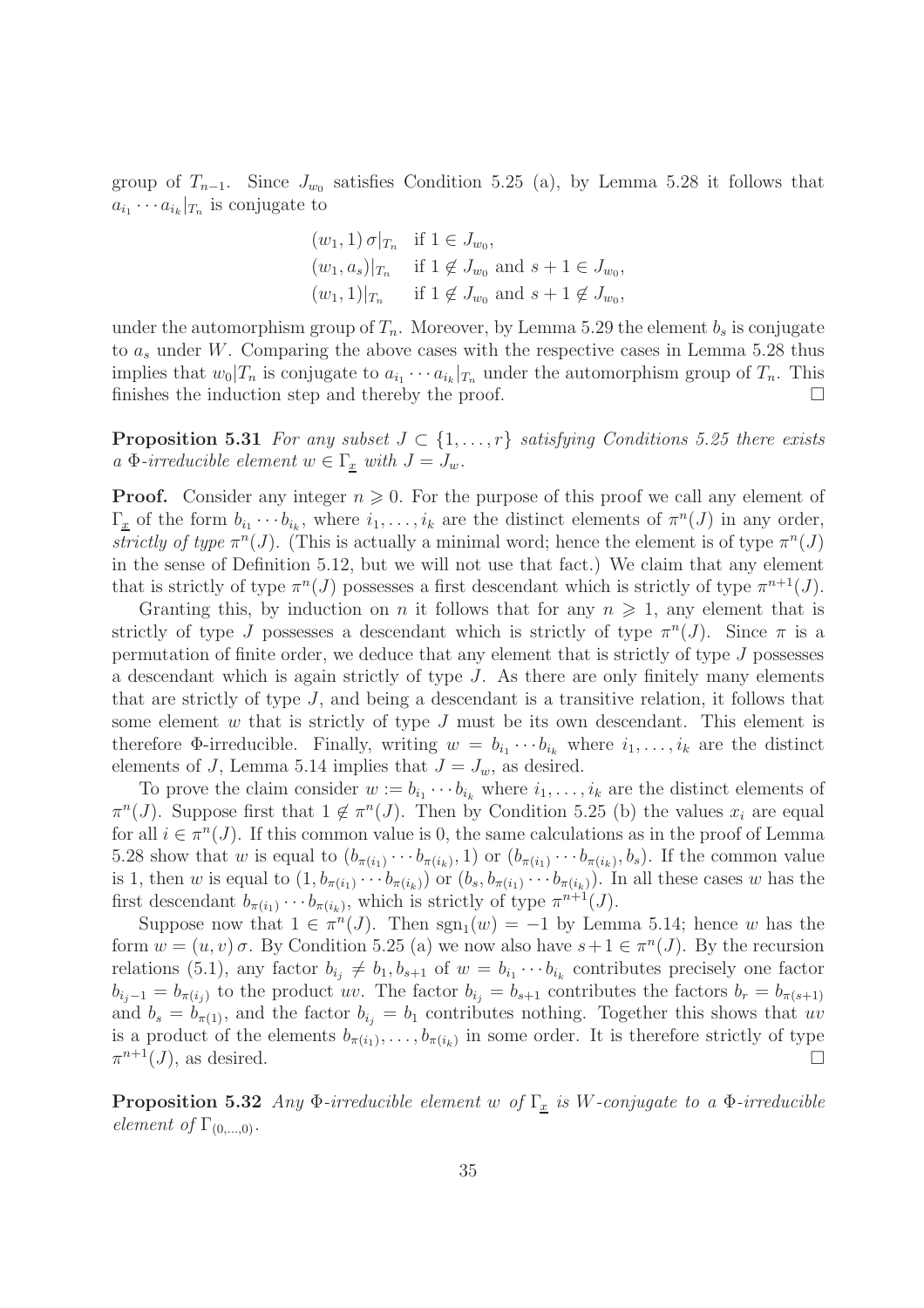**Proof.** By Proposition 5.30 it is conjugate to  $a_{i_1} \cdots a_{i_k} \in \Gamma_{(0,\ldots,0)}$ , where  $i_1, \ldots, i_k$  are the distinct elements of  $J_w$  in any order. But the same argument as in the proof of Proposition 5.31 shows that for some order, the element  $a_{i_1} \cdots a_{i_k}$  is  $\Phi$ -irreducible.

#### 5.6 Some rational functions and their denominators

To any subset  $J \subset \{1, \ldots, r\}$  we associate the following power series. For all  $m \geq 0$  let  $\ell_m$ denote the number of integers  $0 \leq i < m$  such that  $1 \in \pi^{i}(J)$ . Set

(5.33) 
$$
\Psi_J := \sum_{\substack{m \geq 0 \\ 1 \in \pi^m(J)}} X^{\ell_m} Y^{m+1} + \sum_{\substack{m \geq 0 \\ 1 \notin \pi^m(J) \ni s+1}} X^{\ell_m} Y^{m+s+1}, \quad \text{and} \quad
$$

(5.34) 
$$
\Phi_J := \frac{1}{1 - 2Y} + \frac{X - 2}{1 - 2Y} \cdot \Psi_J.
$$

Abbreviate  $p := \gcd(s, r - s)$  and  $q := \frac{r - s}{p}$ .

**Lemma 5.35** Both  $\Psi_J$  and  $\Phi_J$  are rational functions. More precisely, with  $\ell := |\{i \in J \mid$  $i \leq s$ } we have

$$
(1 - X^{\ell q} Y^{sq}) \cdot \Psi_J \in \mathbb{Z}[X, Y].
$$

**Proof.** Since  $\pi$  permutes the letters  $1, \ldots, s$  transitively, the condition  $1 \in \pi^m(J)$  depends only on m mod s, and we have  $\ell_{m+s} = \ell_m + \ell$  for all  $m \geq 0$ . Also, since  $\pi$  permutes the letters  $s+1, \ldots, r$  transitively, the condition  $s+1 \in \pi^m(J)$  depends only on m mod  $(r-s)$ . The definition of p and q implies that  $sq = \text{lcm}(s, r - s)$ . Thus in both sums in (5.33), the terms with  $m + sq$  in place of m are obtained on multiplying the terms for m by  $X^{\ell q}Y^{sq}$ . Therefore  $(1 - X^{\ell q} Y^{sq}) \cdot \Psi_J \in \mathbb{Z}[X, Y]$ , and  $\Psi_J$  is rational. By (5.34) so is  $\Phi_J$ .

For any  $0 \leq \ell \leq s$  we define:

(5.36) 
$$
D_{\ell} := \begin{bmatrix} \text{lowest common denominator of the } \Psi_J \text{ for all } J \text{ with} \\ \ell = |\{i \in J \mid i \leq s\}| \text{ satisfying Condition 5.25 (a)}. \end{bmatrix}
$$

**Lemma 5.37** We have  $D_0 = 1 - Y^{pq}$ .

**Proof.** Consider any subset  $J \subset \{s+1,\ldots,r\}$ . Then J trivially satisfies Condition 5.25 (a). Also, for all  $m \geq 0$  we have  $1 \notin \pi^m(J)$  and  $\ell_m = 0$ . Thus the first sum in (5.33) is zero and second is the sum of  $Y^{m+s+1}$  for all  $m \geq 0$  with  $s+1 \in \pi^m(J)$ . Since the condition  $s + 1 \in \pi^m(J)$  depends only on m mod  $(r - s)$ , we deduce that

$$
(1 - Y^{r-s}) \cdot \Psi_J = \sum_{\substack{0 \le m < r-s \\ s+1 \in \pi^m(J)}} Y^{m+s+1}.
$$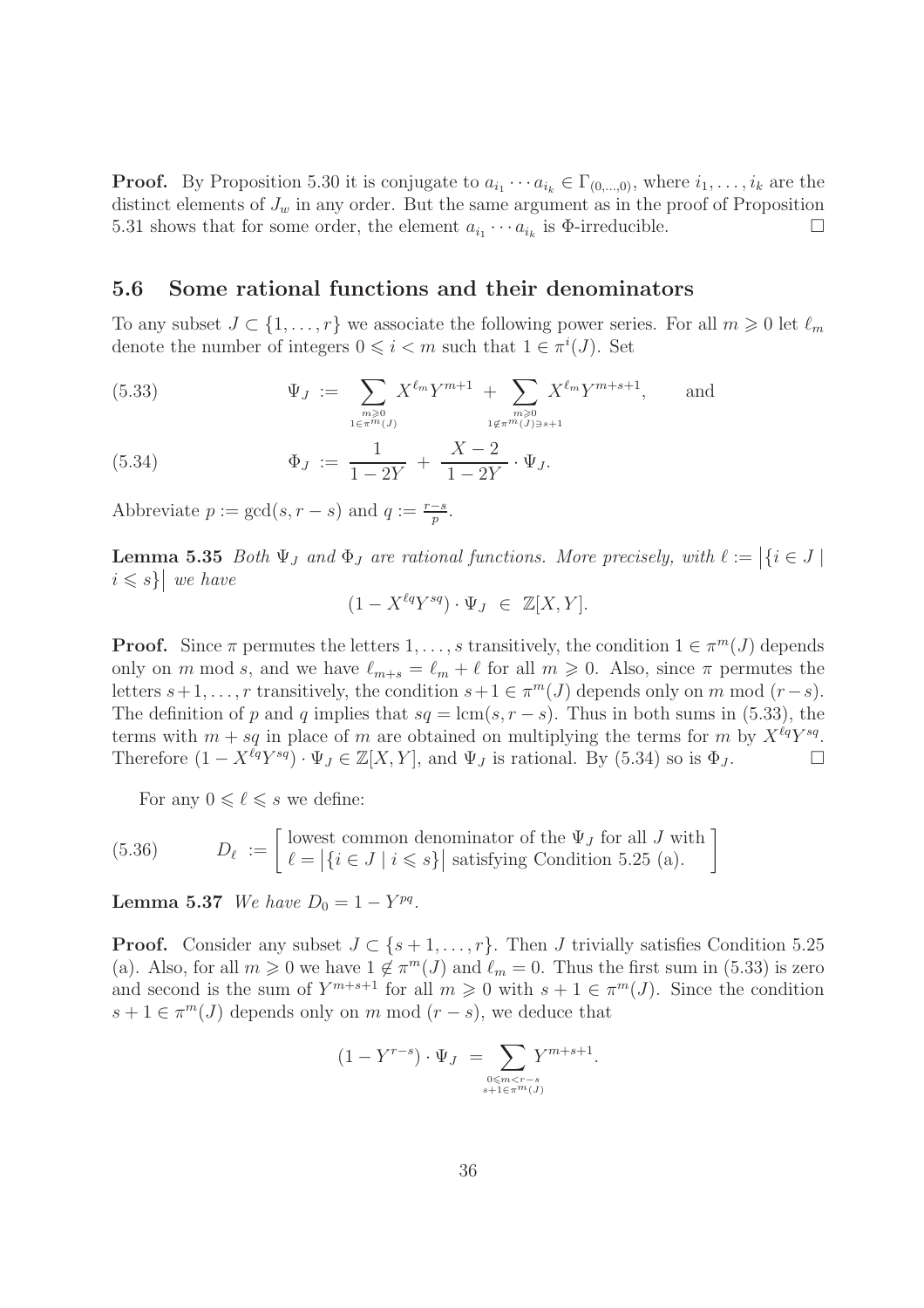Moreover, for any  $0 \leq m < r-s$  we have  $s+1 \in \pi^m(J)$  if and only if  $m+s+1 = \pi^{-m}(s+1)$ lies in J. Therefore

$$
(1 - Y^{r-s}) \cdot \Psi_J = \sum_{s < j \in J} Y^j.
$$

In particular the denominator of  $\Psi_J$  divides  $(1 - Y^{r-s})$ . Conversely, in the case  $J = \{r\}$  we obtain  $(1 - Y^{r-s}) \cdot \Psi_{\{r\}} = Y^r$ . Thus the lowest common denominator is  $1 - Y^{r-s} = 1 - Y^{pq}$ , as desired.  $\Box$ 

Lemma 5.38 We have  $D_s = 1 - XY$ .

**Proof.** From Lemma 5.27 we see that the only subset  $J \subset \{1, \ldots, r\}$  containing  $\{1, \ldots, s\}$ which satisfies Condition 5.25 (a) is  $\{1, \ldots, r\}$  itself. For it we have  $1 \in \pi^m(J)$  and  $\ell_m = m$ for all  $m \geq 0$ . By (5.33) this implies that  $\Psi_J = \sum_{m \geq 0} X^m Y^{m+1} = Y/(1 - XY)$ , whose denominator is  $1 - XY$ , as desired.

**Lemma 5.39** For any  $0 < l < s$ , the lowest common denominator of the  $\Psi_J$  for all subsets  $J \subset \{1, \ldots, r\}$  satisfying  $\ell = |\{i \in J \mid i \leqslant s\}|$  and  $\{s+1, \ldots, r\} \subset J$  is  $1 - X^{\ell}Y^{s}$ .

**Proof.** For any such J we have  $s + 1 \in \pi^m(J)$  for all  $m \geq 0$ . Thus in both sums in (5.33), the terms with  $m + s$  in place of m are obtained on multiplying the terms for m by  $X^{\ell}Y^{s}$ . Therefore

$$
(1 - X^{\ell}Y^{s})\Psi_{J} = \sum_{0 \le m < s \atop 1 \in \pi^{m}(J)} X^{\ell_{m}}Y^{m+1} + \sum_{0 \le m < s \atop 1 \notin \pi^{m}(J)} X^{\ell_{m}}Y^{m+s+1}.
$$

Thus the lowest common denominator divides  $(1 - X^{\ell}Y^s)$ .

For the converse note first that for all  $0 \leq m < s$  we have  $1 \notin \pi^m(J)$  if and only if  $m+1 = \pi^{-m}(1) \in J$ . Thus for all  $0 \leq m < s$  we have  $\ell_m = |\{i \in J \mid i \leq m\}$ . Now consider the subsets

$$
J := \{2, 3, \ldots, \ell + 1, s + 1, \ldots, r\},
$$
  

$$
J' := \{1, 3, \ldots, \ell + 1, s + 1, \ldots, r\},
$$

both of which satisfy the given conditions. The preceding remarks show that in the range  $0 \n\t\leq m \lt s$ , the values of  $\ell_m$  associated to J and J' differ only for  $m = 1$ . Thus the summands for all  $m > 1$  in both sums above are the same for J and J', and the others yield

$$
(1 - X^{\ell}Y^{s})(\Psi_{J} - \Psi_{J'}) = (Y^{2} + Y^{s+1}) - (Y + XY^{s+2}).
$$

As the right hand side is coprime to  $(1 - X^{\ell}Y^{s})$ , the lemma follows.

Lemma 5.40 For any  $s-\frac{s}{n}$  $\frac{s}{p} < \ell < s$  we have  $D_{\ell} = 1 - X^{\ell}Y^{s}$ .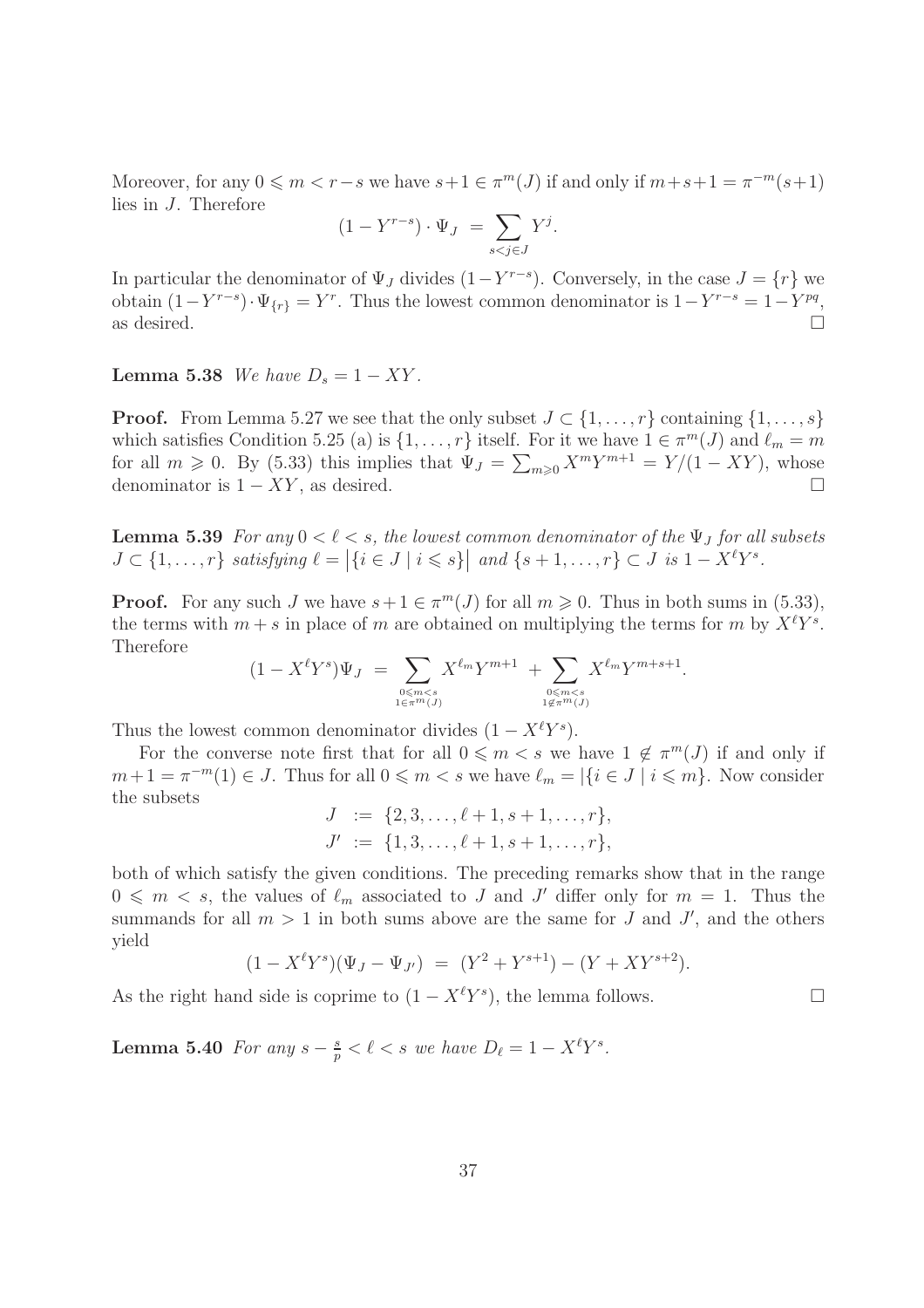**Proof.** Since p divides s, any residue class modulo p contains precisely  $\frac{s}{p}$  elements from  $\{1,\ldots,s\}$ . Thus if  $\{i \in J \mid i \leqslant s\}$  has cardinality  $\ell > s - \frac{s}{n}$  $\frac{s}{p}$ , it must meet every residue class modulo  $p$ . If in addition  $J$  satisfies Condition 5.25 (a), then Lemma 5.27 implies that  $\{s+1,\ldots,r\} \subset J$ . Conversely, any subset  $J \subset \{1,\ldots,r\}$  with  $\ell = |\{i \in J \mid i \leqslant s\}|$  and  $\{s+1,\ldots,r\} \subset J$  trivially satisfies Condition 5.25 (a). The lemma therefore reduces to Lemma 5.39.  $\Box$ 

**Lemma 5.41** Consider any subset  $J \subset \{1, \ldots, r\}$  with  $\ell = |\{i \in J \mid i \leqslant s\}|$  that satisfies Condition 5.25 (a). Then  $\bar{J} := J \cup \{s+1,\ldots,r\}$  has the same properties and

$$
\Psi_{\bar{J}} - \Psi_J = \sum_{\substack{m \ge 0 \\ s+1 \in \pi^m(\bar{J} < J)}} X^{\ell_m} Y^{m+s+1}.
$$

**Proof.** The statement about  $\bar{J}$  follows from the form of Condition 5.25 (a). Next, the condition  $1 \in \pi^m(J)$  and the exponent  $\ell_m$  in (5.33) is the same for J as for  $\overline{J}$ . Thus the difference  $\Psi_{\bar{J}} - \Psi_{J}$  comes only from the terms of the second sum in (5.33) with  $1 \notin \pi^m(J)$ and  $s+1 \in \pi^m(\bar{J}\setminus J)$ . But since J satisfies Condition 5.25 (a), any m with  $s+1 \in \pi^m(\bar{J}\setminus J)$ already satisfies  $1 \notin \pi^m(J)$ . Thus the indicated formula follows.

Lemma 5.42 For any  $0 < \ell < s - \frac{s}{n}$  $\frac{s}{p}$  we have  $D_{\ell} = 1 - X^{\ell q} Y^{sq}$ .

**Proof.** Lemma 5.35 already shows that the lowest common denominator  $D_{\ell}$  divides  $1 - X^{\ell q}Y^{sq}$ . For the converse we apply Lemma 5.41 to the case that  $J \cap \{s+1,\ldots,r\}$  $=\{s+2,\ldots,r\}.$  Then the condition  $s+1 \in \pi^m(\bar{J} \setminus J) = \{\pi^m(s+1)\}\$ is equivalent to  $r-s = pq \mid m$ . Moreover, as in the proof of Lemma 5.35, the terms of the sum with  $m+sq$ in place of m are obtained on multiplying the terms for m by  $X^{\ell q}Y^{sq}$ . Therefore

$$
(1 - X^{\ell q} Y^{sq}) \cdot (\Psi_{\bar{J}} - \Psi_J) = \sum_{\substack{0 \le m < sq \\ pq \mid m}} X^{\ell_m} Y^{m+s+1}.
$$

Thus it suffices to show that some linear combination of this for all possible J is coprime to  $1 - X^{\ell q} Y^{sq}$ . In fact, the difference for two suitable choices of J will do.

Recall that  $p = \gcd(s, r - s)$ , so that  $s - \frac{s}{n}$  $\frac{s}{p}$  is the cardinality of  $\{1 \leqslant i \leqslant s : p \nmid i\}$ . Also note that the assumption  $0 < \ell < s - \frac{s}{n}$  $\frac{s}{p}$  implies that  $p = \gcd(s, r - s) > 1$ . Thus we can choose a subset A of  $\{1 \leq i \leq s : p \nmid i\}$  of cardinality  $\ell$  such that  $1 \notin A$  and  $p + 1 \in A$ . Then  $A' := \{1\} \cup A \setminus \{p+1\}$  is another subset of  $\{1 \leq i \leq s : p \nmid i\}$  of cardinality  $\ell$ . With these choices we set  $J := A \cup \{s+2,\ldots,r\}$  and  $J' := A' \cup \{s+2,\ldots,r\}$ . Then in view of Lemma 5.27, both  $J$  and  $J'$  satisfy the stated conditions.

Next recall that the exponent  $\ell_m$  for J was defined as  $\ell_m := |\{0 \leq i \leq m \mid 1 \in \pi^i(J)\}|$ . Define accordingly  $\ell'_m := |\{0 \leq i \leq m \mid 1 \in \pi^i(J')\}|$ . Since  $\pi$  induces a permutation of order s on  $\{1,\ldots,s\}$ , these numbers satisfy  $\ell_{m+s} = \ell_m + \ell$  and  $\ell'_{m+s} = \ell'_m + \ell$ . Thus the difference  $\ell'_m - \ell_m$  depends only on m mod  $(s)$ .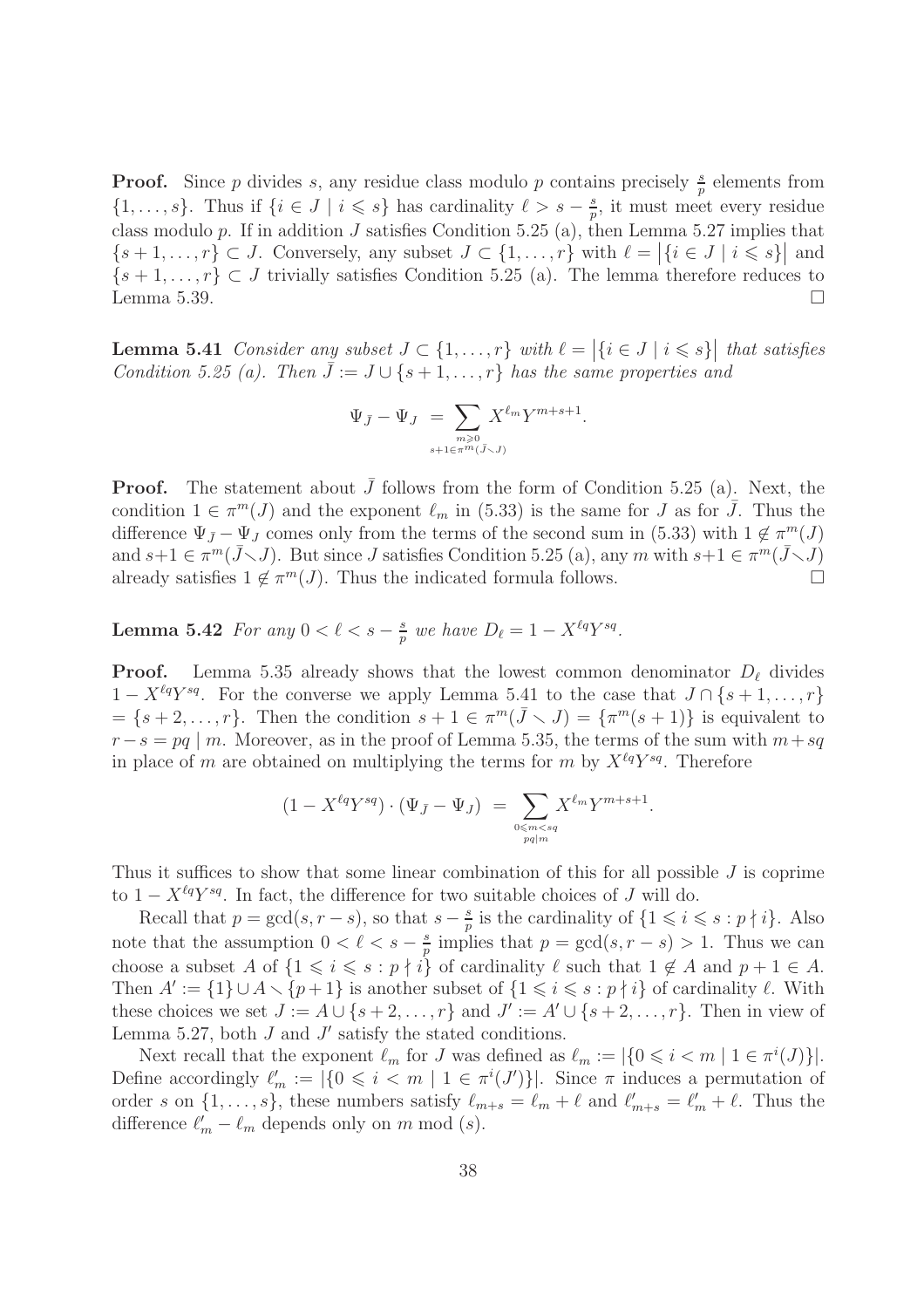Recall also that for all  $0 \leq m < s$  we have  $\ell_m = |\{i \in J \mid i \leq m\}|$ , and similarly  $\ell'_m = |\{i \in J' \mid i \leqslant m\}|.$  The construction of J and J' thus implies that these values are equal unless  $1 \leq m \leq p$ , in which case  $\ell'_m = \ell_m + 1$ .

Returning now to the above sum, consider any integer  $0 \leq m < sq$  with  $pq|m$ . Write  $m = np + ks$  with  $0 \leqslant np < s$ . Then the preceding remarks imply that  $\ell'_m - \ell_m = \ell'_{np} - \ell_{np}$ is 0 unless  $n = 1$ , in which case it is 1. The latter case occurs if and only if  $m \equiv p \mod(s)$ . But by the definition of p, the integers  $\frac{s}{p}$  and  $\frac{r-s}{p} = q$  are relatively prime. Thus there is precisely one integer  $0 \leq m < sq$  with  $pq|m$  and  $m \equiv p \mod (s)$ . For this m we then have

$$
(1 - X^{\ell q} Y^{sq}) \cdot (\Psi_{J \cup \{s+1\}} - \Psi_J - \Psi_{J' \cup \{s+1\}} + \Psi_{J'}) = X^{\ell_m} (1 - X) Y^{m+s+1}.
$$

As the right hand side is coprime to  $(1 - X^{\ell q}Y^{sq})$ , the lemma follows.

Lemma 5.43  $For l = s - \frac{s}{n}$  $\frac{s}{p} > 0$  we have

$$
D_{\ell} = \frac{(1 - X^{\ell}Y^{s})(1 - X^{pq-q}Y^{pq})}{(1 - X^{p-1}Y^{p})}.
$$

**Proof.** Consider any subset  $J \subset \{1, \ldots, r\}$  with  $\ell = |\{i \in J \mid i \leq s\}|$  that satisfies Condition 5.25 (a). Set  $\bar{J} := J \cup \{s+1,\ldots,r\}$ , which again has the stated properties. Then by Lemma 5.39 the lowest common denominator of  $\Psi_{\bar{J}}$  for all possible  $J$  is  $1-X^{\ell}Y^{s}$ .

Suppose in addition that  $J \neq J$ , and choose an element  $j_0 \in \bar{J} \setminus J$ . Then Lemma 5.27 implies that

$$
\{i \in J \mid i \leqslant s\} \ \subset \ \{1 \leqslant i \leqslant s \mid i \not\equiv j_0 \bmod (p)\}.
$$

Since p divides s, the set on the right hand side has cardinality  $s - \frac{s}{p} = \ell$ , same as the set on the left hand side. Thus the inclusion is an equality, and so

$$
(5.44) \qquad \{1 \leq i \leq r \mid i \not\equiv j_0 \bmod (p)\} \ \subset \ J \ \subset \ \{1 \leq i \leq r \mid i \not\equiv j_0 \bmod (p) \ \lor \ i > s\}.
$$

In particular this implies that  $\ell_{m+p} = \ell_m + p - 1$  for all  $m \geq 0$ . Moreover, the condition  $s + 1 \in \pi^m(\bar{J} \setminus J)$  depends only on m mod  $(r - s)$  with  $r - s = pq$ . It follows that in the sum in Lemma 5.41, the terms with  $m + pq$  in place of m are obtained on multiplying the terms for m by  $X^{pq-p}Y^{pq}$ . Therefore

(5.45) 
$$
(1 - X^{pq-q}Y^{pq}) \cdot (\Psi_{\bar{J}} - \Psi_{J}) = \sum_{\substack{0 \le m < pq \\ s+1 \in \pi^m(\bar{J} \setminus J)}} X^{\ell_m} Y^{m+s+1}.
$$

In particular, the denominator of  $\Psi_{\bar{J}} - \Psi_{J}$  divides  $1 - X^{pq-q}Y^{pq}$ .

Conversely, the subset  $J := \{1 \leq i \leq r \mid i \not\equiv 1 \bmod (p) \lor i > s + 1\}$  satisfies (5.44) with  $j_0 := s + 1$ . For it we have  $\bar{J} \setminus J = \{s + 1\}$ , and so the conditions  $0 \leq m < pq$ and  $s + 1 \in \pi^m(\bar{J} \setminus J)$  in (5.45) are satisfied only for  $m = 0$ . The right hand side of  $(5.45)$  is therefore equal to  $Y^{s+1}$  in this case. Together it follows that the lowest common denominator of  $\Psi_{\bar{J}} - \Psi_J$  for all possible  $J$  is  $1 - X^{pq-q}Y^{pq}$ .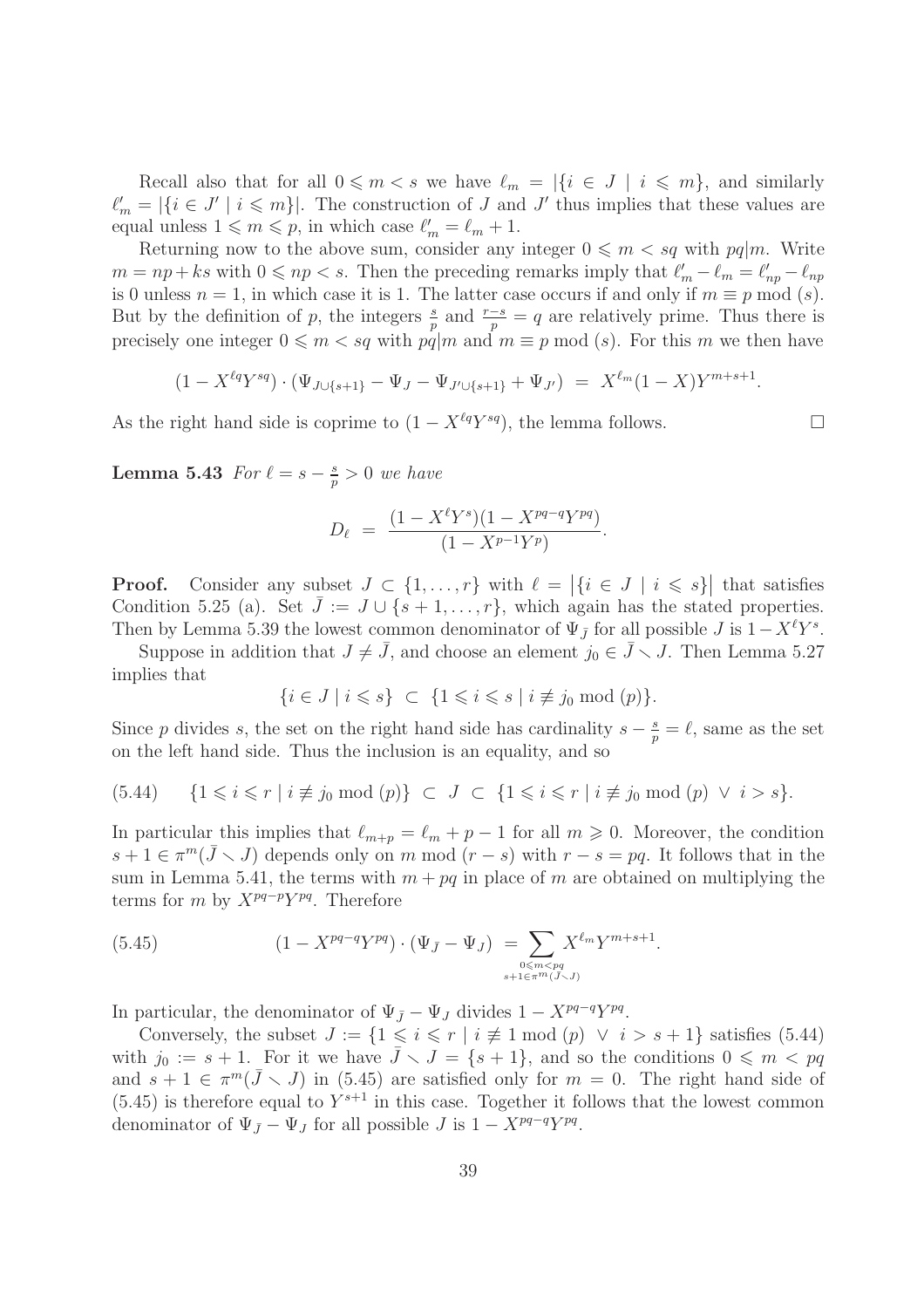Combining everything, we deduce that  $D_{\ell}$  is the least common multiple of  $1 - X^{\ell}Y^{s}$ and  $1 - X^{pq-q}Y^{pq}$ . But since  $\ell = (p-1)\frac{s}{p}$  and, by the definition of p, the integers  $\frac{s}{p}$ and q are relatively prime, the greatest common divisor of  $1 - X^{\ell}Y^{s}$  and  $1 - X^{pq-q}Y^{pq}$  is  $1 - X^{p-1}Y^p$ . Thus the least common multiple has the indicated form.

Combining the preceding lemmas, we obtain:

**Proposition 5.46** For any  $0 \le \ell \le s$  we have

$$
D_{\ell} = \begin{cases} (1 - Y^{pq}) & \text{if } \ell = 0, \\ (1 - X^{\ell q} Y^{sq}) & \text{if } 0 < \ell < s - \frac{s}{p}, \\ \frac{(1 - X^{\ell} Y^{s})(1 - X^{pq - q} Y^{pq})}{(1 - X^{p - 1} Y^{p})} & \text{if } \ell = s - \frac{s}{p} > 0, \\ (1 - X^{\ell} Y^{s}) & \text{if } s - \frac{s}{p} < \ell < s, \\ (1 - XY) & \text{if } \ell = s. \end{cases}
$$

#### 5.7 Denominators of orbit length generating functions

**Lemma 5.47** For all  $1 \leq i \leq r$  we have

$$
\Psi_{b_i} = \begin{cases} Y^i & \text{if } i \leq s, \\ \frac{Y^i}{1 - Y^{r-s}} & \text{if } i > s. \end{cases}
$$

**Proof.** By the recursion relations (5.1) and Proposition 2.14, and the fact that  $\Psi_1 = 0$ by  $(2.15)$ , we have

$$
\Psi_{b_i} \ = \ \left\{ \begin{array}{ll} Y & \mbox{if $i=1$}, \\ Y\Psi_{b_r} + Y\Psi_{b_s} & \mbox{if $i=s+1$}, \\ Y\Psi_{b_{i-1}} & \mbox{otherwise}. \end{array} \right.
$$

By induction on *i* this implies that  $\Psi_{b_i} = Y^i$  for all  $1 \leq i \leq s$ . Induction also shows that  $\Psi_{b_i} = Y^{i-s-1} \Psi_{b_{s+1}}$  for all  $s < i \leq r$ . Therefore  $\Psi_{b_{s+1}} = Y \Psi_{b_r} + Y \Psi_{b_s} = Y^{r-s} \Psi_{b_{s+1}} + Y^{s+1}$ and hence  $\Psi_{b_{s+1}} = Y^{s+1}/(1 - Y^{r-s})$ . This in turn implies that  $\Psi_{b_i} = Y^{i}/(1 - Y^{r-s})$  for all  $s < i \leq r$ , and we are done.

**Proposition 5.48** For any  $\Phi$ -irreducible element  $w \in \Gamma_x$  we have  $\Phi_w = \Phi_{J_w}$ .

**Proof.** We apply the constructions of Subsection 5.4 to  $w_0 := w$ . Combining Lemma 5.22 for all  $n \geq 0$  with Proposition 2.14 and the conjugation invariance of orbit length generating functions yields

$$
\Psi_{w_n} = \begin{cases}\nY + XY\Psi_{w_{n+1}} & \text{if } 1 \in J_{w_n}, \\
Y\Psi_{b_s} + Y\Psi_{w_{n+1}} & \text{if } 1 \notin J_{w_n} \text{ and } s + 1 \in J_{w_n}, \\
Y\Psi_1 + Y\Psi_{w_{n+1}} & \text{if } 1 \notin J_{w_n} \text{ and } s + 1 \notin J_{w_n}.\n\end{cases}
$$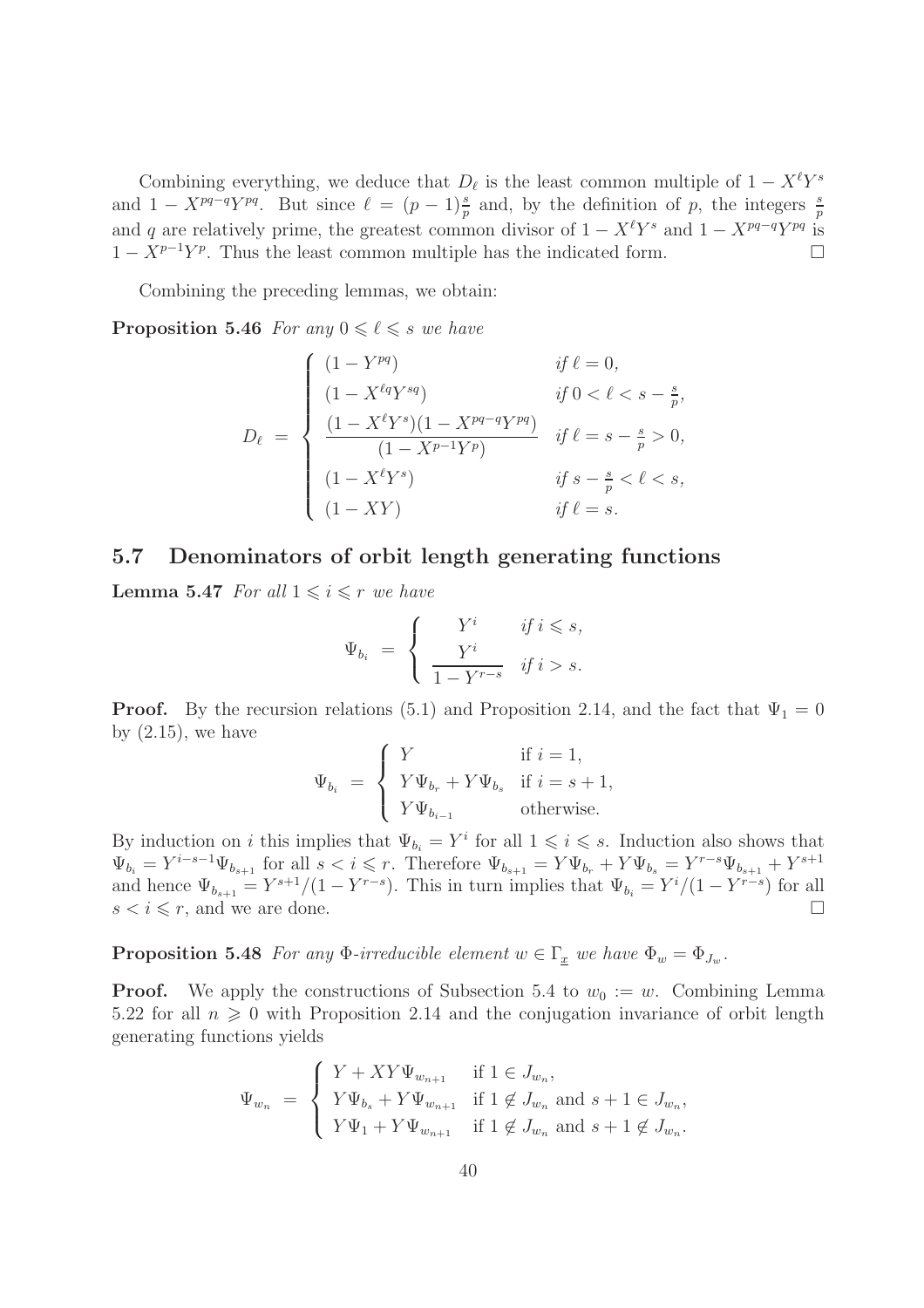Here  $\Psi_1 = 0$  by (2.15), and  $\Psi_{b_s} = Y^s$  by Lemma 5.47. Moreover, by Lemma 5.24 we have  $J_{w_n} = \pi^n(J_{w_0})$  for all  $n \geq 0$ . As in (5.33) let  $\ell_m$  denote the number of integers  $0 \leq \ell < m$ such that  $1 \in \pi^{\ell}(J_{w_0})$ . Then by induction on *n* it follows that

$$
\Psi_{w_0} = \sum_{0 \le m < n, \atop 1 \in \pi^m(J_{w_0})} X^{\ell_m} Y^{m+1} + \sum_{0 \le m < n, \atop 1 \notin \pi^m(J_{w_0}) \ni s+1} X^{\ell_m} Y^{m+s+1} + X^{\ell_n} Y^n \Psi_{w_n}
$$

In the limit over *n* this implies that  $\Psi_{w_0} = \Psi_{J_{w_0}}$ . Using (5.34) and Proposition 2.13 we deduce that  $\Phi_{w_0} = \Phi_{J_{w_0}}$ , as desired.

For any  $0 \leq \ell \leq s$  we now define

(5.49) 
$$
D_{\underline{x},\ell} := \begin{bmatrix} \text{lowest common denominator of the } \Psi_J \text{ for all } J \text{ with} \\ \ell = |\{i \in J \mid i \leq s\}| \text{ satisfying Conditions 5.25.} \end{bmatrix}
$$

By construction this is a divisor of the polynomial  $D_{\ell}$  from (5.36) and Proposition 5.46.

**Theorem 5.50** The power series  $\Phi_w \in 1+Y\mathbb{Z}[[X, Y]]$  for all  $w \in \Gamma_x$  are rational functions with the lowest common denominator

$$
D_{\underline{x}} \ := \ (1-2Y) \ \cdot \prod_{0 \leqslant \ell \leqslant s} D_{\underline{x}, \ell} \ \in \ 1 + Y{\mathbb{Z}}[X,Y].
$$

**Proof.** By Proposition 5.11 and Theorem 2.8 the  $\Phi_w$  for all  $w \in \Gamma_x$  are  $\mathbb{Z}[X, Y]$ -linear combinations of the  $\Phi_w$  for all  $\Phi$ -irreducible elements. By Propositions 5.26 and 5.31 and 5.48 the latter are precisely the  $\Phi_J$  for all subsets  $J \subset \{1, \ldots, r\}$  which satisfy Conditions 5.25. They are therefore rational functions, and in view of (5.34) and (5.49) their lowest common denominator is the least common multiple of the polynomials  $(1 - 2Y)D_{x,\ell}$  for all  $\ell$ .

Lemma 5.35 shows that each  $D_{\underline{x},\ell}$  divides  $1-X^{\ell q}Y^{sq}$ . Thus  $D_{\underline{x},\ell}$  can be chosen congruent to 1 mod Y, and then  $D_{\underline{x}}$  has the same property. Moreover, the polynomials  $1 - 2Y$ and  $1 - X^{\ell q} Y^{sq}$  for all  $0 \leq \ell \leq s$  are pairwise coprime, for instance because, viewed as polynomials in Y, their zeros in an algebraic closure of  $\mathbb{Q}(X)$  are mutually distinct. Thus the least common multiple of all  $(1 - 2Y)D_{x,\ell}$  is  $D_x$ , and we are done.

**Proposition 5.51** (a) For all <u>x</u> we have  $D_{\underline{x},0} = D_0 = 1 - Y^{pq}$  and  $D_{\underline{x},s} = D_s = 1 - XY$ .

(b) For 
$$
\underline{x} = (0, \ldots, 0)
$$
 or  $(1, \ldots, 1)$  we have  $D_{\underline{x}, \ell} = D_{\ell}$  for all  $\ell$ .

Proof. The first statement in (a) is a consequence of Lemmas 5.37 and 5.47. The second statement in (a) results from Lemma 5.38 and the fact that  $J := \{1, \ldots, r\}$  always satisfies Conditions 5.25. Assertion (b) is a consequence of the fact that for  $\underline{x} = (0, \ldots, 0)$  or  $(1, \ldots, 1)$  Condition 5.25 (b) is satisfied for all J.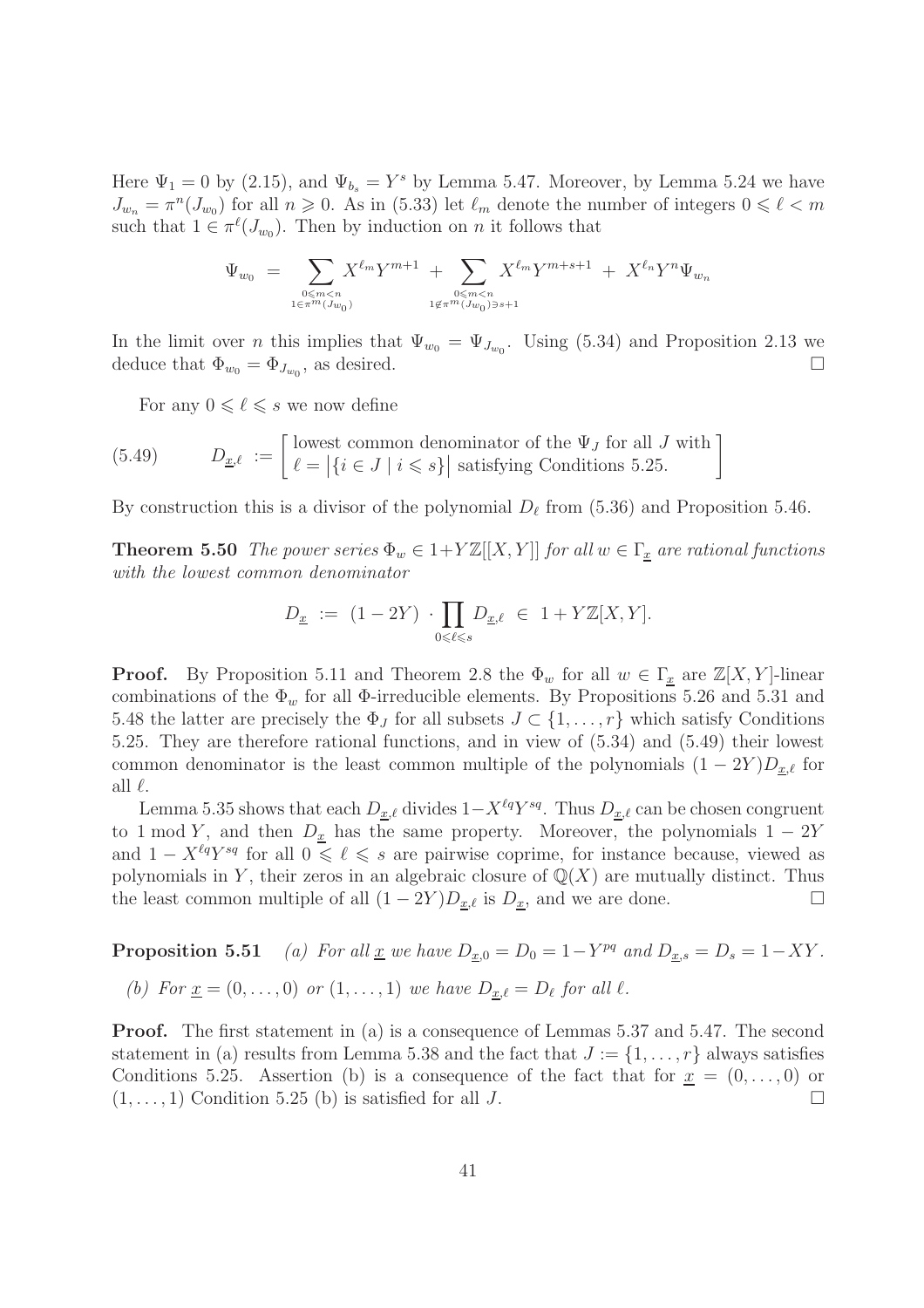In principle, the determination of the lowest common denominator  $D_{\underline{x}}$  in Theorem 5.50 is a finite combinatorial problem concerning the data r, s, and  $\underline{x}$ . The author does not (yet) know a simple direct description in general. However, we determined  $D_x$  in small cases using the computer algebra system Maple: see [6]. The outcome was that whenever  $r \leq 8$  and  $x_2, \ldots, x_r$  are not all equal, then  $\prod_{0 \leq \ell \leq s} D_{\underline{x},\ell} = 1$  except in the following cases:

| $(r, s)$ $\prod_{0<\ell\leq s} D_{\underline{x},\ell}$ | Conditions on $\underline{x} = (x_2, \ldots, x_r)$                      |
|--------------------------------------------------------|-------------------------------------------------------------------------|
| $(4,2)$ $(1–XY^2)$                                     | $x_2 = x_4$                                                             |
| $(5,4)$ $(1–XY^2)$                                     | $x_2 = x_4 = x_5 \neq x_3$                                              |
| $(6,2)$ $(1–XY^2)$                                     | $x_2 = x_4 = x_6$ but not all $x_i$ equal                               |
| $(6,3)$ $(1-XY^3)(1-X^2Y^3)$                           | $x_2 = x_3 = x_5 = x_6$                                                 |
| $(6,3)$ $(1–XY^3)$                                     | $x_2 = x_5 \neq x_3 = x_6$                                              |
| $(6,4)$ $(1–XY^4)(1–XY^2)$                             | $x_2 = x_4 = x_6 \neq x_3 = x_5$                                        |
| $(6,4)$ $(1–XY^2)$                                     | $x_2 = x_4 = x_6 \land x_3 \neq x_5$                                    |
| $(7,4)$ $(1–XY^2)$                                     | $x_2 = x_4 = x_5 = x_6 = x_7 \neq x_3$                                  |
| $(7,6)$ $(1–XY^3)(1–X^2Y^3)$                           | $x_2 = x_3 = x_5 = x_6 = x_7 \neq x_4$                                  |
| $(7,6)$ $(1–XY^2)$                                     | $x_2 = x_4 = x_6 = x_7$ but not all $x_i$ equal                         |
| $(8,2)$ $(1–XY^2)$                                     | $x_2 = x_4 = x_6 = x_8$ but not all $x_i$ equal                         |
| $(8,4)$ $(1-XY^4)(1-X^2Y^4)(1-X^3Y^4)$                 | $x_2 = x_3 = x_4 = x_6 = x_7 = x_8$                                     |
| $(8,4)$ $(1–XY^4)(1–XY^2)$                             | $x_2 = x_4 = x_6 = x_8 \neq x_3 = x_7$                                  |
| $(8,4)$ $(1-X^2Y^4)$                                   | $x_2 = x_4 = x_5 = x_6 = x_7 = x_8 \neq x_3$                            |
| $(8,4)$ $(1–XY^4)$                                     | $x_2 = x_6 \neq x_4 = x_8 \land x_3 = x_7$                              |
| $(8,4)$ $(1–XY^2)$                                     | $x_2 = x_4 = x_6 = x_8 \land x_3 \neq x_7 \land (x_5, x_7) \neq (0, 0)$ |
| $(8,6)$ $(1–XY^6)(1–X^2Y^6)(1–XY^2)$                   | $x_2 = x_4 = x_6 = x_8 \neq x_3 = x_5 = x_7$                            |
| $(8,6)$ $(1–XY^3)(1–X^2Y^3)$                           | $x_2 = x_3 = x_5 = x_6 = x_7 = x_8 \neq x_4$                            |
| $(8,6)$ $(1–XY^2)$                                     | $x_2 = x_4 = x_6 = x_8$ but $x_3, x_5, x_7$ not all equal               |